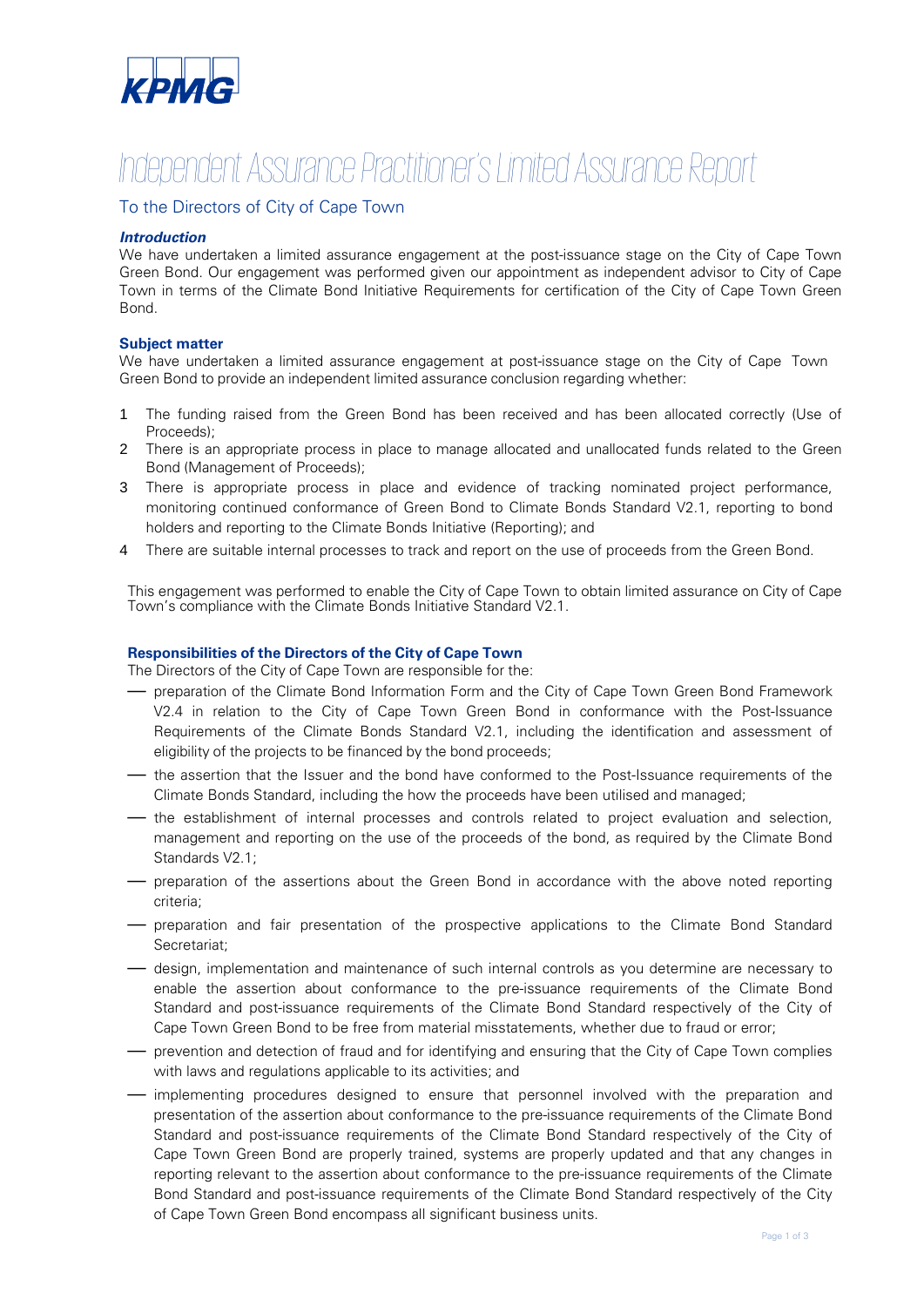

#### **Our independence and quality control**

We have complied with the independence and other ethical requirements of the Code of Professional Conduct for Registered Auditors issued by the Independent Regulatory Board for Auditors (IRBA), that is consistent with the International Ethics Standards Board for Accountants' *Code of Ethics for Professional Accountants* (Parts A and B) which is founded on fundamental principles of integrity, objectivity, professional competence and due care, confidentiality and professional behaviour.

KPMG Services Proprietary Limited applies the International Standard on Quality Control 1, *Quality Control for Firms that Perform Audits and Reviews of Historical Financial Information, and Other Assurance and Related Services Engagements*, and accordingly maintains a comprehensive system of quality control including documented policies and procedures regarding compliance with ethical requirements, professional standards and applicable legal and regulatory requirements.

#### **Our responsibility**

Our responsibility is to perform our limited assurance engagement so that we are able to express our limited assurance conclusion on whether anything has come to our attention that causes us to believe that, in any material respects, the City of Cape Town Green Bond has not conformed to the requirements of the Post-Issuance Requirements of the 'Climate Bonds Standard V2.1'. We conducted our assurance engagement in accordance with the International Standard on Assurance Engagements (ISAE) 3000 (Revised), *Assurance Engagements other than Audits or Reviews of Historical Financial Information*, issued by the International Auditing and Assurance Standards Board.

A limited assurance engagement undertaken in accordance with *ISAE 3000 (Revised)* involves assessing the suitability in the circumstances of City of Cape Town's use of 'Climate Bonds Standard V2.1' as the basis of preparation of the City of Cape Town Green Bond, assessing the risks of material misstatement of information whether due to fraud or error, responding to the assessed risks as necessary in the circumstances, and evaluating the overall presentation of the selected information. A limited assurance engagement is substantially less in scope than a reasonable assurance engagement in relation to both risk assessment procedures, including an understanding of internal control, and the procedures performed in response to the assessed risks.

The procedures we performed were be based on our professional judgement and included inquiries, observation of processes followed, inspection of documents, analytical procedures, evaluating the appropriateness of quantification methods and reporting policies, and agreeing or reconciling with underlying records.

Given the circumstances of the engagement in performing the procedures listed above, we:

- Conducted interviews with management and key staff responsible for the City of Cape Town Green Bond to obtain an understanding of the processes, systems and controls in place in respect of the project evaluation and selection, use of proceeds, management of proceeds and reporting on the City of Cape Town Green Bond;
- $\equiv$  Examined the processes, systems and controls in place to evaluate and select projects and the processes, systems and controls which are used to track and report on the use-of proceeds for the City of Cape Town Green Bond;
- Inspected documentation which supports processes, systems and controls in place for the project evaluation and selection, use of proceeds, management of proceeds and reporting on the City of Cape Town Green Bond;
- Examined the contents of the 'City of Cape Town Green Bond Framework V2.4' documentation and compared this with the requirements of the 'Selection of Nominated Projects & Assets' and 'Internal Processes and Controls' sections of the Post-Issuance Requirements of the 'Climate Bonds Standard V2.1';
- For a selection of projects, inspected documentation which supports the projects being eligible for the City of Cape Town Green Bond against 'Climate Bonds Standard V2.1' and specific eligibility criteria; and
- Inspected the presentation of information regarding the City of Cape Town Green Bond in the Postissuance applications to the Climate Bonds Standard Secretariat for consistency with our findings.

Our engagement has been performed to provide a limited level of assurance. Procedures performed in a limited assurance engagement vary in nature and timing, and are less in extent than for, a reasonable assurance engagement. As a result, the level of assurance we will obtain in our limited assurance engagement is substantially lower than the assurance that would have been obtained had we performed a reasonable assurance engagement.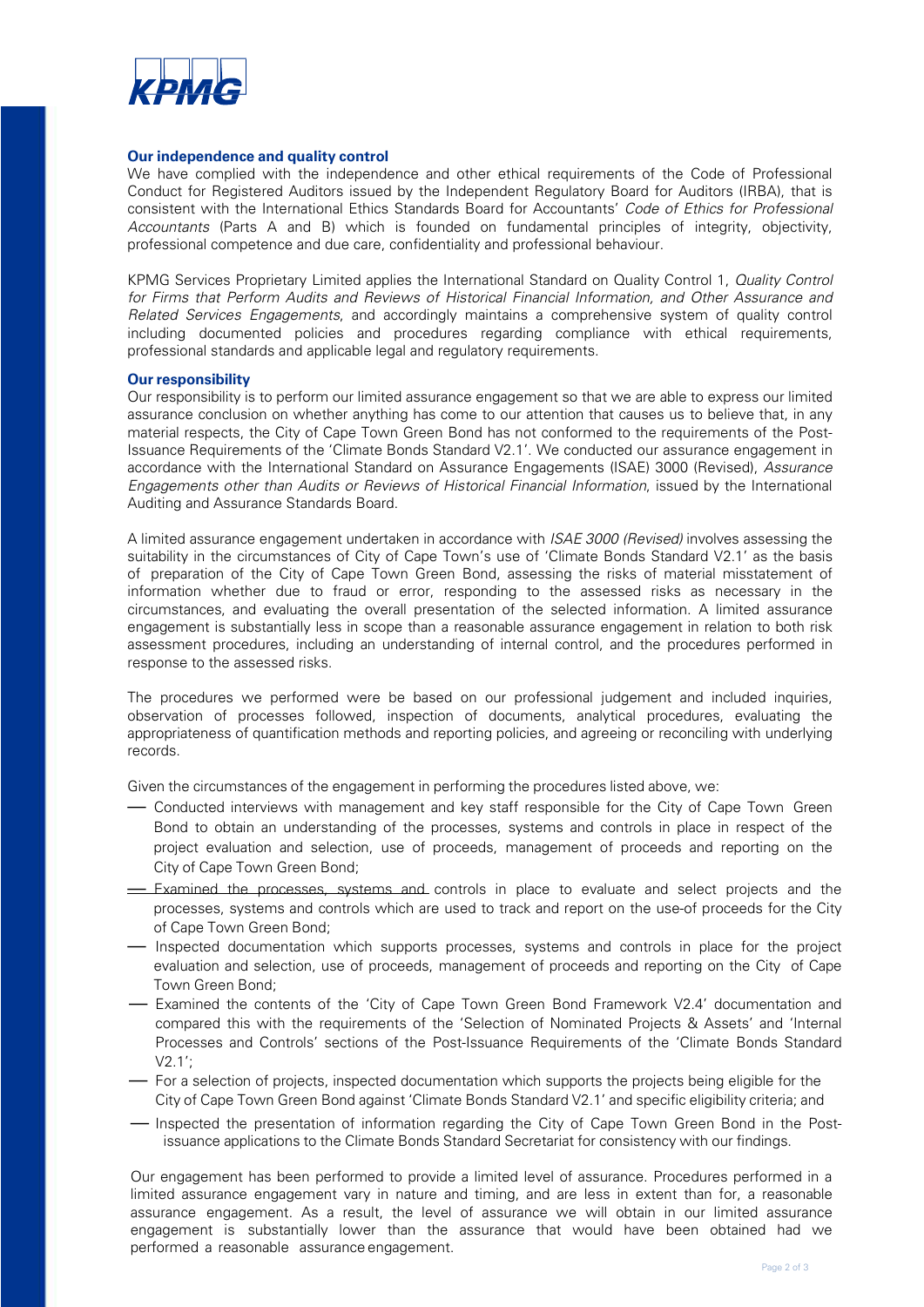

Accordingly, we do not express a reasonable assurance opinion about whether the information in relation to the City of Cape Town Green Bond is prepared, in all material respects, in accordance with the Climate Bond Standard V2.1.

#### **Limited assurance conclusion**

Based on the procedures we have performed and the evidence that we have obtained, we conclude that:

- 1. Nothing has come to our attention to indicate that the Climate Bond Information Form and the City of Cape Town Green Bond Framework V2.4 in relation to the City of Cape Town Green Bond have not been prepared in conformance with the Post-Issuance Requirements of the Climate Bonds Standard V2.1.
- 2. Nothing has come to our attention to indicate that the funding raised from the Green Bond has not been received and has not been allocated correctly.
- 3. Nothing has come to our attention to indicate that the process used to manage allocated and unallocated funds related to the Green Bond do not conform to the Post-Issuance Requirements of the Climate Bonds Standard V2.1.
- 4. Nothing has come to our attention to indicate that the tracking of nominated project performance, monitoring of continued conformance of Green Bond to Climate Bonds Standard V2.1, reporting to bond holders and reporting to the Climate Bonds Initiative (Reporting) by the City of Cape Town is not in not in conformance with the Post-Issuance Requirements of the Climate Bonds Standard V2.1.
- 5. Nothing has come to our attention to indicate that the internal processes that are in place to track and report on the use of proceeds from the bond are not suitable.

#### **Other matters**

The maintenance and integrity of the City of Cape Town's website is the responsibility of City of Cape Town's management. Similarly, the maintenance and integrity of the Climate Bonds Initiative's website is the responsibility of the Climate Bonds Initiative management. Our procedures did not involve consideration of these matters and, accordingly, we accept no responsibility for any changes to the information in the Post-issuance applications to the Climate Bonds Standard Secretariat or our independent limited assurance report that may have occurred since the initial date of presentation on the City of Cape Town website or on the Climate Bonds Initiative website.

#### **Restriction of liability**

Our work has been undertaken to enable us to express a limited assurance conclusion as set out above in accordance with the terms of our engagement and for no other purpose. We do not accept or assume liability to any party other than the Directors of the City of Cape Town, for our work, for this report, or for the conclusions we have reached.

KPMG Services Proprietary Limited

Per Neil Morris, **Director** 

KPMG Crescent 85 Empire Road Parktown Johannesburg 2193

11 March 2019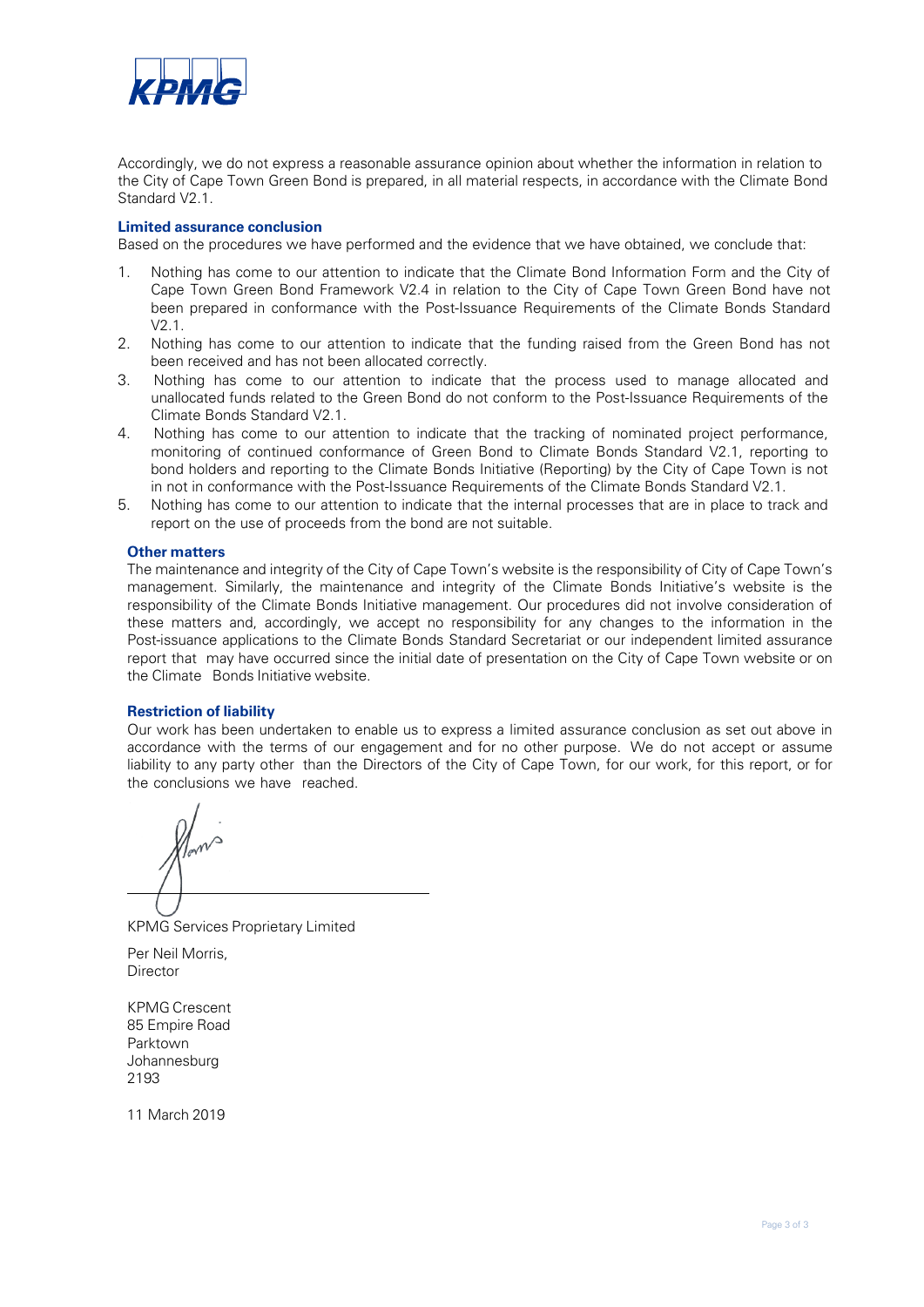**Appendix 1: City of Cape Town Climate bond information form**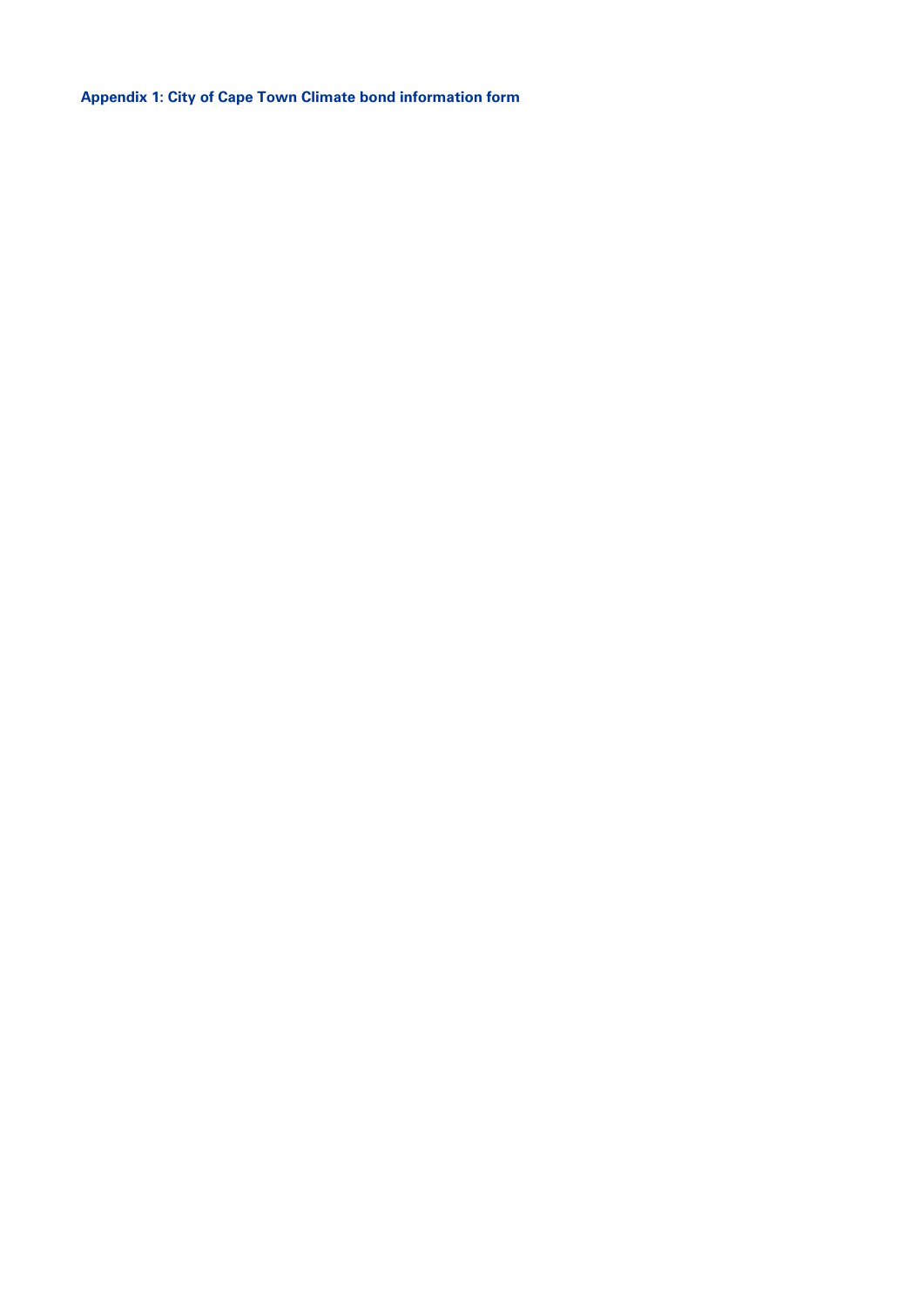| <b>Climate Bond Information Form</b> |                                                                                                                                        | <b>Information is</b><br><b>Confidential</b><br>or Public | Information to be provided by potential Issuer<br>Note: If not all information is available at time of submission of this Form, please indicate this with "TBC" in the relevant cells |                                                          |
|--------------------------------------|----------------------------------------------------------------------------------------------------------------------------------------|-----------------------------------------------------------|---------------------------------------------------------------------------------------------------------------------------------------------------------------------------------------|----------------------------------------------------------|
|                                      |                                                                                                                                        | <b>Registered Business Name</b>                           | Public                                                                                                                                                                                | City of Cape Town Metropolitan Municipality              |
|                                      |                                                                                                                                        | Trading name (if different)                               | Public                                                                                                                                                                                | n/a                                                      |
|                                      | Company information                                                                                                                    | Address of Head Office<br>(including country)             | Public                                                                                                                                                                                | Private Bag X6, Bellville, Cape Town, 7535, South Africa |
| <b>Issuer Details</b>                |                                                                                                                                        | <b>Business Registration</b><br>Number                    | n/a                                                                                                                                                                                   | n/a                                                      |
|                                      |                                                                                                                                        | Name                                                      | Public                                                                                                                                                                                | Kevin Jacoby                                             |
|                                      |                                                                                                                                        | Position and company                                      | Public                                                                                                                                                                                | Chief Financial Officer: City of Cape Town               |
|                                      | Contact person                                                                                                                         | Contact number (include<br>country code)                  | Public                                                                                                                                                                                | +27(0)214003265                                          |
|                                      |                                                                                                                                        | Email address                                             | Public                                                                                                                                                                                | kevin.jacoby@capetown.gov.za                             |
|                                      | Details on bond size,<br>currency, timing,<br>identification<br>(provide preliminary<br>estimates until details<br>can be confirmed on | Unique name of the "bond"                                 | Public                                                                                                                                                                                | City of Cape Town's Green Bond                           |
|                                      |                                                                                                                                        | <b>ISIN</b>                                               | Public                                                                                                                                                                                | ZAG000145376                                             |
|                                      |                                                                                                                                        | <b>CUSIP</b>                                              | Public                                                                                                                                                                                | <b>TBC</b>                                               |
|                                      |                                                                                                                                        | Country of issuance                                       | Public                                                                                                                                                                                | South Africa                                             |
|                                      |                                                                                                                                        | Local currency                                            | Public                                                                                                                                                                                | South African Rand (ZAR)                                 |
|                                      |                                                                                                                                        | Amount issued in local<br>currency                        | Public                                                                                                                                                                                | 1 billion                                                |
| <b>Bond Details</b>                  | financial close of the<br>bond)                                                                                                        | Issue date                                                | Public                                                                                                                                                                                | 17 July 2017                                             |
|                                      |                                                                                                                                        | Maturity date                                             | Public                                                                                                                                                                                | 17 July 2027                                             |
|                                      |                                                                                                                                        | Coupon/Yield                                              | Public                                                                                                                                                                                | <b>TBC</b>                                               |
|                                      |                                                                                                                                        | Underwriter                                               | Public                                                                                                                                                                                | <b>TBC</b>                                               |
|                                      |                                                                                                                                        | Use of Proceeds Bond                                      | Public                                                                                                                                                                                | Use of Proceeds Bond                                     |
|                                      | <b>Bond Type</b>                                                                                                                       | Use of Proceeds Revenue<br>Bond                           | n/a                                                                                                                                                                                   | n/a                                                      |
|                                      |                                                                                                                                        | Project Bond                                              | n/a                                                                                                                                                                                   | n/a                                                      |
|                                      |                                                                                                                                        | Securitized Bond                                          | n/a                                                                                                                                                                                   | n/a                                                      |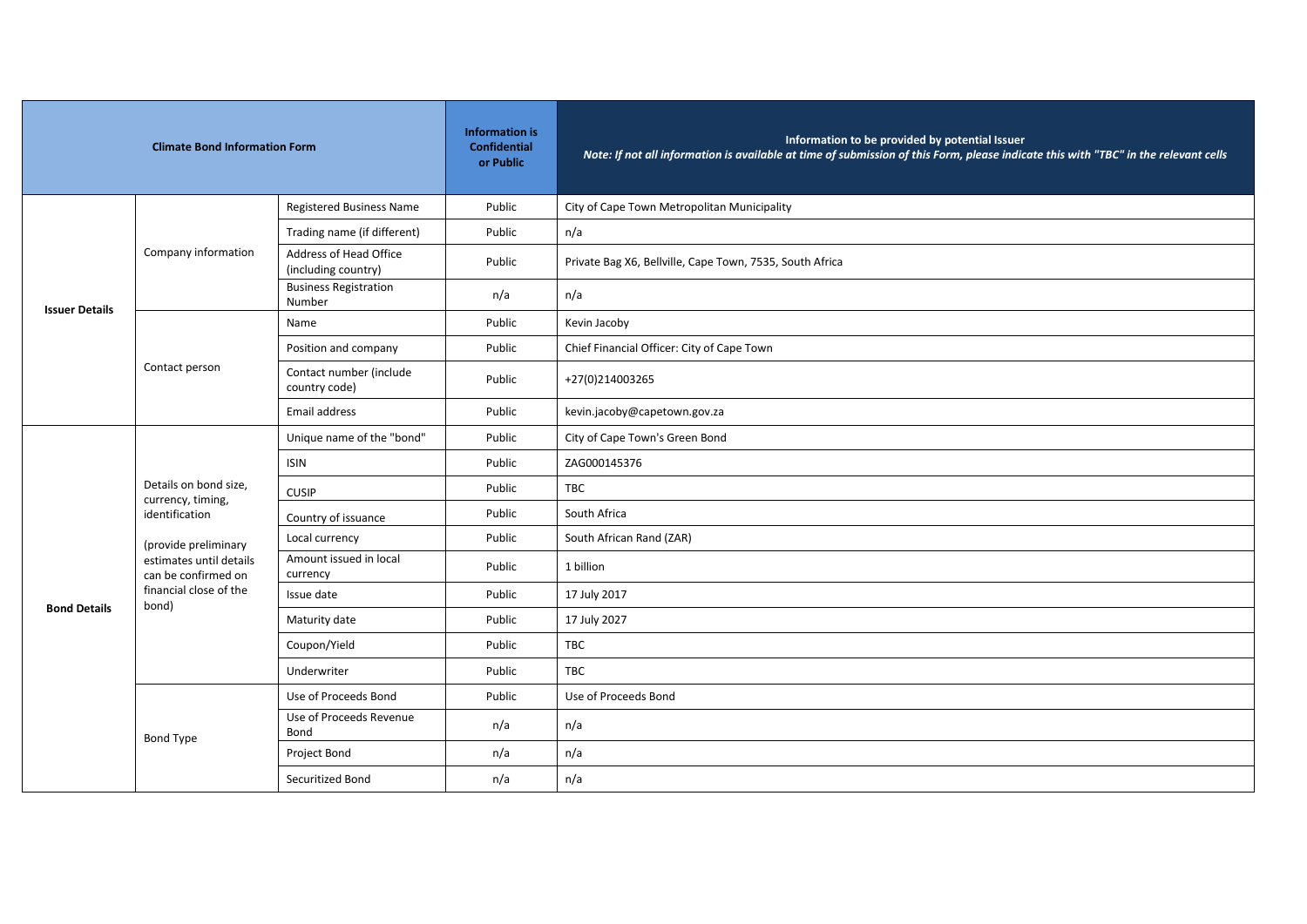|                          | Assurance                                        |                                             | n/a    | KPMG Services Pty Ltd has been appointed as verifier, and will perform pre- and post- issuance assurance. Post-issuance verification<br>will assure the Use of Proceeds allocation, ongoing eligibility of the projects and assets, adequacy and output of issuer's internal<br>control and systems, and use of funds not yet allocated are as per the framework established. KPMG will issue pre- and post- issuance<br>assurance reports. Following the assurance, The City of Cape Town will apply for pre- and post- issuance certification from the Climate<br>Bonds Initiative (CBI).                                                                                                                                                                                                                                        |
|--------------------------|--------------------------------------------------|---------------------------------------------|--------|------------------------------------------------------------------------------------------------------------------------------------------------------------------------------------------------------------------------------------------------------------------------------------------------------------------------------------------------------------------------------------------------------------------------------------------------------------------------------------------------------------------------------------------------------------------------------------------------------------------------------------------------------------------------------------------------------------------------------------------------------------------------------------------------------------------------------------|
|                          |                                                  | Transport                                   | n/a    | n/a                                                                                                                                                                                                                                                                                                                                                                                                                                                                                                                                                                                                                                                                                                                                                                                                                                |
| <b>Green definitions</b> |                                                  | Energy                                      | n/a    | n/a                                                                                                                                                                                                                                                                                                                                                                                                                                                                                                                                                                                                                                                                                                                                                                                                                                |
|                          | Description of<br>Nominated                      | Low carbon buildings                        | n/a    | n/a                                                                                                                                                                                                                                                                                                                                                                                                                                                                                                                                                                                                                                                                                                                                                                                                                                |
|                          | Projects & Assets                                | Industry and energy-intensive<br>commercial | n/a    | n/a                                                                                                                                                                                                                                                                                                                                                                                                                                                                                                                                                                                                                                                                                                                                                                                                                                |
|                          |                                                  | Waste and Pollution Control                 | n/a    | n/a                                                                                                                                                                                                                                                                                                                                                                                                                                                                                                                                                                                                                                                                                                                                                                                                                                |
| <b>Green definitions</b> | Description of<br>Nominated<br>Projects & Assets |                                             | Public | Project 1:<br>Taxonomy and investment area: Water - Water capture and storage infrastructure<br>Project alignment: Adaptation<br>Criteria: The Water Criteria of the Climate Bonds Standard (V2.1), Phase 1<br>Basic description: Water reservoir integrity maintenance by replacement of reservoir containment infrastructure for: Project 1.1<br>Neptune reservoir (replacement of ineffective floating roof) and Project 1.2 Brakkloof reservoir (concrete roof replacement and<br>structural repairs)<br>Project Lifespan: >20yrs<br>Location: City of Cape Town, South Africa<br>Budget and period: R 4 630 527, allocated for spend FY2014 - 2017; USD 357 866 equivalent #<br>Phase:<br>Project.1.1 - Construction commencement stage with all service providers procured<br>Project 1.2 - Procurement of good and services |
|                          |                                                  | Water                                       | Public | Project 2:<br>Taxonomy and investment area: Water - Water distribution infrastructure<br>Project alignment: Adaptation<br>Criteria: The Water Criteria of the Climate Bonds Standard (V1), Phase 1<br>Basic description: Water Demand Management and Water Conservation program focusing on pressure management, zone metering<br>and valves in order to improve water management and reduce water losses through enhanced leak detection and intervention<br>Project Lifespan:<20yrs (evidenced)<br>Location: City of Cape Town, South Africa<br>Budget and period: R 14 694 307, allocated for spend FY2015 -2018; USD 1 135 634 equivalent #<br>Phase: In execution                                                                                                                                                             |
|                          |                                                  |                                             | Public | Project 3: Taxonomy and investment area: Water - Water capture and storage infrastructure, and water treatment plantsProject<br>alignment: AdaptationCriteria: The Water Criteria of the Climate Bonds Standard (V2.1), Phase 1(Evidence Provided) Basic description:<br>Alternative water treatment and supply infrastructure, specifically the establishment of piping infrastructure to deliver non-potable<br>quality water from existing waste water treatment works to users accommodating non-potable water. Project Lifespan:<br>>20yrsLocation: City of Cape Town, South AfricaBudget and period: R 44 350 768, allocated for spend FY2015 - 2018; USD 3 427 602<br>equivalent #Phase: In execution                                                                                                                       |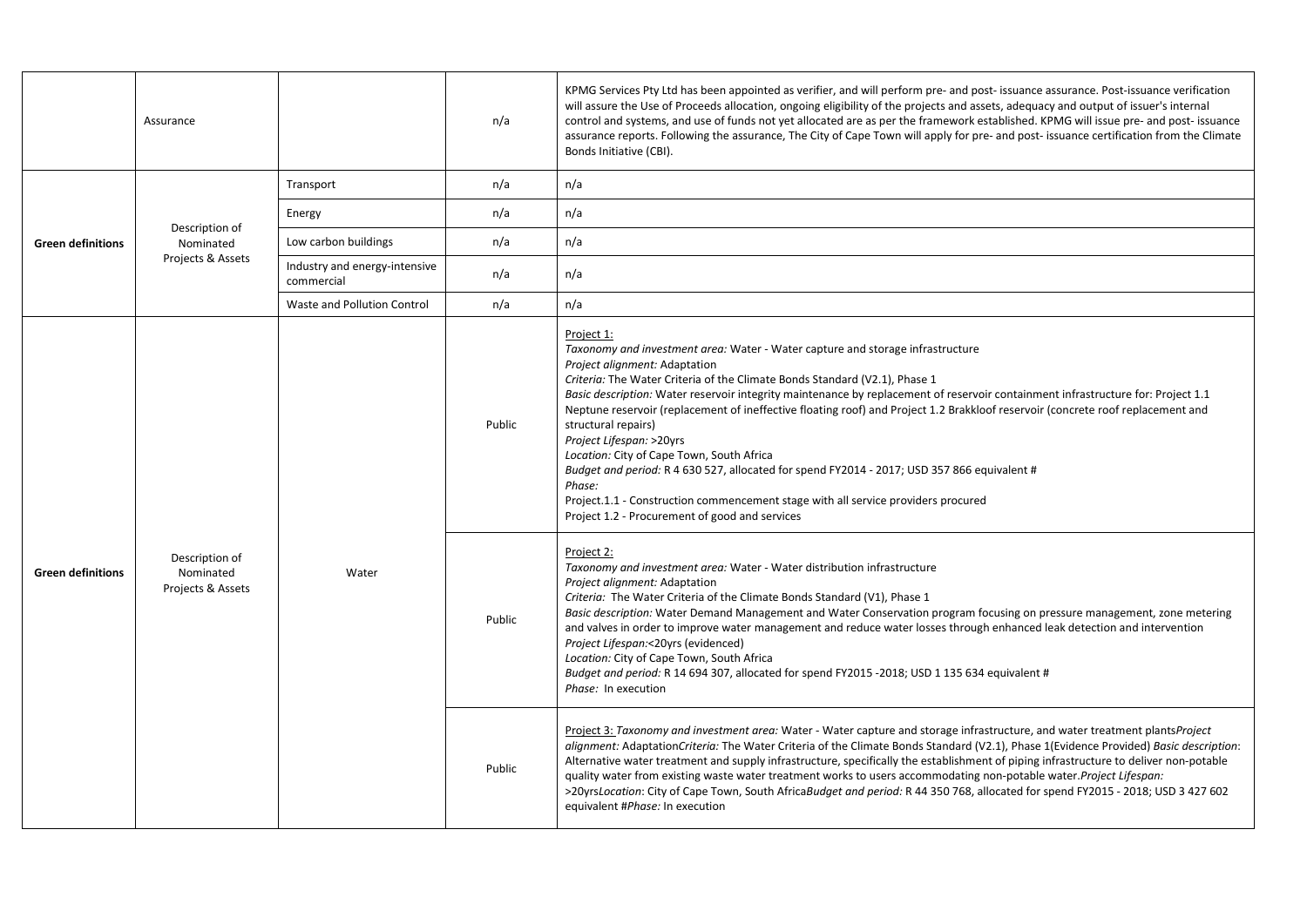|                          |                                                  |       | Public | Project 4:<br>Taxonomy and investment area: Water - Water distribution infrastructure<br>Project alignment: Adaptation<br>Criteria: The Water Criteria of the Climate Bonds Standard (V2.1), Phase 1<br>(evidence provided)<br>Basic description: Water meter replacement with water management devices programme and leak repair program for indigent<br>households, in order to enhance water management, influence behaviour to reduce water wastage and reduce water losses through<br>leakage<br>Project Lifespan: < 20yrs (evidenced)<br>Location: City of Cape Town, South Africa<br>Budget and period: R 819 762 092, allocated for spend FY2015 - FY2019; USD 63 354 439 equivalent #<br>Phase: In execution                                                                                                                                                                                                                                                                                                                                                                                           |
|--------------------------|--------------------------------------------------|-------|--------|-----------------------------------------------------------------------------------------------------------------------------------------------------------------------------------------------------------------------------------------------------------------------------------------------------------------------------------------------------------------------------------------------------------------------------------------------------------------------------------------------------------------------------------------------------------------------------------------------------------------------------------------------------------------------------------------------------------------------------------------------------------------------------------------------------------------------------------------------------------------------------------------------------------------------------------------------------------------------------------------------------------------------------------------------------------------------------------------------------------------|
|                          |                                                  |       | Public | Project 5:<br>Taxonomy and investment area: Water - Water treatment plants<br>Project alignment: Adaptation and Mitigation (emissions impact expected - quantified using CDM methodology)<br>Criteria: The Water Criteria of the Climate Bonds Standard (V2.1), Phase 1<br>(Evidence Provided)<br>Basic description: Sewer pump station upgrade with more efficient equipment, civil construction; diminishing likelihood of malfunction<br>and surrounding water body contamination.<br>Project Lifespan:<20yrs (evidenced)<br>Location: City of Cape Town, South Africa<br>Budget and period: R 4 431 377, allocated for spend FY2016/2017; USD 342 474 equivalent #<br>Phase: In construction                                                                                                                                                                                                                                                                                                                                                                                                                |
| <b>Green definitions</b> | Description of<br>Nominated<br>Projects & Assets | Water | Public | Project 6:<br>Taxonomy and investment area: Water - Flood defences<br>Project alignment: Adaptation<br>Criteria: The Water Criteria of the Climate Bonds Standard (V2.1), Phase 2 (Draft)<br>Basic description: Sir Lowry's Pass River pass upgrades to protect surrounding areas against future flooding and infrastructure damage<br>projected due to more intense rainfall events, and restoring River pass to natural state in sections to enable the resumption of<br>ecosystem services<br>Project Lifespan: >20yrs<br>Location: City of Cape Town, South Africa<br>Budget and period: R 22 114 284, allocated for spend FY2015 - FY2019; USD 1 709 079 equivalent #<br>Phase: Environmental study phase ahead of construction<br>Disclaimer: Funding to be allocated to project 6 under the assumption that it will align with yet to be finalised Phase 2 water criteria -<br>to be assessed in post issuance assurance process. If it is found to be in-eligible when the criteria are issued the City will re-allocate<br>funds to another project aligned to the CBI [sic: Climate Bonds] Standards. |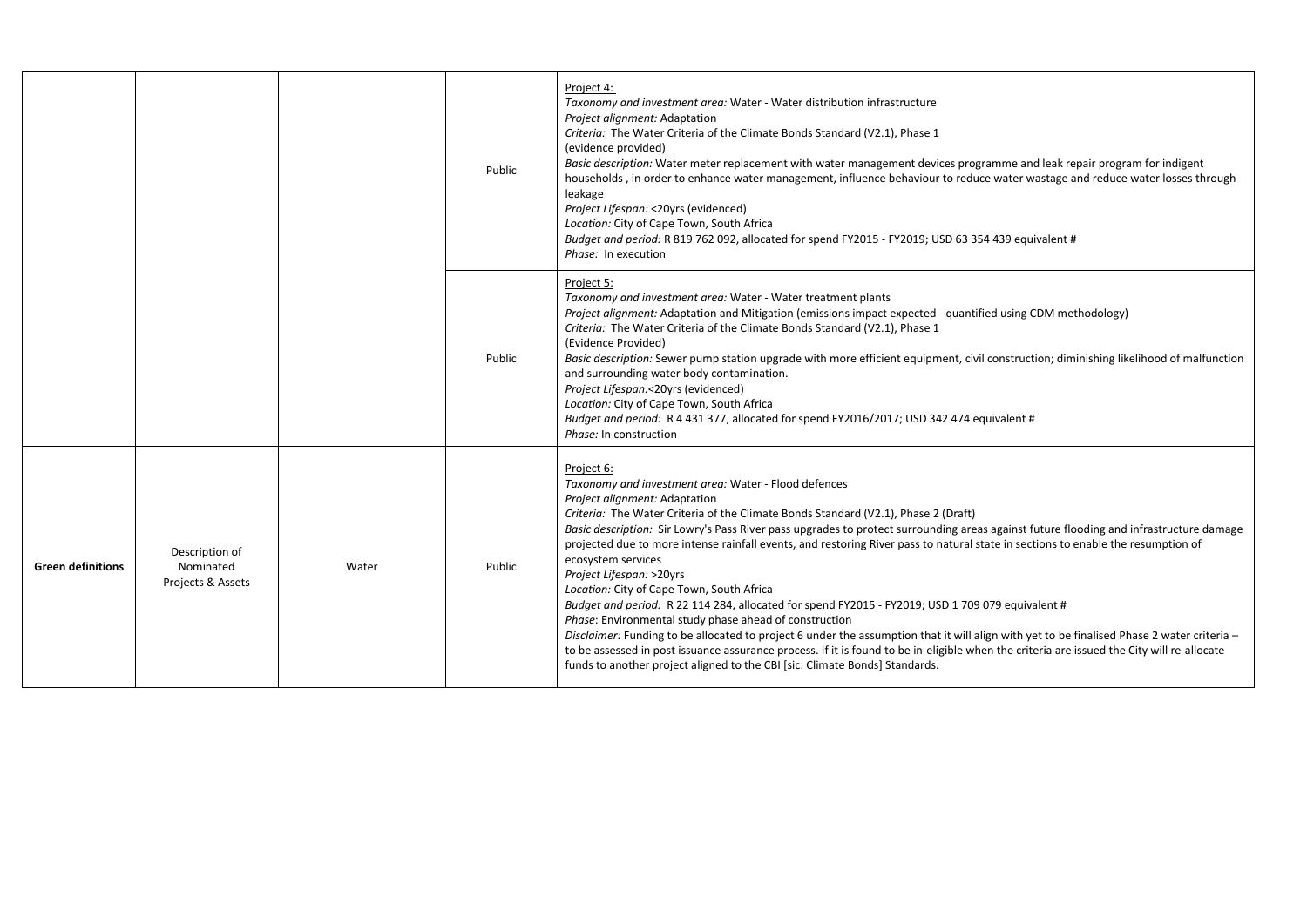|                           |                                          |                                                                                                    | Public | Project 7:<br>Taxonomy and investment area: Water - Flood defences<br>Project alignment: Adaptation<br>Criteria: The Water Criteria of the Climate Bonds Standard (V2.1), Phase 2 (Draft)<br>(Evidence Provided)<br>Basic description: Upgrading of sea wall adjacent to Beach Road in Strand and upgrading of Sea Point promenade and sea wall, aimed<br>at prevention of flooding of adjacent businesses and residential properties and road infrastructure as a result of storm surges.<br>Project Lifespan: >20yrs<br>Location: City of Cape Town, South Africa<br>Budget and period: R 19 001 782, allocated spend for FY2015/2017; USD 1 468 532 equivalent #<br>Phase: In construction                                                                     |
|---------------------------|------------------------------------------|----------------------------------------------------------------------------------------------------|--------|-------------------------------------------------------------------------------------------------------------------------------------------------------------------------------------------------------------------------------------------------------------------------------------------------------------------------------------------------------------------------------------------------------------------------------------------------------------------------------------------------------------------------------------------------------------------------------------------------------------------------------------------------------------------------------------------------------------------------------------------------------------------|
|                           |                                          |                                                                                                    | Public | Project 8:<br>Taxonomy and investment area: Water - Water distribution infrastructure, and water treatment plants<br>Project alignment: Adaptation<br>Criteria: The Water Criteria of the Climate Bonds Standard (V2.1), Phase 2 (Draft)<br>(Evidence Provided)<br>Basic description: Replacement and upgrading of aging sewerage and water supply network system, in order to reduce water losses<br>due to leakage, enhance resilience of water reticulation system to system shocks and avoidance of associated environmental and<br>infrastructure impacts<br>Project Lifespan: >20yrs<br>Location: City of Cape Town, South Africa<br>Budget and period: R 82 663 240, allocated spend for FY2013-2017; USD 6 388 540 equivalent #<br>Phase: In construction |
|                           |                                          | Waste and pollution control                                                                        | n/a    | n/a                                                                                                                                                                                                                                                                                                                                                                                                                                                                                                                                                                                                                                                                                                                                                               |
|                           |                                          | Nature-based assets                                                                                | n/a    | n/a                                                                                                                                                                                                                                                                                                                                                                                                                                                                                                                                                                                                                                                                                                                                                               |
|                           |                                          | Information technology and<br>communications                                                       | n/a    | n/a                                                                                                                                                                                                                                                                                                                                                                                                                                                                                                                                                                                                                                                                                                                                                               |
|                           | Ambition level                           | 1) Meet standard<br>2) Exceed standard, or<br>3) Progressive performance<br>(more green over time) | Public | Meet standard                                                                                                                                                                                                                                                                                                                                                                                                                                                                                                                                                                                                                                                                                                                                                     |
| Use of<br>proceeds/Set up | Framework approach or<br>existing assets |                                                                                                    | Public | Framework approach: a logical approach has been formulated to address:<br>- Nominated project selection and evaluation from a portfolio of approved projects, subject to defined selection and evaluation<br>criteria;<br>- Eligible projects performance assessment methodology and criteria;<br>- Funds management, tracking and reporting.                                                                                                                                                                                                                                                                                                                                                                                                                     |
| of assets to be<br>funded | Refinancing or new<br>assets             | (in % terms & note if<br>estimated or definite split)                                              | Public | Refinancing: 100 %<br>New assets: 0%<br>The eligible projects have already been subject to formal budgeting processes and funding allocation from existing pool of resources.<br>This City of Cape Town's Green Bond issuance seeks to refinance the committed budgets, such that formally approved eligible projects<br>are financed/refinanced preferentially through the green bond issue mechanism and subsequently performance tracked.                                                                                                                                                                                                                                                                                                                      |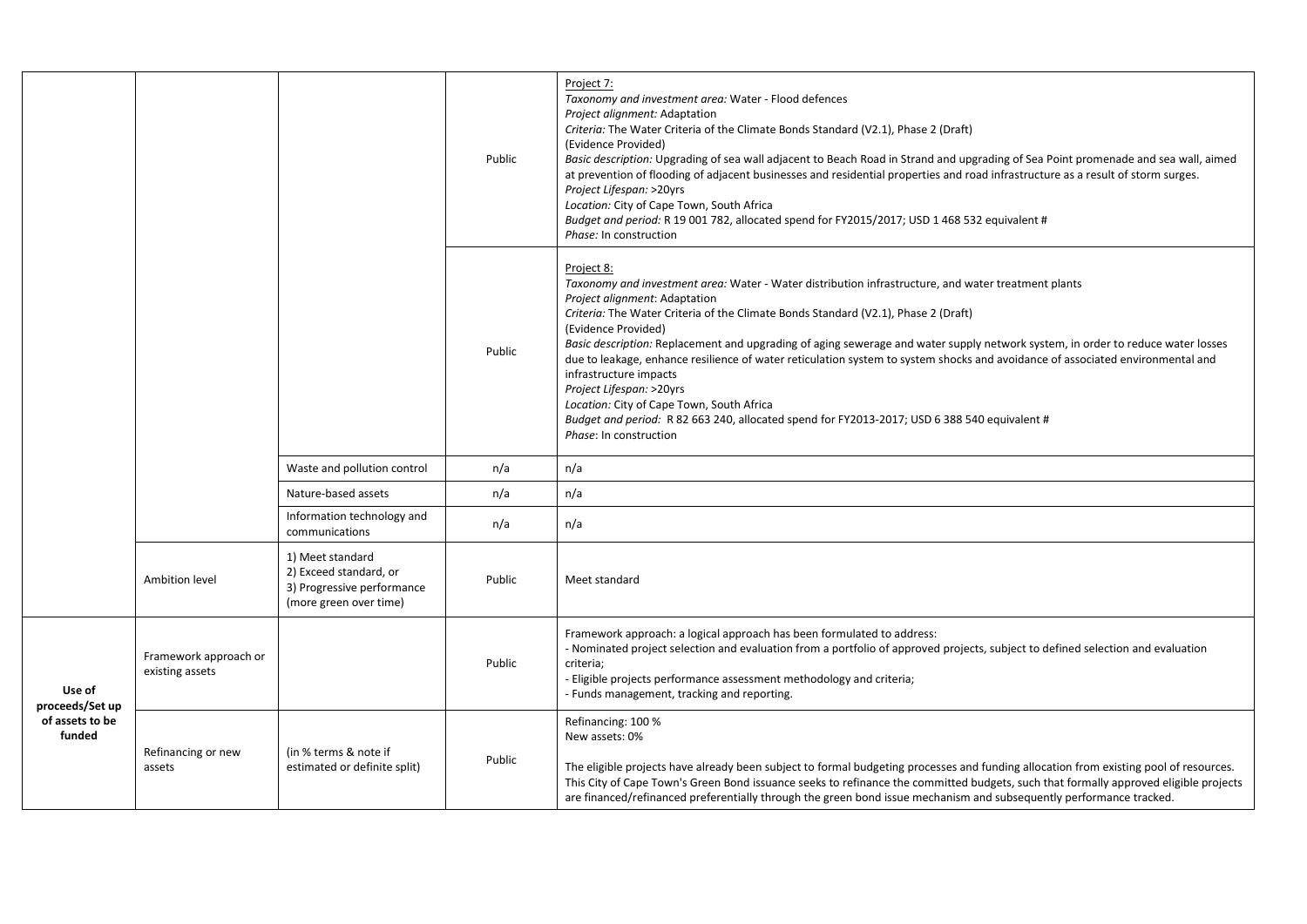|                                            | Allocation split across<br>different project<br>categories<br>(if undetermined then<br>"n/a") | (in % terms & note if<br>estimated or definite split) | Public | Water: 100%                                                                                                                                                                                                                                                                                                                                                                                                                                                                                                                                                                                                                                                                                                                                                                                                                                                                                                                                                                                                                                                                                                                                                                                                                                                                                                                                                                                                                                                                                                                                                                                                                                                                                                                                                                                                                                                                                                                                                                                                                                                                                                                                                                                                                                                                                                                                                                                                                                                                                                                                                                                                                                                                                                                                                                                                                                                                                                                                                       |  |
|--------------------------------------------|-----------------------------------------------------------------------------------------------|-------------------------------------------------------|--------|-------------------------------------------------------------------------------------------------------------------------------------------------------------------------------------------------------------------------------------------------------------------------------------------------------------------------------------------------------------------------------------------------------------------------------------------------------------------------------------------------------------------------------------------------------------------------------------------------------------------------------------------------------------------------------------------------------------------------------------------------------------------------------------------------------------------------------------------------------------------------------------------------------------------------------------------------------------------------------------------------------------------------------------------------------------------------------------------------------------------------------------------------------------------------------------------------------------------------------------------------------------------------------------------------------------------------------------------------------------------------------------------------------------------------------------------------------------------------------------------------------------------------------------------------------------------------------------------------------------------------------------------------------------------------------------------------------------------------------------------------------------------------------------------------------------------------------------------------------------------------------------------------------------------------------------------------------------------------------------------------------------------------------------------------------------------------------------------------------------------------------------------------------------------------------------------------------------------------------------------------------------------------------------------------------------------------------------------------------------------------------------------------------------------------------------------------------------------------------------------------------------------------------------------------------------------------------------------------------------------------------------------------------------------------------------------------------------------------------------------------------------------------------------------------------------------------------------------------------------------------------------------------------------------------------------------------------------------|--|
|                                            | Is there to be a portfolio<br>(framework) approach?                                           |                                                       | Public | Yes - framework approach implemented.                                                                                                                                                                                                                                                                                                                                                                                                                                                                                                                                                                                                                                                                                                                                                                                                                                                                                                                                                                                                                                                                                                                                                                                                                                                                                                                                                                                                                                                                                                                                                                                                                                                                                                                                                                                                                                                                                                                                                                                                                                                                                                                                                                                                                                                                                                                                                                                                                                                                                                                                                                                                                                                                                                                                                                                                                                                                                                                             |  |
|                                            | Describe the decision<br>procedure/policy for<br>assessment of assets                         | Public                                                |        | City of Cape Town Green Bond Framework V2.4 (dated 09/02/2018) defines the projects identification, assessment and selection<br>process, including conformance with the Climate Bonds Standard V2.1 and detailed City of Cape Town described bond purpose. This<br>framework is complimented by the City of Cape Town Green Bond Reporting Framework V4.2 (draft) which provides detailed guidance<br>for bond performance reporting and funded projects performance assessment and reporting.                                                                                                                                                                                                                                                                                                                                                                                                                                                                                                                                                                                                                                                                                                                                                                                                                                                                                                                                                                                                                                                                                                                                                                                                                                                                                                                                                                                                                                                                                                                                                                                                                                                                                                                                                                                                                                                                                                                                                                                                                                                                                                                                                                                                                                                                                                                                                                                                                                                                    |  |
| <b>Project Selection</b><br>and Evaluation | Describe the governance<br>framework for decision<br>making                                   |                                                       | Public | The City of Cape town Green Bond Framework V2.4 (dated 09/02/2018) complimented by the City of Cape Town Green Bond<br>Reporting Framework V4.2 (Draft) sets out the governance framework in terms of roles, responsibilities and procedures for the project<br>selection and evaluation, as well as subsequent proceeds management, tracking and reporting and projects' performance assessment<br>and reporting. The key governance aspects regarding project selection and evaluation include:<br>Established processes and systems:<br>(i) City of Cape Town capital project identification, definition and approval process<br>(ii) City of Cape Town Green Economy and Climate Change Working Group<br>(iii) City of Cape Town Treasury function<br>(iii) SAP ERP system<br>(iv) Capital project responsibility allocation and management processes<br>Roles and responsibilities:<br>(i) City of Cape Town officers' allocated to nominated project selection and characterisation.<br>(ii) City of Cape Town Green Economy and Climate Change Working Group, who will liaise with the respective programme and project<br>managers to confirm and verify the information for correctness regarding projects as part of evaluation (pre-issuance) and<br>performance evaluation and reporting (post-issuance).<br>Decision making criteria:<br>As detailed in the City of Cape Town Green Bond Framework V2.4, the assessment of assets is conducted as follows:<br>i) Identification of significant (>ZAR 10,000,000 CAPEX) City of Cape Town approved capital projects delivered, or in the process of<br>being delivered between FY2010/11 and FY2018/19 with budget allocated to them.<br>ii) Assessment of current source of finance (budgeted and/or allocated) to determine ease and cost implications of possible re-<br>financing.<br>iii) Alignment of remaining programmes/ projects/assets to existing Climate Bond Certification Criteria, including taxonomic alignment<br>and technical criteria requirements.<br>iv) Alignment with the City's CCT Environmental Strategy (2016), Implementation Framework (2016) and Draft Climate Change Policy<br>(2016) implementation<br>v) Ease of access to evidence for assessment of project/asset against Climate Bond Certification Criteria.<br>All of the following projects were deemed to meet the above requirements, but the City of Cape Town also desires to fund a natural<br>systems restoration project for water (namely Project 6) for which the CBI Criteria (Water Phase 2) are still in draft format, therefore,<br>funding will be allocated to project 6 under the assumption that it will align with yet to be finalised Phase 2 water criteria - to be<br>assessed in post issuance assurance process. If the project is found to be in-eligible when the criteria are issued the City will re-allocate<br>funds to another project aligned to the Climate Bonds Standards. |  |
| <b>Management of</b>                       | Proceeds are to be:                                                                           | 1) earmarked                                          | Public | Earmarked                                                                                                                                                                                                                                                                                                                                                                                                                                                                                                                                                                                                                                                                                                                                                                                                                                                                                                                                                                                                                                                                                                                                                                                                                                                                                                                                                                                                                                                                                                                                                                                                                                                                                                                                                                                                                                                                                                                                                                                                                                                                                                                                                                                                                                                                                                                                                                                                                                                                                                                                                                                                                                                                                                                                                                                                                                                                                                                                                         |  |
| proceeds                                   |                                                                                               | 2) ring-fenced                                        | n/a    | n/a                                                                                                                                                                                                                                                                                                                                                                                                                                                                                                                                                                                                                                                                                                                                                                                                                                                                                                                                                                                                                                                                                                                                                                                                                                                                                                                                                                                                                                                                                                                                                                                                                                                                                                                                                                                                                                                                                                                                                                                                                                                                                                                                                                                                                                                                                                                                                                                                                                                                                                                                                                                                                                                                                                                                                                                                                                                                                                                                                               |  |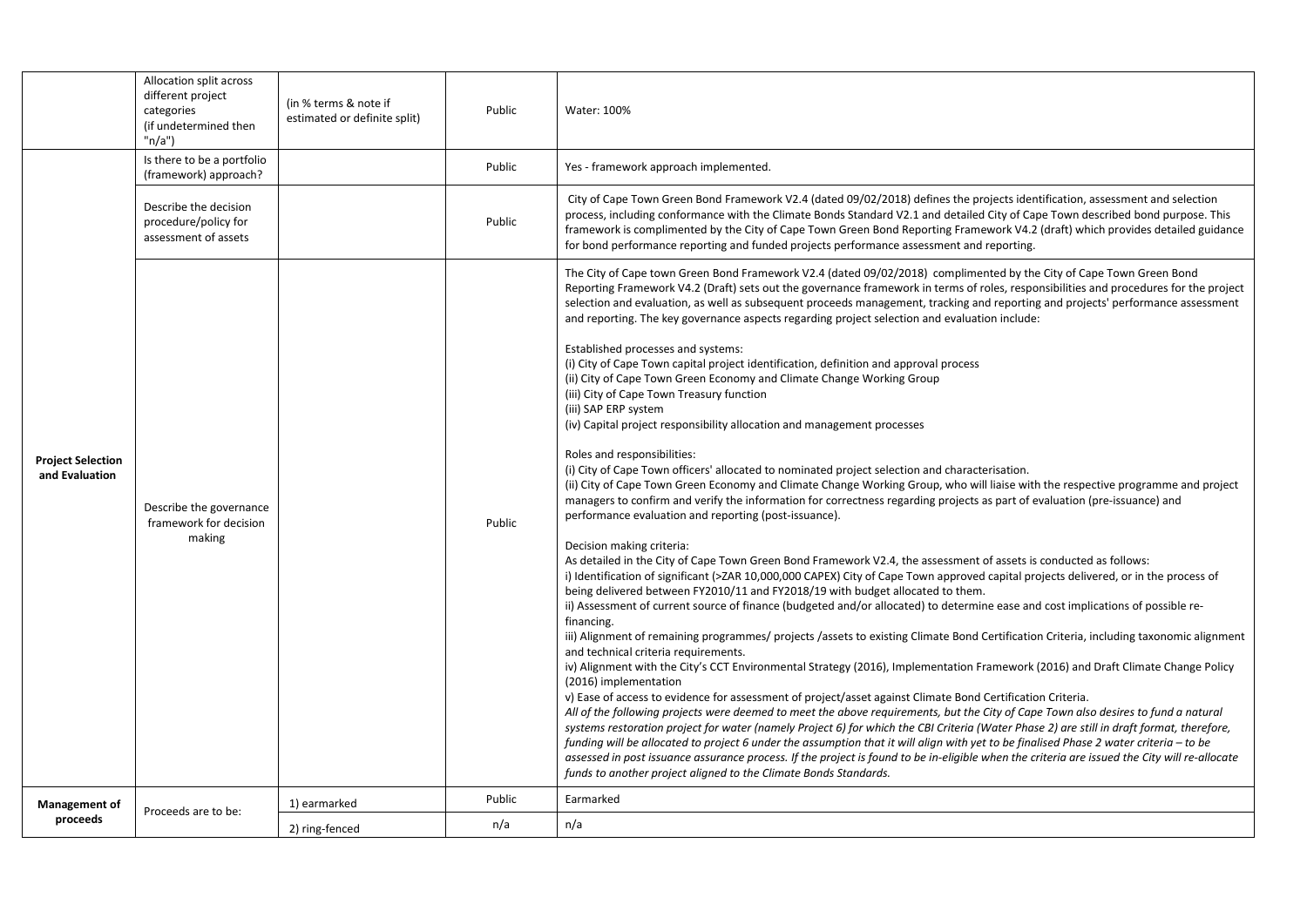|           | Provide detail on either<br>earmarking or ring-fence<br>process |                                                                                                          | Public | Raised proceeds for the City of Cape Town's Green Bond, whilst unallocated to eligible projects, are to held in temporary "Green"<br>investment instruments that are cash or cash equivalents, within the City of Cape Town Treasury Function. The earmarking of funds<br>within the Treasury function will occur by two principal mechanisms:<br>- Eligible projects' funding source will be identified and stipulated within the City of Cape Town project management framework, with<br>an assertion of funding source being green bond for each unique WBS element in the SAP ERP system.<br>- An account of remaining unallocated green bond funds will be tracked and the equivalent value maintained in approved Green<br>Investments as described.                                                                                                                                                                           |
|-----------|-----------------------------------------------------------------|----------------------------------------------------------------------------------------------------------|--------|--------------------------------------------------------------------------------------------------------------------------------------------------------------------------------------------------------------------------------------------------------------------------------------------------------------------------------------------------------------------------------------------------------------------------------------------------------------------------------------------------------------------------------------------------------------------------------------------------------------------------------------------------------------------------------------------------------------------------------------------------------------------------------------------------------------------------------------------------------------------------------------------------------------------------------------|
|           | Timing                                                          | When will the proceeds be<br>deployed? (in yrs)                                                          | Public | 5 years; July 2014 - June 2019 (across FY14/15 - FY18/19)                                                                                                                                                                                                                                                                                                                                                                                                                                                                                                                                                                                                                                                                                                                                                                                                                                                                            |
|           |                                                                 | How long is expected tenor<br>of the bond? (in yrs)                                                      | Public | <b>TBC</b>                                                                                                                                                                                                                                                                                                                                                                                                                                                                                                                                                                                                                                                                                                                                                                                                                                                                                                                           |
|           | Use of proceeds before<br>allocation to green                   | Describe the types of<br>financial instruments/what<br>the proceeds can be used for<br>before allocation | Public | The proceeds will be held in temporary investment instruments that are cash, or cash equivalent instruments, within the City of Cape<br>Town Treasury function, aligned to Climate Bond Standard V2.1 Post-Issuance Requirement 6.2.1. The temporary investment<br>instruments will be subject to:<br>- the Climate Bond Standard V2.1 Post-Issuance Requirements S6 Non-Contamination of Proceeds;<br>- the City of Cape Town Cash Handling and Investment Policy (amended by Council 28/10/2015 C13/10/15) (as at<br>http://resource.capetown.gov.za/documentcentre/Documents/Bylaws%20and%20policies/Cash%20Management%20and%20Investm<br>ent%20-%20%28Policy%20number%204551%29%20approved%20on%2028%20October%202015.pdf);<br>- the City of Cape Town Green Bond Framework V2.4 S6 Management and Tracking of the Proceeds, in respect of maintenance of<br>equivalent value to unallocated funds in Green Investment vehicles. |
|           | Reporting on allocation<br>of proceeds                          | How often will there be a<br>report?                                                                     | Public | - Quarterly reporting for internal City of Cape Town management purposes as part of City of Cape Town's financial reporting<br>processes.- Annual reporting of the Green Bond Progress Report, aligned to City of Cape Town financial year reporting.                                                                                                                                                                                                                                                                                                                                                                                                                                                                                                                                                                                                                                                                                |
|           |                                                                 | Will the report be public or<br>bondholder only?                                                         | Public | Public; to be published on the City of Cape Town's Investing in the City of Cape Town webpage, found through<br>www.cityofcapetown.gov.za.                                                                                                                                                                                                                                                                                                                                                                                                                                                                                                                                                                                                                                                                                                                                                                                           |
|           |                                                                 | Will the report have<br>assurance by a third party?                                                      | Public | <b>TBC</b>                                                                                                                                                                                                                                                                                                                                                                                                                                                                                                                                                                                                                                                                                                                                                                                                                                                                                                                           |
| Reporting |                                                                 | Will the report include a<br>breakdown of proceed<br>allocations by category?                            | Public | Project tracking mechanism will allow for category specific spend identification and determination by user.                                                                                                                                                                                                                                                                                                                                                                                                                                                                                                                                                                                                                                                                                                                                                                                                                          |
|           |                                                                 | If possible, will there also be<br>a breakdown at project level?                                         | Public | Yes - the tracking mechanism enables this. The City of Cape Town objective is to report fully on each eligible project in terms of:<br>- description of projects financed and the aggregate amounts of funds allocated to each project;<br>- specification of remaining unallocated green bond proceeds at the reporting period end;<br>- confirmation that the Use of Proceeds of the Green Bond issued conforms to the City's Green Bond Framework; and<br>a description of the expected environmental sustainability impact.                                                                                                                                                                                                                                                                                                                                                                                                      |
|           |                                                                 | How often will there be a<br>report?                                                                     | Public | Annually                                                                                                                                                                                                                                                                                                                                                                                                                                                                                                                                                                                                                                                                                                                                                                                                                                                                                                                             |
|           | Reporting on green<br>credentials/outcomes                      | In what format (newsletter,<br>part of CSR report, website<br>disclosure)                                | Public | Website disclosure; to be published on the City of Cape Town's Investing in the City of Cape Town webpage, found through<br>www.cityofcapetown.gov.za.                                                                                                                                                                                                                                                                                                                                                                                                                                                                                                                                                                                                                                                                                                                                                                               |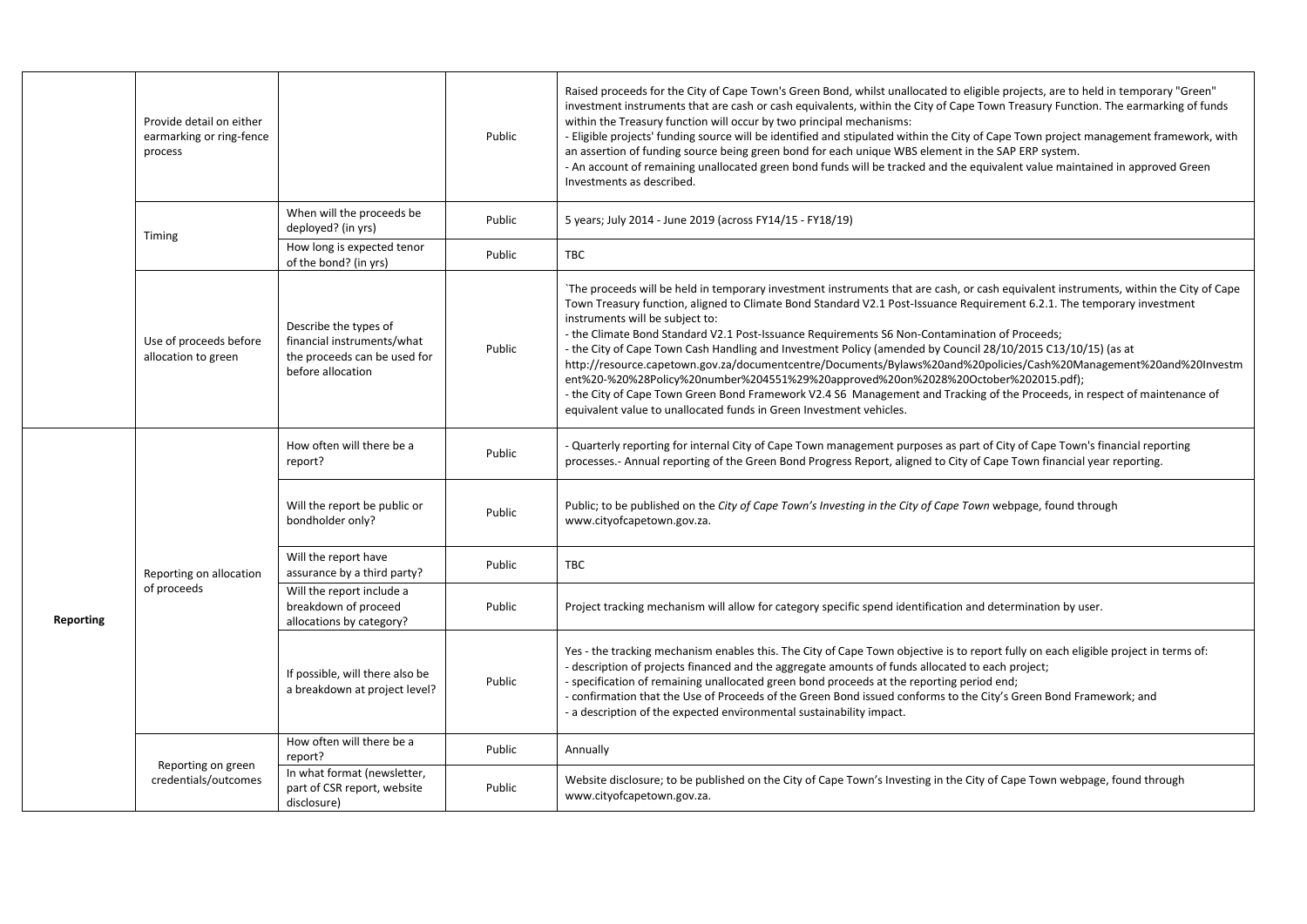| Will the report be public or<br>bondholder only?                                                           | Public | Public; to be published on the City of Cape Town's Investing in the City of Cape Town webpage, found through<br>www.cityofcapetown.gov.za.                                                                                                                                                                                                                                                                                                                                                                                                                                                                                                                                                                                                                                                                                                                                                                                                                                                                                                                                                                                                                                                                                                                                                                                                                                                                                                                                                                                                                                                                                                                                                                                                                                                                                                                                                                                                                                                                                                                                                                                                                                                                                                                                                                                                                                                                                                                                                                                                                                                                                                                                                                                                                                                                                                                                                                                                                                                                                                                                                                                                                           |
|------------------------------------------------------------------------------------------------------------|--------|----------------------------------------------------------------------------------------------------------------------------------------------------------------------------------------------------------------------------------------------------------------------------------------------------------------------------------------------------------------------------------------------------------------------------------------------------------------------------------------------------------------------------------------------------------------------------------------------------------------------------------------------------------------------------------------------------------------------------------------------------------------------------------------------------------------------------------------------------------------------------------------------------------------------------------------------------------------------------------------------------------------------------------------------------------------------------------------------------------------------------------------------------------------------------------------------------------------------------------------------------------------------------------------------------------------------------------------------------------------------------------------------------------------------------------------------------------------------------------------------------------------------------------------------------------------------------------------------------------------------------------------------------------------------------------------------------------------------------------------------------------------------------------------------------------------------------------------------------------------------------------------------------------------------------------------------------------------------------------------------------------------------------------------------------------------------------------------------------------------------------------------------------------------------------------------------------------------------------------------------------------------------------------------------------------------------------------------------------------------------------------------------------------------------------------------------------------------------------------------------------------------------------------------------------------------------------------------------------------------------------------------------------------------------------------------------------------------------------------------------------------------------------------------------------------------------------------------------------------------------------------------------------------------------------------------------------------------------------------------------------------------------------------------------------------------------------------------------------------------------------------------------------------------------|
| Will the report include details<br>of the green categories (i.e.<br>wind farm 60 MW)                       | Public | Yes - the project performance assessment is to be conducted per project and annual report will include report on project specific<br>performance.                                                                                                                                                                                                                                                                                                                                                                                                                                                                                                                                                                                                                                                                                                                                                                                                                                                                                                                                                                                                                                                                                                                                                                                                                                                                                                                                                                                                                                                                                                                                                                                                                                                                                                                                                                                                                                                                                                                                                                                                                                                                                                                                                                                                                                                                                                                                                                                                                                                                                                                                                                                                                                                                                                                                                                                                                                                                                                                                                                                                                    |
| Will the report include where<br>are the projects/assets<br>located (i.e. wind farm 60<br>MW UK off-shore) | Public | Yes - the annual report will include details of projects financed, including geographical location per project - where applicable.                                                                                                                                                                                                                                                                                                                                                                                                                                                                                                                                                                                                                                                                                                                                                                                                                                                                                                                                                                                                                                                                                                                                                                                                                                                                                                                                                                                                                                                                                                                                                                                                                                                                                                                                                                                                                                                                                                                                                                                                                                                                                                                                                                                                                                                                                                                                                                                                                                                                                                                                                                                                                                                                                                                                                                                                                                                                                                                                                                                                                                   |
| What will be the<br>performance KPI's disclosed<br>for each category? (include<br>calculation method)      | Public | The City of Cape Town's Green Bond will allow the City of Cape Town to invest in projects in a manner that is consistent with the City's<br>sustainable values and to support projects which deliver a 'green' outcome through helping the city to adapt to, or mitigate climate<br>change going into the future. The alignment criteria focuses on adaptation/mitigation objectives as at planning stage, based on<br>available information and subject to analysis and decision-making processes.<br>The green credentials/outcomes-orientated reporting will be phased in as the City of Cape Town matures in its evaluation and<br>reporting processes, as follows:<br>- initial reporting will focus on successful implementation of inputs; i.e. the measure of success of implementation of projects<br>according to technical scope (1 - 3 year focus)<br>- reporting will be progressed to be able to identify and report on outputs, in terms of the initial results of project implementation and<br>direct impact (1 - 3 year focus)<br>- reporting will be progressed to be able to identify and report on outcomes and impacts, in terms of short-, medium- and long-term<br>results, effects and changes (3 - 5 year and 5 - 10 year focus respectively)<br>As such, the specific project-relevant outcome/impact-orientated KPIs will be developed progressively. However, it is notable that<br>outcome/impacts' types are recognised at the point of project selection and evaluation, based on requirement for project alignment<br>with the City of Cape Town Environmental Strategy (2016), Implementation Framework (2016) and Climate Change Policy (2017).<br>Adaptation focused projects:<br>Adaptation focused projects are orientated towards enhancement of resilience and reduction of significance of impact of physical<br>climate change and associated extreme events. As such, adaptation focused projects are reported an Input-Output-basis, i.e. the<br>realisation of the flood defence infrastructure. Thereafter, as and when climate change associated events/trends are noted, resilience<br>can be identified, measured and reported on.<br>Mitigation and adaptation projects:<br>Adaptation as above. The specific mitigation focused projects in the portfolio of projects for the City of Cape Town's Green Bond are<br>orientated towards avoidance of emissions and environmental impacts, which may be realised as and when the project is<br>implemented (consideration given to detail and effectiveness of technical specification of project). At the time of pre-issuance<br>submission, the significance of mitigation was not quantified for:<br>- Project 9: IRT Vehicle Acquisition, regarding the replacement of existing BRT buses with EV buses and peripheral infrastructure<br>It is recognised by the City of Cape Town that outcome orientated KPIs should be developed in order to report on determined<br>emissions avoided.<br>As these outcome/impact-orientated KPIs are developed, this form and associated reporting on the City of Cape Town's Green Bond<br>will be updated and provided. |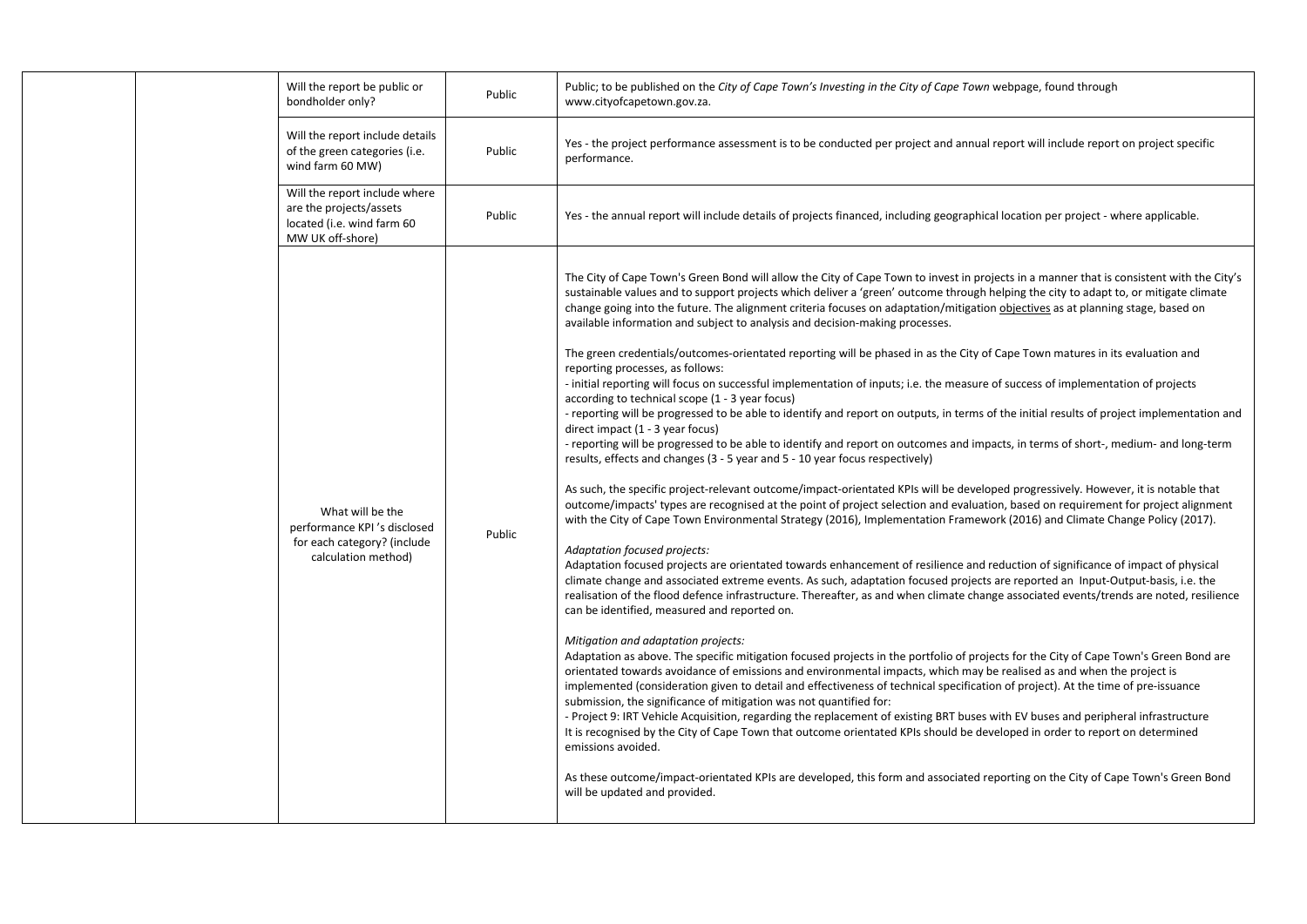|           |                                            | Will the KPI's be verified by a<br>third party?                                                                       | Public | <b>TBC</b>                                                                                                                                                                                                                                                                                                                                                                                                                                                                                                                                                                                                                                                                                                                                                                                                                                                                            |
|-----------|--------------------------------------------|-----------------------------------------------------------------------------------------------------------------------|--------|---------------------------------------------------------------------------------------------------------------------------------------------------------------------------------------------------------------------------------------------------------------------------------------------------------------------------------------------------------------------------------------------------------------------------------------------------------------------------------------------------------------------------------------------------------------------------------------------------------------------------------------------------------------------------------------------------------------------------------------------------------------------------------------------------------------------------------------------------------------------------------------|
| Reporting | Reporting on green<br>credentials/outcomes | What is a target level<br>performance (is this relative<br>to baseline/how does it fit<br>with meeting the standard)? | Public | As discussed above, projects are selected on the basis of their eligibility to the Climate Bond Standard V2.1 and alignment with the City<br>of Cape Town Environmental Strategy (2016), Implementation Framework (2016) and Draft Climate Change Policy (2016), subsequent<br>to evaluation processes. Through these processes, it is established the output results of implementation of the projects are regarded<br>by City of Cape Town as in conformance with the Climate Bonds Standard V2.1.<br>As the City of Cape Town matures in its evaluation and reporting processes, green credentials/outcomes-orientated reporting will be<br>phased in, including target setting where appropriate.<br>As these outcome/impact-orientated KPIs and targets are developed, this form and associated reporting on the City of Cape Town's<br>Green Bond will be updated and provided. |

*Notes*

Applied a currency conversion rate of 12.9393 ZAR/USD as the average of the daily average exchange rate at approximately 10:30 am as transacted by the South African Reserve Bank for the period 2017/04/21 -2017/05/29 (obtained 2017/05/29 from https://wwwrs.resbank.co.za/webindicators/ExchangeRateDetail.aspx?DataItem=EXCX135D)

#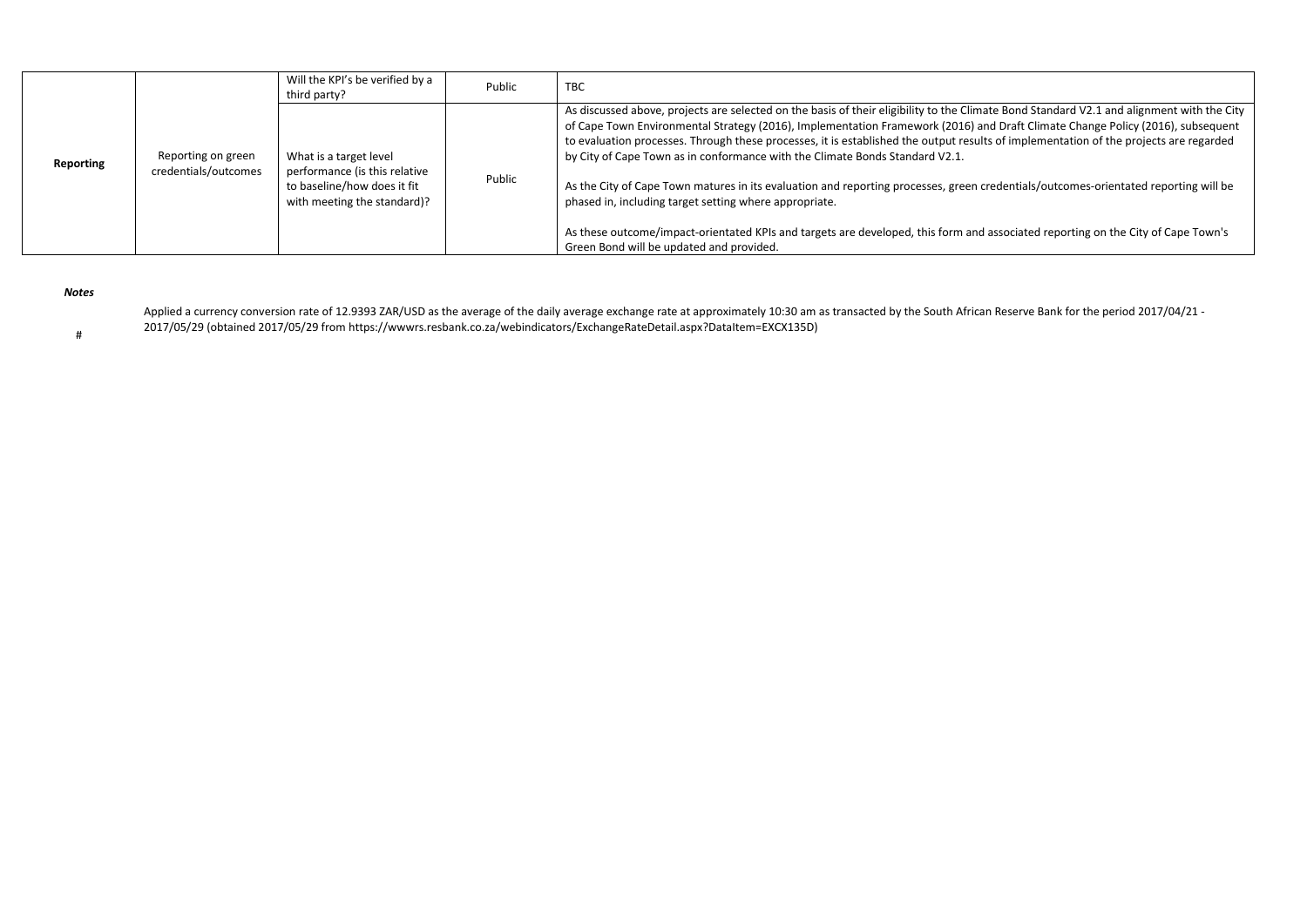**Appendix 2: City of Cape Town Green Bond Framework V2.4**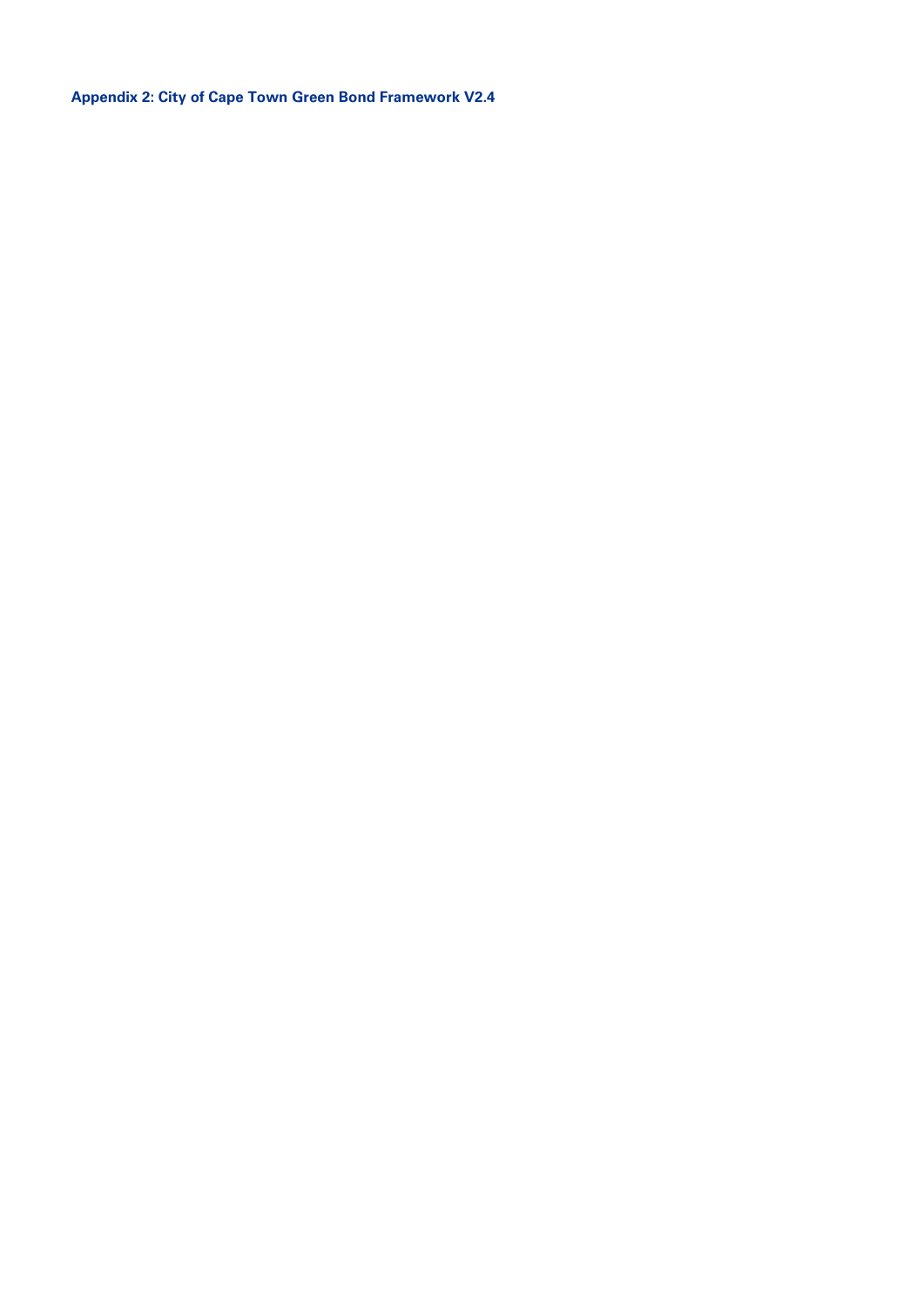

# **CITY OF CAPE TOWN GREEN BOND FRAMEWORK**

**2018/02/09**

**Version 2.4**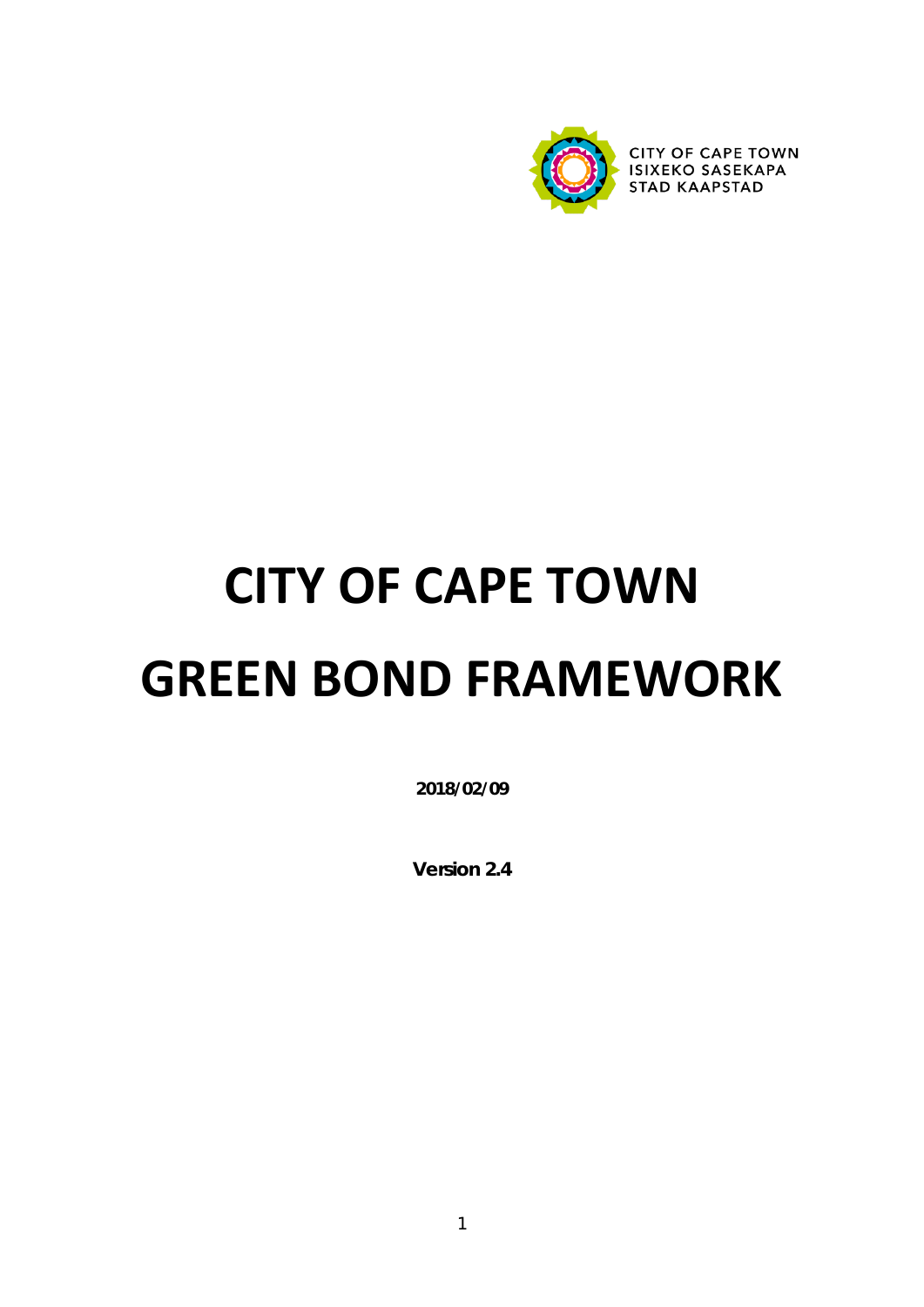#### **TABLE OF CONTENTS**

## **Contents**

| 2. |  |
|----|--|
| 3. |  |
| 4. |  |
| 5. |  |
| 6. |  |
| 7. |  |
| 8. |  |
| 9. |  |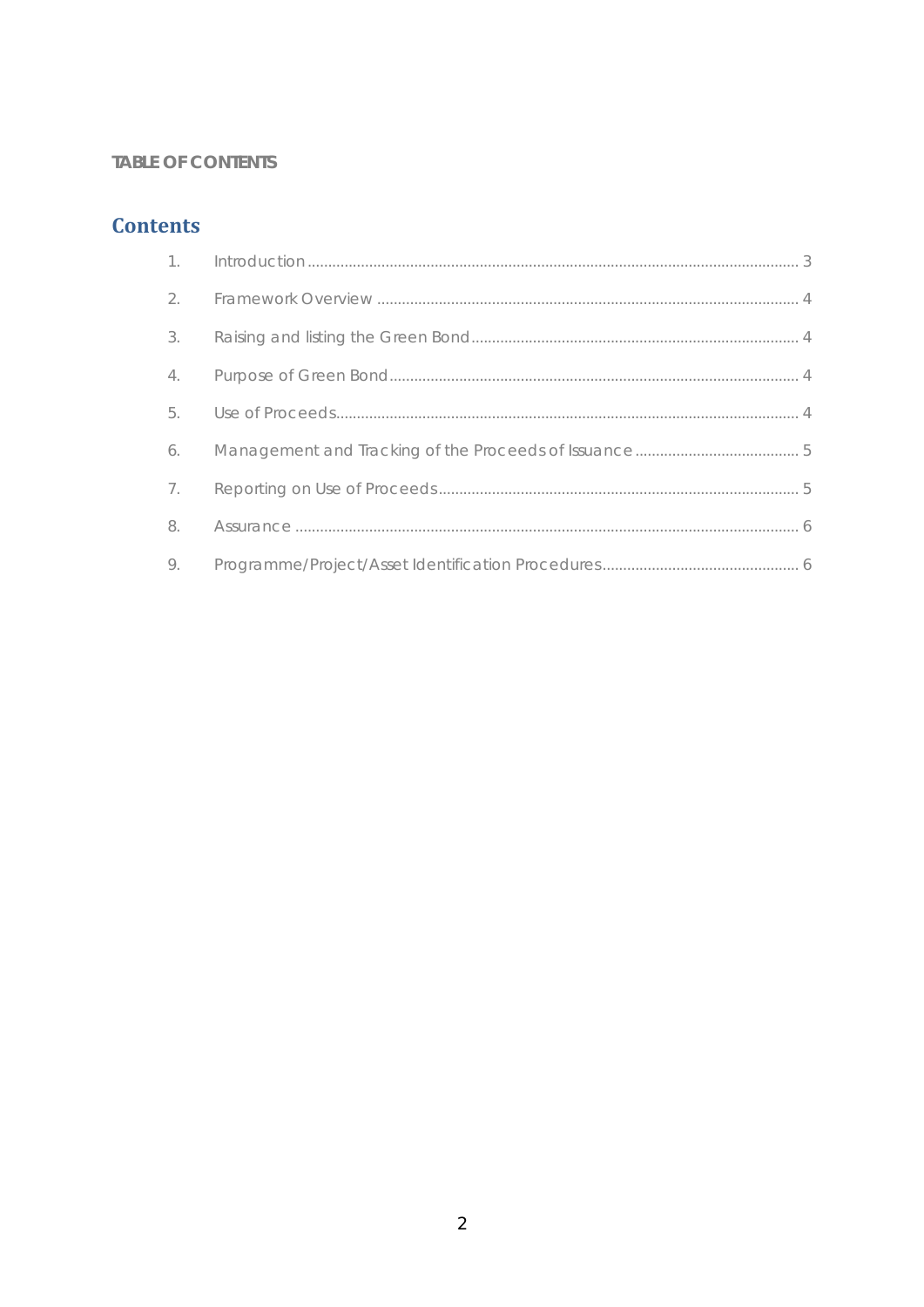### <span id="page-15-0"></span>**1. Introduction**

The vision of the City of Cape Town (CCT) is threefold:

- To be an opportunity city that creates an enabling environment for economic growth and job creation, and to provide help to those who need it most.
- To deliver quality services to all residents.
- To serve the citizens of Cape Town as a well-governed and corruption-free administration.

In pursuit of this vision, the City's mission is as follows:

- To contribute actively to the development of its environmental, human and social capital.
- To offer high-quality services to all who live in, do business in or visit Cape Town as tourists.
- To be known for its efficient, effective and caring government.

To achieve its vision, the City of Cape Town is building on the strategic focus areas it has identified as the pillars of a successful and thriving city. The City of Cape Town's Integrated Development Plan (IDP) provides a strategic framework within which the City aims to deliver on the City's five pillars - To make Cape Town an opportunity city, a safe city, caring city, an inclusive city, and a well-run city. These are the five key strategic focus areas that inform all of the City's plans and policies.

Through the five-year IDP, the City is able to:

- develop and articulate a clear vision;
- identify its key development priorities;
- formulate appropriate strategies;
- develop the appropriate organisational structure and systems; and
- align resources with development priorities.

With a growing population and an increasing divide between advantaged and disadvantaged groups, the City faces the challenge of promoting development whilst managing the redistribution of resources to redress current inequities. To address the growing needs of a largely impoverished population and to ensure the health of communities, the City needs to become economically competitive, both locally and globally. While working towards these goals, it is imperative that the City recognises and effectively manages its unique economic asset, the environment. The central component to achieving this strategy is adopting and applying the fundamental principles and approaches of sustainable development.

In 2001, Cape Town became the first city in Africa to approve and adopt a comprehensive city-wide environmental policy: the Integrated Metropolitan Environmental Policy (IMEP). A revised version, the Environmental Strategy for the City of Cape Town, along with an Implementation Framework was developed in 2016. In addition, the City of Cape Town Climate Change Policy was adopted by Council on 20 July 2017.The Green Bond programmes or projects will contribute to the City's overall initiatives as outlined in these documents.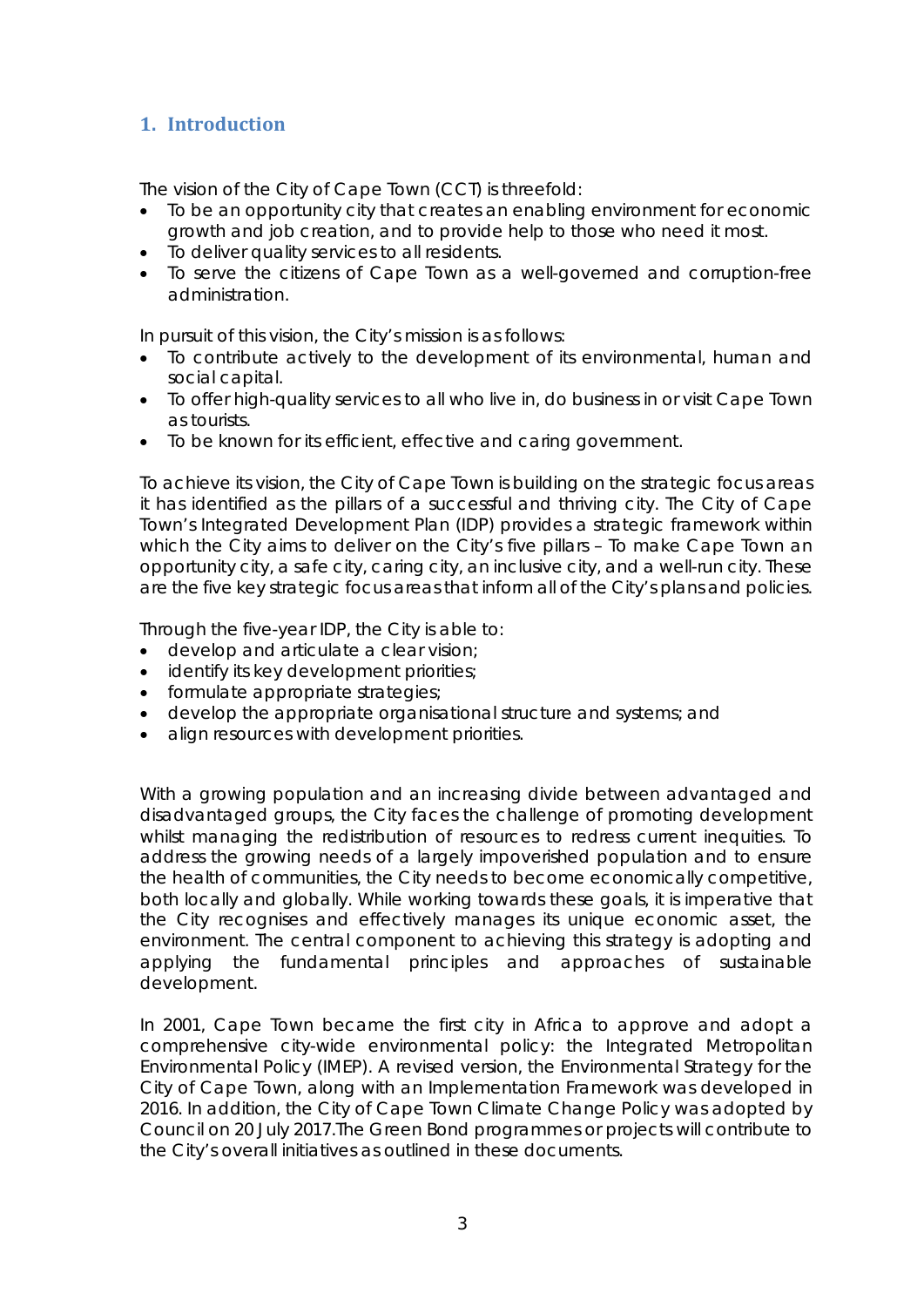#### <span id="page-16-0"></span>**2. Framework Overview**

This Green Bond Framework sets out how the City proposes to raise Green Bond Finance and select programmes/projects/assets to which proceeds will be allocated. It compliments and should be read in conjunction with The Green Bond Reporting Framework.

In order to ensure credibility of the City's Green Bond, the administration, issuance, allocation and reporting of the bond and its proceeds will adhere to the internationally recognised Climate Bonds Standard version 2.1 (for more details please visit: [www.climatebonds.net/standards/standard\\_download\)](https://www.climatebonds.net/standards/standard_download)

#### <span id="page-16-1"></span>**3. Raising and listing the Green Bond**

The Green Bond is to be raised as part of the City's R7 billion Domestic Medium Term Note Programme (DMTN), and will be listed on the Johannesburg Stock Exchange (JSE).

The City employed the services of a suitably qualified intermediary in order to market the bond and register it with the JSE.

#### <span id="page-16-2"></span>**4. Purpose of Green Bond**

It is the City of Cape Town's intention that the proceeds of this bond are to be used to support projects which deliver a 'green' outcome through helping the City to adapt to, or mitigate climate change going into the future.

#### <span id="page-16-3"></span>**5. Use of Proceeds**

To ensure continued compliance and to maintain the certification of the bond, the proceeds will be allocated in accordance with the Climate Bonds Standard version 2.1.

Thus, the proceeds from the issuance of the City of Cape Town's Green Bond will be applied to eligible programmes, projects and/or assets in the eligible sectors, as deemed by the taxonomy developed by the Climate Bonds Initiative (CBI).

Given that the CBI is still in the process of developing some of their criteria within this taxonomy, the City of Cape Town's Green Bond will likely include some projects and/or assets for which criteria have not been published. Thus, where the assessment criteria have been published by the CBI, the eligibility of projects and/or assets will be assessed against these prior to the proceeds being allocated. Should assessment criteria only be in draft, the projects will be assessed against these draft criteria for the purpose of pre-issuance certification. At the point of post issuance certification, the projects and/or assets will be assessed against published criteria only. No projects will be identified and aligned to the bond pre- or postissuance, for which no criteria (draft or published exist).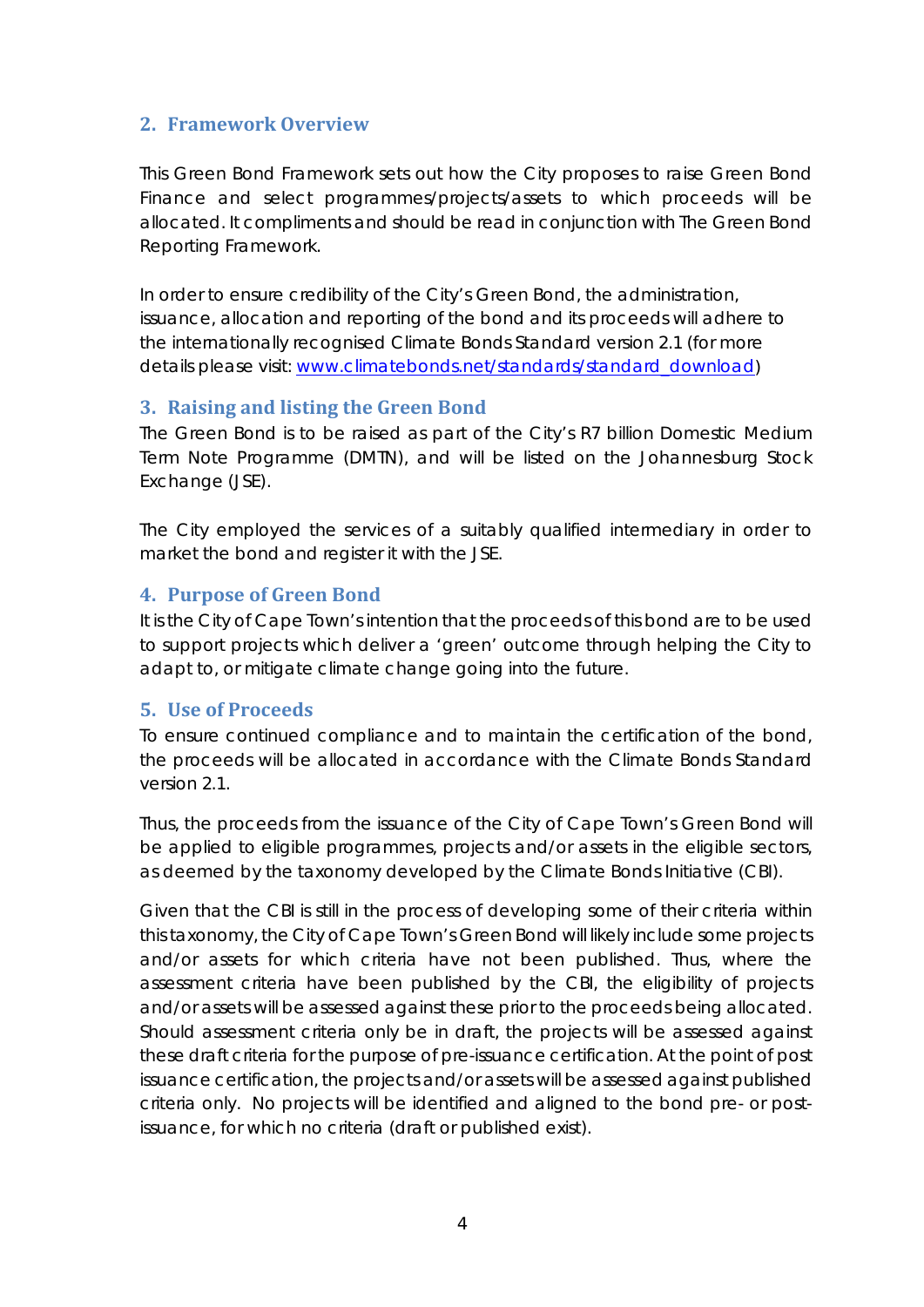In the first instance of issuance, the City will seek pre-issuance assurance from a Certified Climate Bonds Initiative Assurance Provider that the framework and initially identified programmes/projects/assets qualify to be certified by the Climate Bonds Initiative.

Post issuance assurance will immediately after the registration of the bond in order to ensure compliance with certification requirements.

Any re-allocation of proceeds will be done after ensuring that the programme, project/asset to which the proceeds are being allocated is compliant with the requirements of the relevant Climate Bonds Certification Criteria.

#### <span id="page-17-0"></span>**6. Management and Tracking of the Proceeds of Issuance**

All Financial Management will be compliant with the South African Municipal Financial Management Act (MFMA) 2003 (Act No. 56 of 2003) and amendments, and Project Management procedures will be in-line with Municipal Systems Act 2000 (Act 32 of 2000), and amendments.

The City of Cape Town will track the Use of Proceeds of its Green Bond(s) via its Sytems, Applications and Products (SAP) Enterprise Resource Planning (ERP) System. Reports can be extracted from the SAP system which will contain the following information for each project:

- Budgeted Amount
- Actual Amount Disbursed
- Work Breakdown Structure (WBS) Element
- WBS Description
- Assertion of Funding Source (Green Bond Proceeds)

Whilst it is the City's intention that all proceeds are allocated to eligible programmes/ projects /assets as soon as possible after the bond is raised so as to ensure that the proceeds are effectively deployed, the City will maintain an amount in approved Cash or Cash Equivalents which will be equal to at least the remaining unallocated proceeds in terms of the City of Cape Town's Investment Policy until all proceeds are allocated.

#### <span id="page-17-1"></span>**7. Reporting on Use of Proceeds**

The associated "Green Bond Reporting Framework" indicates how the proceeds will be tracked and reported on to ensure ongoing disclosure and compliance with the Climate Bond Certification requirements.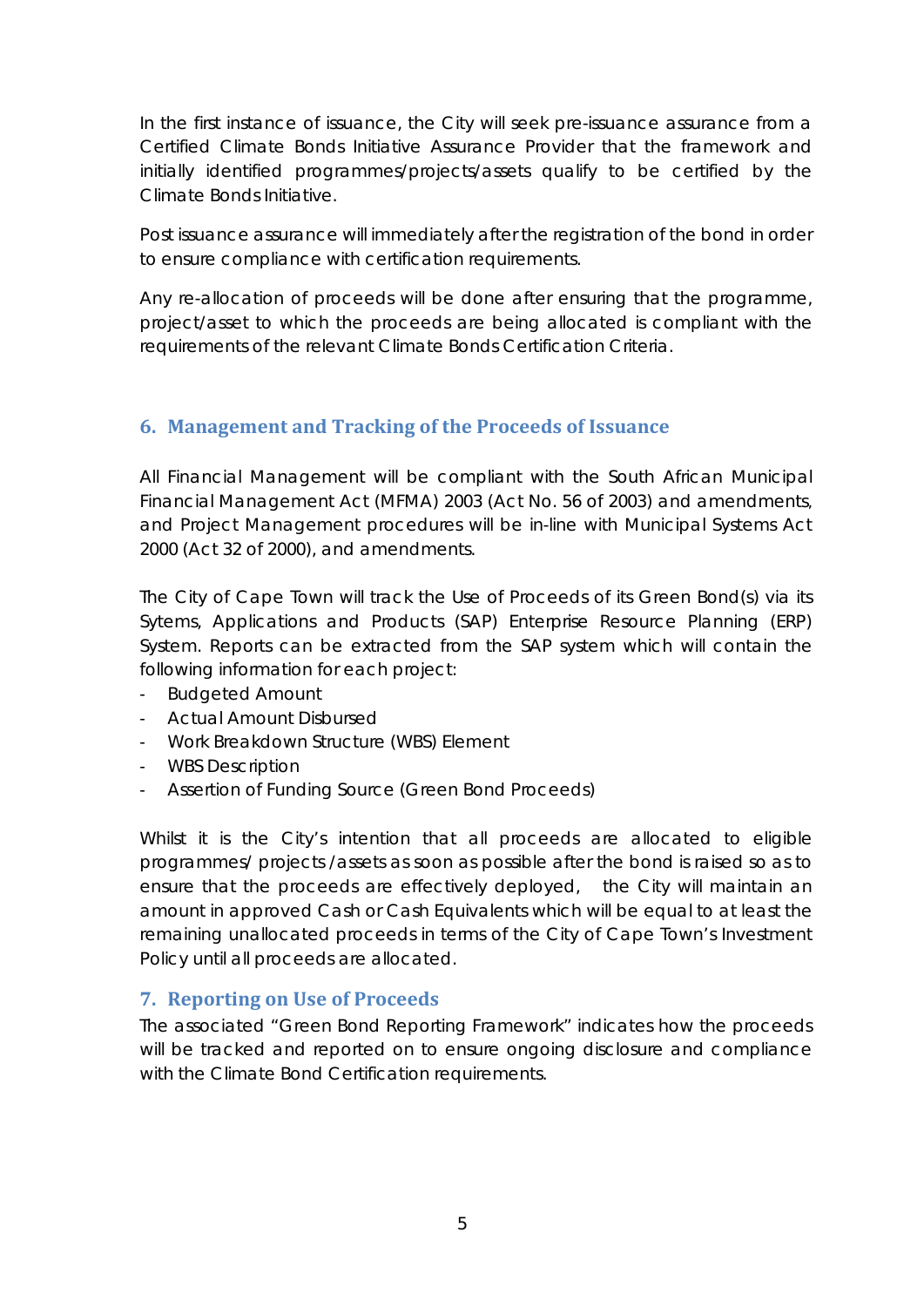#### <span id="page-18-0"></span>**8. Assurance**

The City of Cape Town Green Bond Framework and initial list of programmes, projects or assets will be reviewed and certified by Climate Bonds Initiative for the Inaugural Green Bond Issue.

This will be published on the City of Cape Town website at <http://www.capetown.gov.za/en/treasury/Pages/default.aspx>

#### <span id="page-18-1"></span>**9. Programme/Project/Asset Identification Procedures**

As indicated, all proceeds of the bond issuance will either be allocated to programmes, projects or assets that will be compliant with the Climate Bonds Initiative's Certification Criteria.

In order to identify appropriate programmes/projects/assets, the City has applied its own filtering criteria as follows:

- i) Identification of significant (>ZAR 1,000,000 Capital Expenditure (CAPEX) capital projects delivered, or in the process of being delivered between Financial Year (FY)2010/11 and FY2018/19 with budget allocated to them.
- ii) Assessment of current source of finance (budgeted and/or allocated) to determine ease and cost implications of possible re-financing (for instance, refinancing any grant-funded projects will not be considered).
- iii) Alignment of remaining programmes/ projects /assets to existing Climate Bond Certification Criteria.
- iv) Alignment with the City's CCT Environmental Strategy (2016), Implementation Framework (2016) and Draft Climate Change Policy (2016) implementation
- v) Ease of access to evidence for assessment of project/asset against Climate Bond Certification Criteria.

The resultant list of programmes/ projects /assets and their current budgets will be listed in the associated tracking report (per section 6 above). In order to manage the risk of holding unallocated proceeds from the bond issuance, the value of the bond issuance will be less than the total budget of these projects, the balance of funding for these projects will be met through existing funding sources. This list will be maintained on an annual basis and programmes, projects/assets will be reported on as per the details in the City of Cape Town Green Bond Reporting Framework.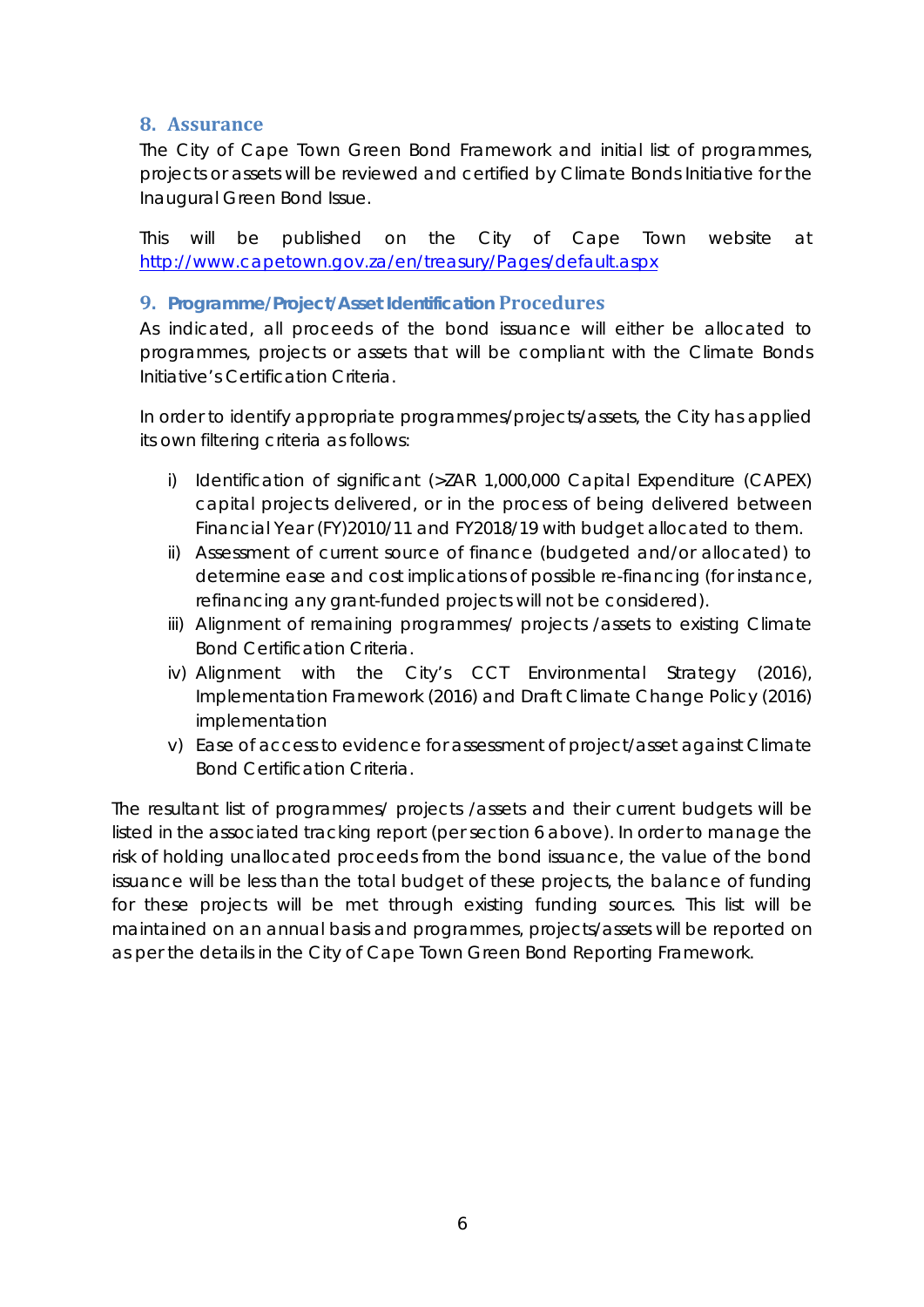**Annexure 1: City of Cape Town Water Criteria of the Climate Bonds Standard: Social and human rights and broader environmental considerations**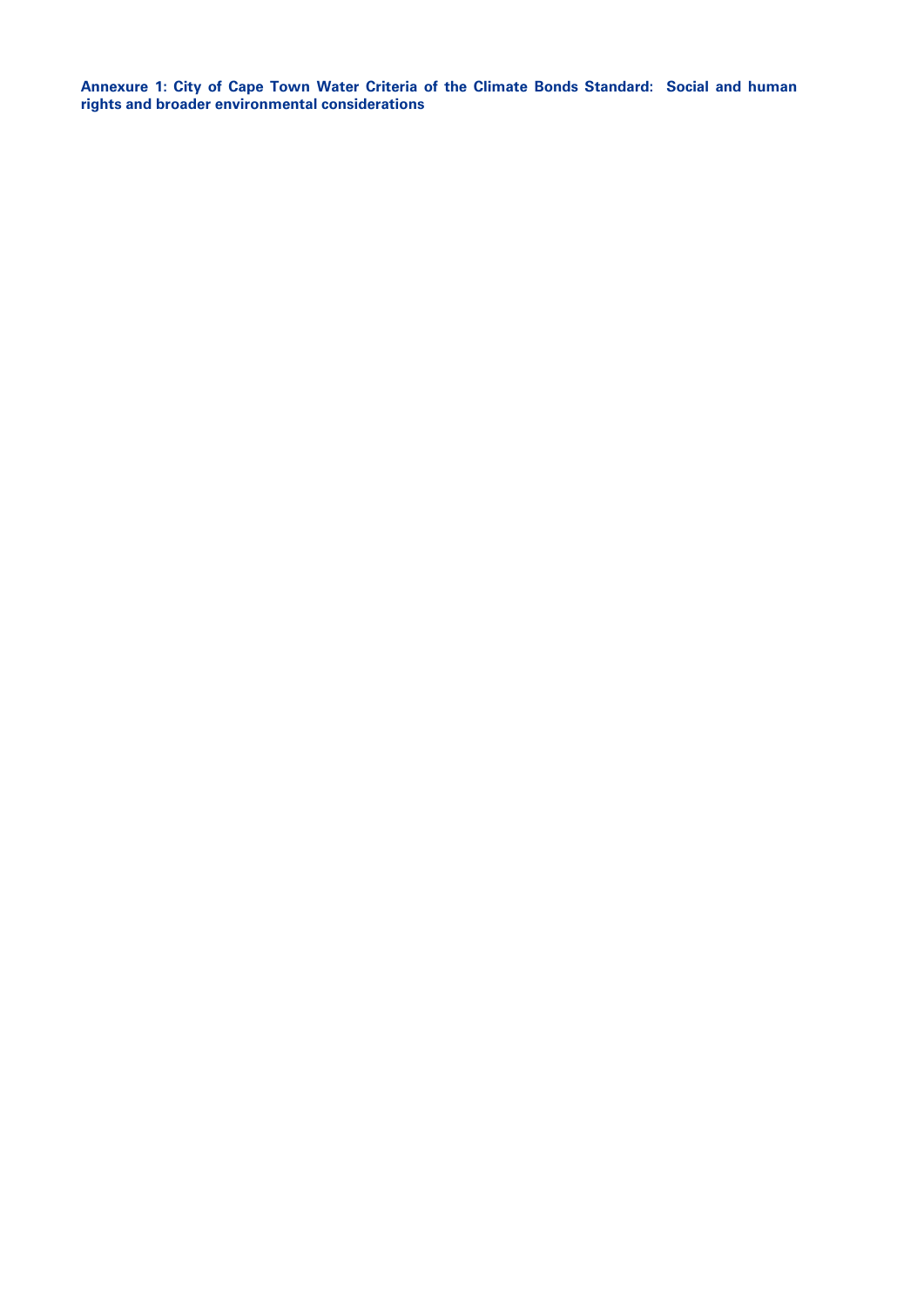#### City of Cape Town Green Bond

WATER CRITERIA OF THE CLIMATE BONDS STANDARD: Social and human rights and broader environmental considerations

Chapter 2 of the [Constitution of South Africa](https://www.ru.ac.za/media/rhodesuniversity/content/humanresources/documents/employmentequity/Constitution%20of%20the%20Republic%20of%20South%20Africa%201.pdf) enshrines the right to access of sufficient water, an environment not harmful to health and wellbeing and the protection of the environment from degradation under section 24 and 27 of the Bill of Rights.

Many of the rights in the Bill of Rights overlap and support the right to water and sanitation as defined in the [UN Special Rapporteur](http://www.ohchr.org/Documents/Issues/Water/Handbook/Book7_Principles.pdf) handbook on the human right to safe drinking water and sanitation, its guiding principles and guidelines for setting standards and targets. The explicit recognition of the right to access sufficient water is also in line with guidelines expressed in ["The 2013 ICCR Water Roundtable: Stakeholder Responsibilities in Managing](http://www.iccr.org/sites/default/files/resources_attachments/ICCRStakeholderWaterResponsibilities.pdf)  [Access to Water"](http://www.iccr.org/sites/default/files/resources_attachments/ICCRStakeholderWaterResponsibilities.pdf), and is further reflected in th[e City of Cape Town's Water Sector](http://resource.capetown.gov.za/documentcentre/Documents/City%20strategies%2c%20plans%20and%20frameworks/WSDP%20201516%20Review_old%20format%2020150202_Final_aac.pdf)  [Development Plan.](http://resource.capetown.gov.za/documentcentre/Documents/City%20strategies%2c%20plans%20and%20frameworks/WSDP%20201516%20Review_old%20format%2020150202_Final_aac.pdf)

The Constitution further outlines the developmental duties of municipalities under section 153 of Chapter 7, stating that operational and planning processes must prioritise the basic needs of communities and promote socio-economic development. In terms of achieving this constitutional obligation the City continually works towards improving business processes including the development of a Water Demand Management Strategy as well as the adoption of specific targets and standards which addresses many of the guiding principles to protect human rights through business processes as expressed in [UN's Guiding Principles on](http://www.ohchr.org/Documents/Publications/GuidingPrinciplesBusinessHR_EN.pdf)  [Business and Human Rights.](http://www.ohchr.org/Documents/Publications/GuidingPrinciplesBusinessHR_EN.pdf)

The City of Cape Town's [Integrated Development Plan](http://resource.capetown.gov.za/documentcentre/Documents/City%20strategies%2c%20plans%20and%20frameworks/20162017%20Review%20and%20Amended.pdf) (IDP) was developed to provide a strategic framework which informs the City's plans and policies working towards a more inclusive society. It comprises of five strategic focus areas which are as follows:

- Opportunity city: This focus area recognises the need to develop an economically enabling city for job creation and attracting investment. It also identifies the importance of a clean and safe natural environment to provide opportunity for now and in the future, expressing the need for the efficient management of natural resources and investment into green technology to address issues around water, energy and waste.
- Safe city: A safe city is fundamental in allowing citizens to access the opportunities of the city. Safety is therefore considered as a broad issue beyond policing, incorporating disasters and risks. This includes urban design in order to build a safe and resilient city. City policies and strategies will therefore be aligned with international best practices.
- Caring city: The focus is on protecting social health and wellbeing of which basic human needs forms a fundamental part.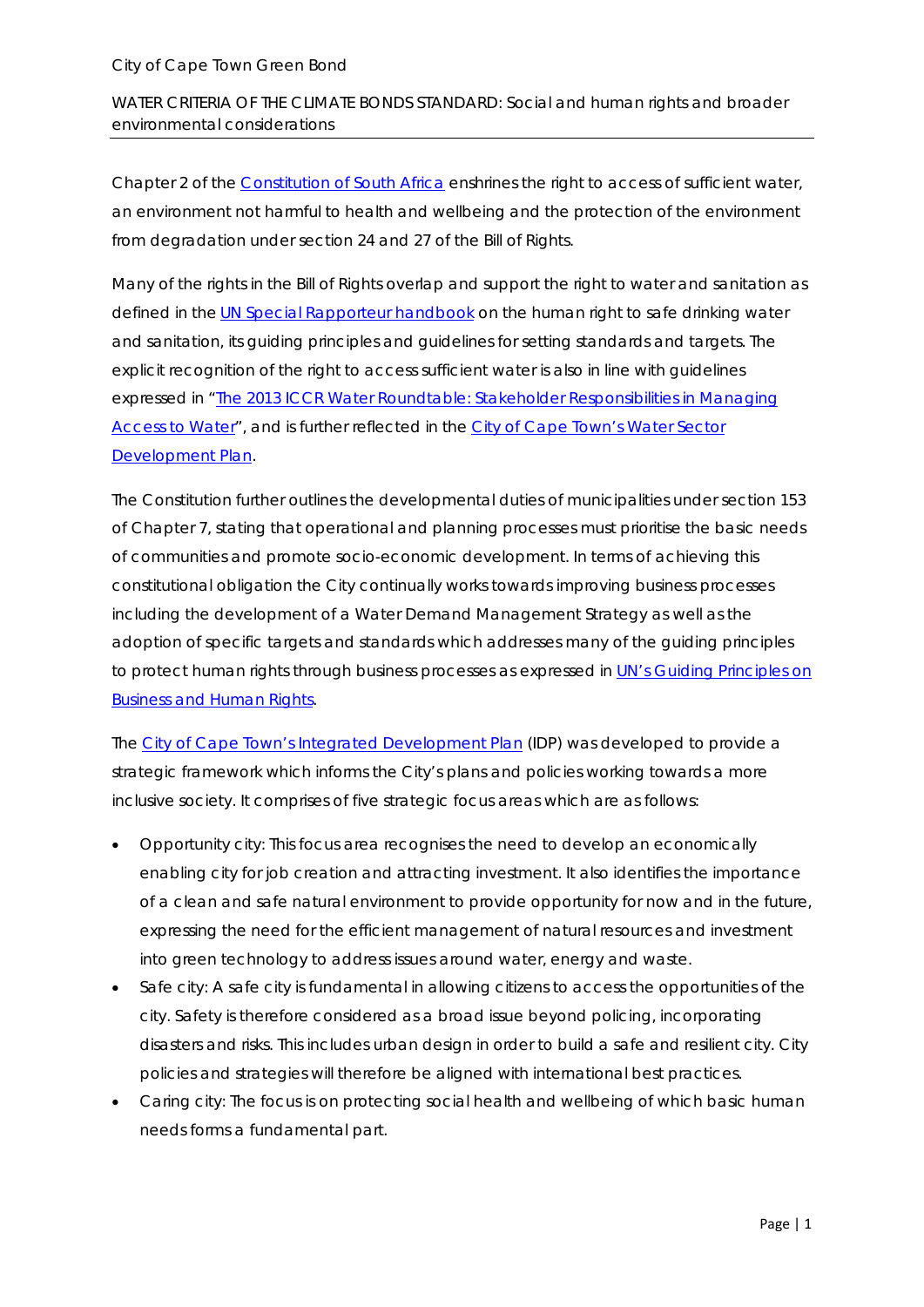#### City of Cape Town Green Bond

1

WATER CRITERIA OF THE CLIMATE BONDS STANDARD: Social and human rights and broader environmental considerations

- Inclusive city: An inclusive city promotes non-discrimination and equality to ensure citizens have access to the resources they need and to service the rights of current and future generations.
- Well-run city: Promotes the need to implement democratic and transparent processes, addressing access to information and the right to participation.

In the context of water development, the City has developed a Water Service Development Plan (WSDP) which is a product of the IDP and a public engagement process and further constitutes the Water Sector Plan. It is based on a framework developed by the American Water Works Association and adopted the following elements:

- Product Quality: Addressing the ability of the department to meet the potable water quality standards [licence conditions](http://www.gov.za/sites/www.gov.za/files/a36-98.pdf)<sup>[1](#page-21-0)</sup>, the Department of Water Affairs general wastewater effluent standards, environmental management requirements and ecological needs.
- Customer Satisfaction: The ability to provide basic services to all residents, meeting [Service Charter standards.](http://www.dpsa.gov.za/documents/PUBLIC%20SERVICE%20CHARTER%202013.pdf)
- Employee and Leadership Development: Challenging the department to develop and retain its employees and promote a working environment with a high level of motivation among employees.
- Operational Optimisation: Challenging the department to review business processes to continuously improve in the provision of service delivery in all its operations in terms of time and costs. This promotes the efficient use of resources, sustainability and taking advantage of technological advancements.
- Financial Viability: The finances gained through tariffs, charges or any levies should be total cost recovering in nature. Emphasising the need to reduce debt and provide affordable water as well as the effective utilisation and maintenance of its assets to facilitate consumer base growth. Investment should be well-timed, synchronised with mutual projects and provide good returns on investment.

<span id="page-21-0"></span><sup>1</sup> Water use must be licensed unless it is listed in Schedule 1 of the National Water Act, 1998, whereby water is used lawfully if under general authorisation or if a responsible authority waives the need for a licence. The considerations of general authorisations for licences are based on a number of factors that include: existing lawful water uses, the need to redress the results of racial past and gender discrimination, efficient and beneficial use of water in the public interest, for socio-economic impact, the strategic importance for it to be authorised. If a licence is granted it is not implied any guarantee regarding the availability of quality of water which it covers. Licences granted may not exceed forty years, after which it may be reviewed and extended (Republic of South Africa, 1998: Part 2: 27 (I)).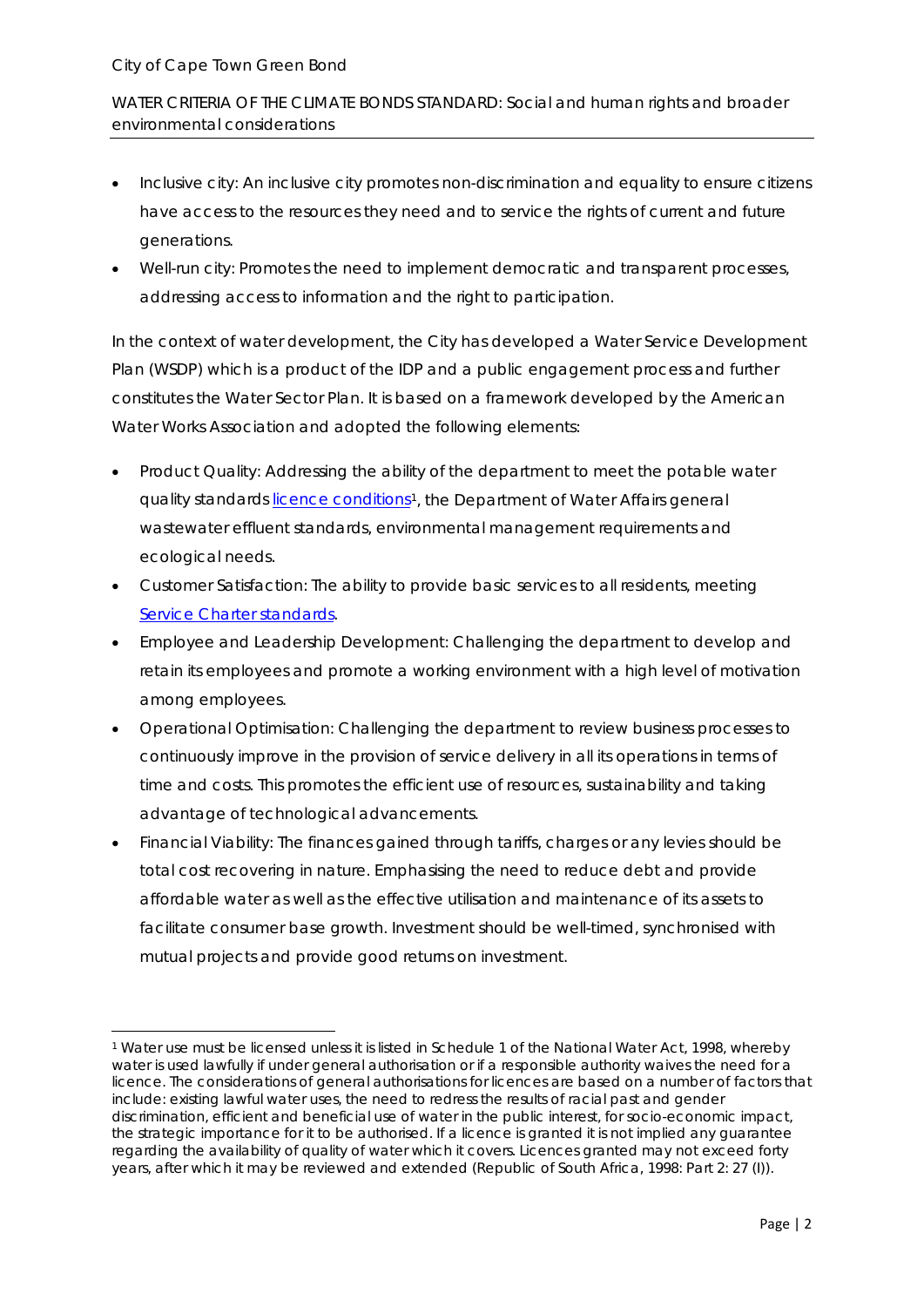WATER CRITERIA OF THE CLIMATE BONDS STANDARD: Social and human rights and broader environmental considerations

- Infrastructure Stability: this business attribute requires the department to understand when to create and dispose of an asset, the condition of its assets, lifecycle costs, the associated costs to be incurred in unlocking asset value, to sustain the business.
- Operational Resilience: The department is required to ensure adequate risk management of its water and wastewater business.
- Community sustainability: This challenges the department to facilitate local employment through infrastructure development while ensuring that operations and service delivery does not compromise the health and well-being of communities and the environment. Efforts should be made to ensure investments are green and climate change impacts are managed.
- Water Resource Adequacy: Purely focusing on water security, it challenges this department to provide a new source of water supply by 2017. It encouraging long term resource planning, long term demand analysis and conservation of existing resources and
- Stakeholder Engagement: This requires the department to identify the representatives of various stakeholders and ensure adequate engagement in issues that affect them. It encourages effective engagement across all spheres of government and directorates in the City for the purpose of optimising investments into improvement programs and risk management.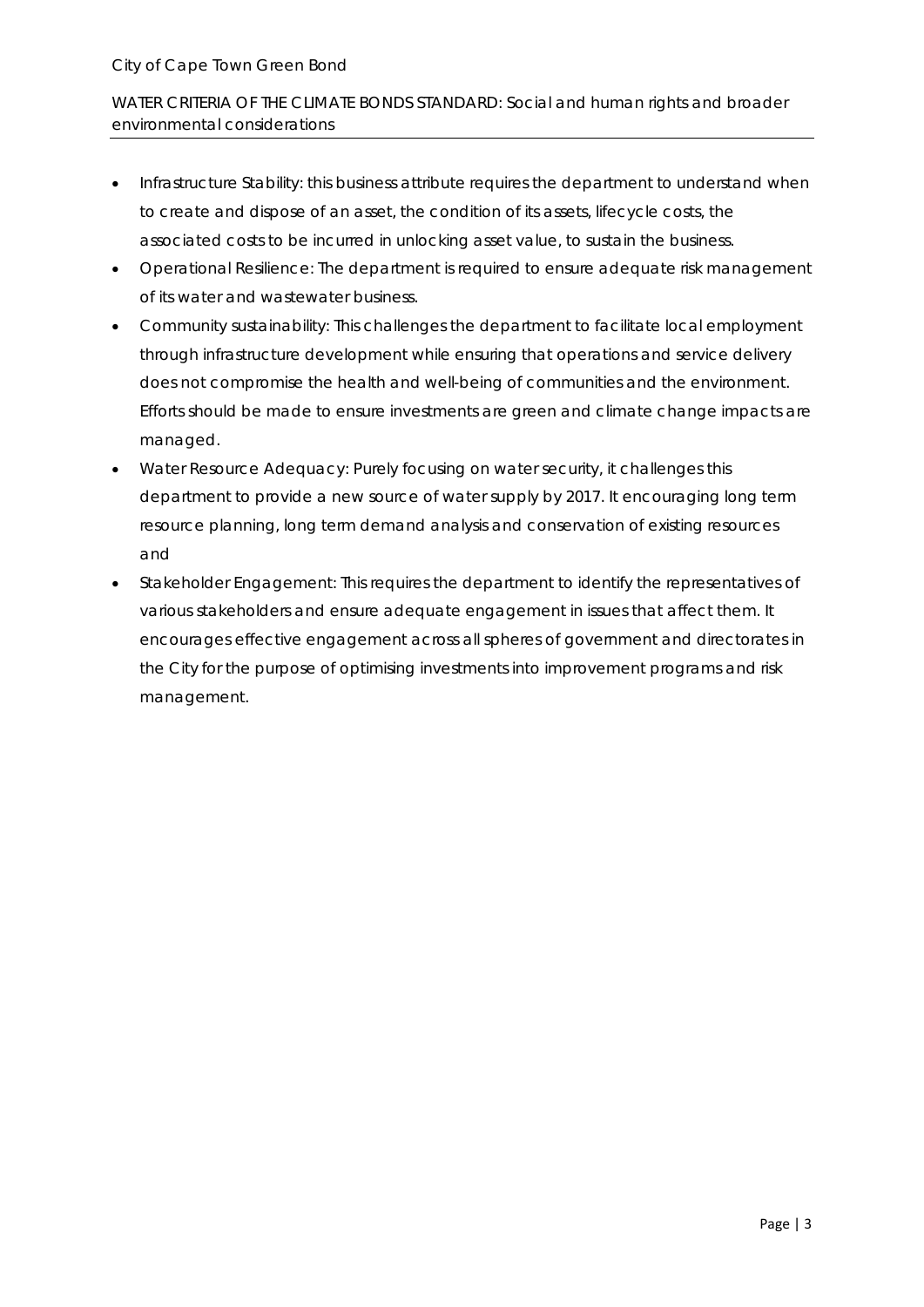**Annexure 2: City of Cape Town Green Bond vulnerability assessment and adaptation plan**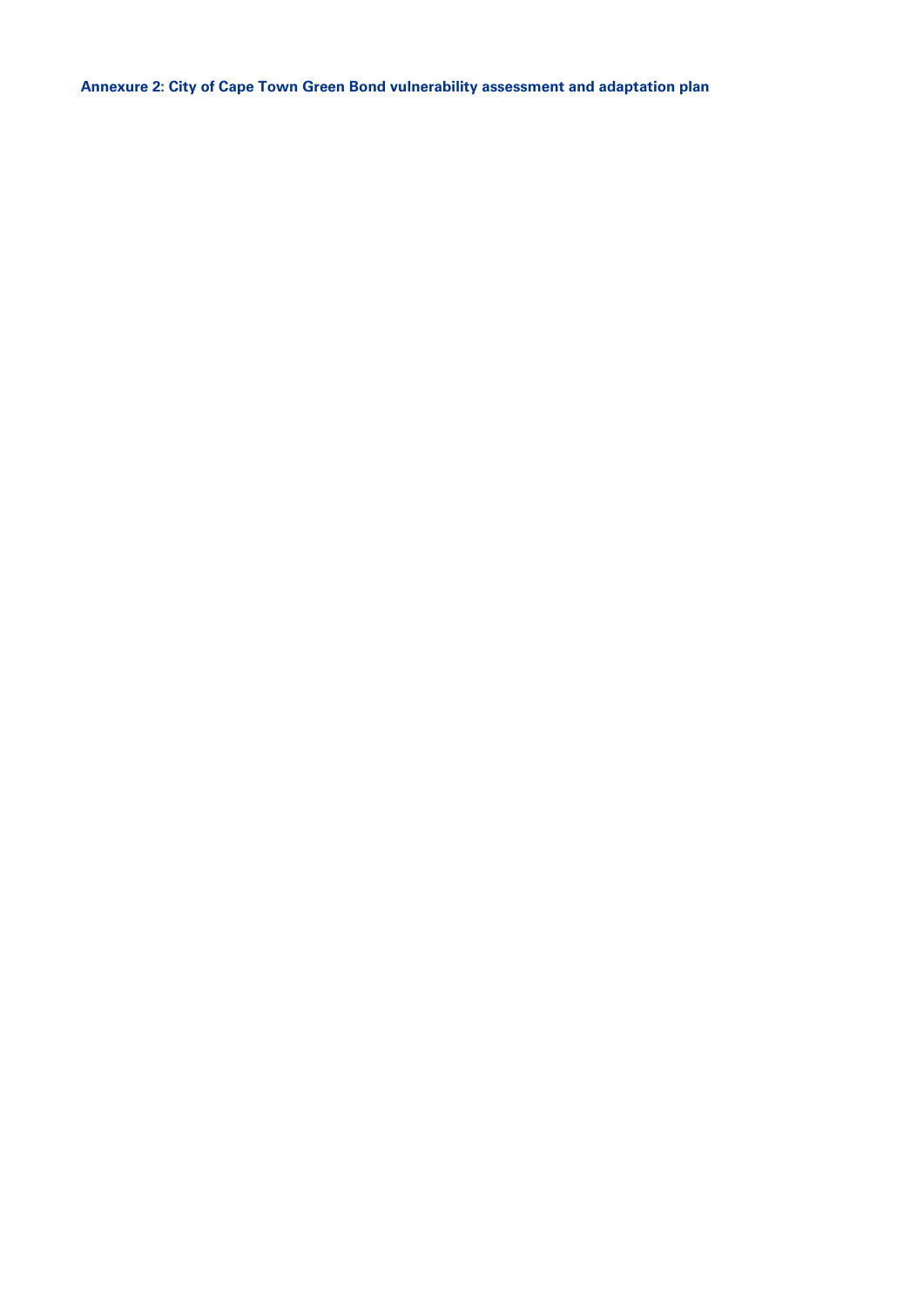## **Water Projects Vulnerability Assessment: Water Demand Management Projects**

Yes. This forms part of the National Department of Water and Sanitation's responsibility.

The following specific answers apply:

d) Yes. Return flows are accounted for in the WRS **WCWSS** 

a) N/A. These factors are not applicable to the Water Reconciliation Strategy for the Western Cape Water Supply System (WRS WCWSS)

 $|b|$  Yes. Ecological reserves are accounted for the in the WRS WCWSS

c) Minimum flow requirements would becomes

applicable when dry seasons prevail. See section 1.1.1 of the WRS WCWSS report which demonstrates the water restrictions imposed by DWAF when a severe drought occurred in 2003 and 2004.

Yes. The WRS WCWSS takes account of climate change in its scenario planning. The City's Water Conservation and Water Demand Management Strategy and Draft Water Outlook also takes climate change into account.

|     | <b>SECTION 1: ALLOCATION</b>                                                                                                                                                                                                                                                                                                                                                                |                  |                     |                                                                                                                                                     |                                                                                                                                                                                                                                          |
|-----|---------------------------------------------------------------------------------------------------------------------------------------------------------------------------------------------------------------------------------------------------------------------------------------------------------------------------------------------------------------------------------------------|------------------|---------------------|-----------------------------------------------------------------------------------------------------------------------------------------------------|------------------------------------------------------------------------------------------------------------------------------------------------------------------------------------------------------------------------------------------|
|     |                                                                                                                                                                                                                                                                                                                                                                                             | <b>Max Score</b> | <b>Actual Score</b> | $Recurrence: E = provide evidence: D = disclose$                                                                                                    | <b>Comments</b>                                                                                                                                                                                                                          |
| 1.1 | Are there accountability mechanisms in<br>place for the management of water<br>allocation that are effective at a sub-<br>basin and/or basin scale?                                                                                                                                                                                                                                         |                  |                     | Disclosure                                                                                                                                          | Yes. This forr<br>and Sanitat                                                                                                                                                                                                            |
| 1.2 | Are the following factors taken into<br>account in the definition of the available<br>resource pool?<br>a) Non-consumptive uses (e.g.,<br>navigation, hydroelectricity)<br>b) Environmental flow requirements<br>c) Dry season minimum flow requirements<br>d) Return flows (how much water should<br>be returned to the resource pool, after<br>use)<br>e) Inter-annual and inter-seasonal | $\overline{7}$   | 7                   | <b>IEvidence</b><br>Please see document titled "WRS-WCWSS Status<br>Report April 2016"                                                              | The followin<br>a) N/A. Thes<br>Reconciliati<br>Supply Syste<br>b) Yes. Ecol<br><b>WRS WCWS:</b><br>c) Minimum<br>applicable<br>of the WRS<br>water restric<br>drought oc<br>d) Yes. Retu<br><b>WCWSS</b><br>e) Yes. Seas<br>the hot dry |
|     | variability<br>f) Connectivity with other water bodies<br>g) Climate change impacts                                                                                                                                                                                                                                                                                                         |                  |                     |                                                                                                                                                     | This is accou<br>f) Yes. This is<br>Reserve reg<br>g) Yes. Clim<br>planning the                                                                                                                                                          |
| 1.3 | Are arrangements in place to<br>accommodate the potentially adverse<br>impacts of climate change on the<br>resource pool? (E.g. using best available<br>science to plan for future changes in<br>availability, undertaking periodic<br>monitoring and updating of available<br>pool.)                                                                                                       |                  |                     | Evidence<br>Please see the following documents: "WRS-WCWSS<br>Status Report April 2016"; "Water Conservation and<br>Demand Strategy 2016-17 Review" | Yes. The WR<br>in its scenar<br>and Water I<br><b>Water Outlo</b>                                                                                                                                                                        |

e) Yes. Seasonal variability is of great concern due to the hot dry summers experienced in the Western Cape. This is accounted for in the WRS WCWSS  $f$ ) Yes. This is accounted for in terms of the Ecological Reserve requirement in the WRS WCWSS  $\vert$ g) Yes. Climate change impacts inform the scenario planning the in the WRS WCWSS

**Eligibility criterion 2: If any question in any part of the VA scores a zero score, it must be addressed through a Corresponding Adaptation Plan. Eligibility criterion 1: The project must score at least 60% of the maximum potential score in all three parts of the Vulnerability Assessment.**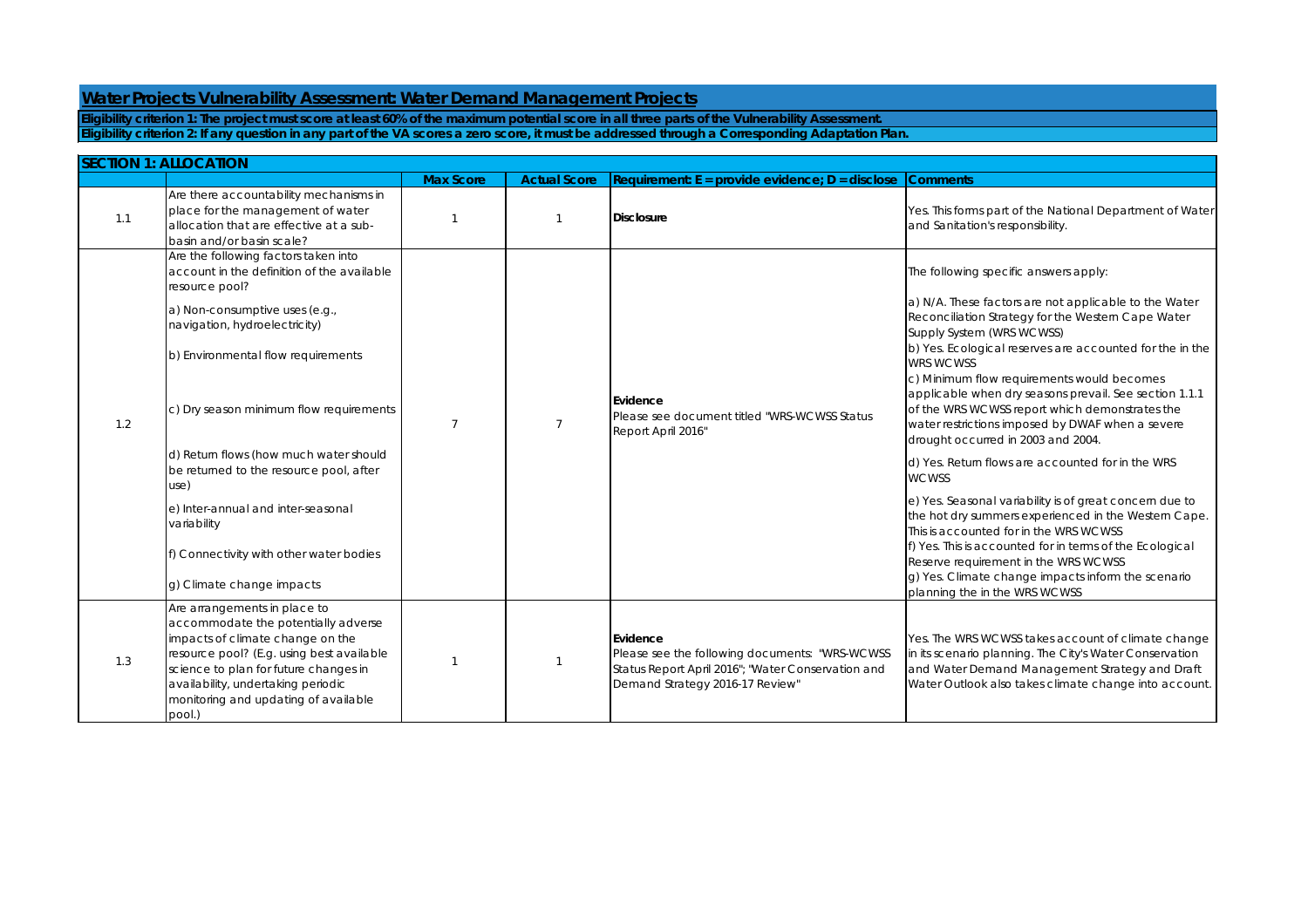Yes. In times of drought, allocations are restricted by the National Department of Water and Sanitation. See section 1.1.1 of the WRS WCWSS report which demonstrates the water restrictions imposed by DWAF when a severe drought occurred in 2003 and 2004. The City of Cape Town Water By-Law also allows the City to impose water restrictions on consumers.

Yes. Water storage in the system is evaluated towards the end of each winter rainfall season (October to November), when the reservoirs are at their fullest. The Water Resources Yield Model (WRYM) and Water Resources Planning Models (WRPM) are used to assess whether or not supplies must be restricted for the following year, to ensure that sufficient water remains for the more essential uses such as basic human needs and industry, if a drought to occur. There is also a Western Cape Water System Consultative Forum in place and this group meets to discuss the water situation of the system (by the end of winter) and to advise the DWAF's Regional Director on the need and level of curtailments for the following year. Any shortfalls between requirement and available supply as a result of a drought in the winter will necessitate the imposition of water restrictions. Supplies are progressively curtailed during droughts.The Director General of the DWAF imposes these restrictions after consultation with all .<br>Water I ker Associations (WIIA) and water service

| 1.4 | Is there a distinction between the<br>allocation regimes used in "normal" times<br>and in times of "extreme/severe" water<br>shortage?                                                                                                                                                                  | 1 | Evidence<br>Please see the following documents: "WRS-WCWSS<br>Status Report April 2016"; "City of Cape Town Water<br>By-Law" |
|-----|---------------------------------------------------------------------------------------------------------------------------------------------------------------------------------------------------------------------------------------------------------------------------------------------------------|---|------------------------------------------------------------------------------------------------------------------------------|
| 1.5 | Are there plans to define "exceptional"<br>circumstances, such as an extended<br>drought, that influence the allocation<br>regime? (E.g., triggers water use<br>restrictions, reduction in allocations<br>according to pre-defined priority uses,<br>suspension of the regime plan, etc.)               | 1 | Evidence<br>Please see the following document: "WCWSS<br>Reconciliation Strategy june 2007'.                                 |
| 1.6 | For international / transboundary basins, is<br>there a legal mechanism in place to<br>define and enforce water basin allocation<br>agreements?                                                                                                                                                         | 1 | Disclosure                                                                                                                   |
| 1.7 | Are water delivery agreements defined on<br>the basis of actual in situ seasonal/annual<br>availability instead of volumetric or<br>otherwise inflexible mechanisms?                                                                                                                                    |   | Evidence<br>Please see document titled "WRS-WCWSS Status<br>Report April 2016"                                               |
| 1.8 | Has a formal environmental flows (e-<br>flows)/sustainable diversion limits or other<br>environmental allocation been defined<br>for the relevant sub-basin or basin? (If<br>there is a pre-existing plan, then has the<br>environmental flows program been<br>updated to account for the new project?) | 1 | Evidence<br>Please see document titled "WRS-WCWSS Status<br>Report April 2016"                                               |

Yes. The WRS WCWSS includes the implementation of an ecological reserve.

Yes. The National Department of Water and Sanitation enforces agreements through the National Water Resource Strategy and the various regional Water Reconciliation Strategies.

The City does receive water from outside its jurisdiction (transboundary), but allocations are done nationally.

Yes. This is accounted for in the WRS WCWSS. Please see Section (2) 'Water Availability' and in particular, section 2.1 'System Yield', as well as section 3.2 'Water Balance' with corresponding Figure 19.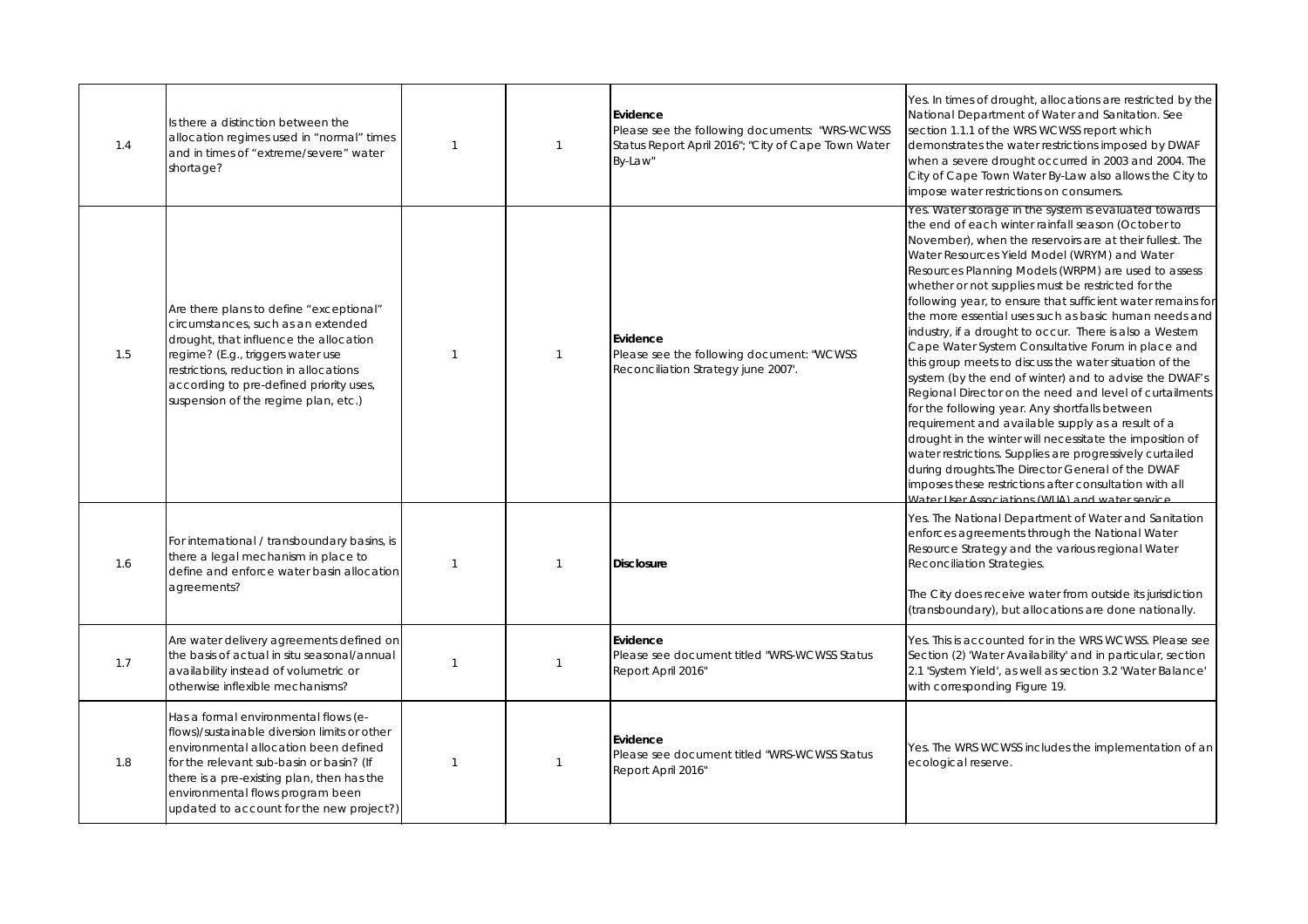Yes. The WRS WCWSS includes the implementation of an ecological reserve. The WRS WCWSS is updated on an annual basis to account for changes in allocation, timing, and water availability.

|                               | <b>Eligibility Criterion 1 passed</b>                                                                                                                                                                               |     | 100% |                                                                                                                                                |
|-------------------------------|---------------------------------------------------------------------------------------------------------------------------------------------------------------------------------------------------------------------|-----|------|------------------------------------------------------------------------------------------------------------------------------------------------|
| <b>Total Allocation Score</b> |                                                                                                                                                                                                                     | 17  | 17   |                                                                                                                                                |
| 1.12                          | If present, is the river basin plan a statutory<br>instrument that must be followed rather<br>than a guiding document?                                                                                              |     |      | <b>Disclosure</b>                                                                                                                              |
| 1.11                          | Is the amount of water available for<br>consumptive use in the resource pool<br>linked to a public planning document?<br>(E.g., a river basin management plan or<br>another planning document - please<br>indicate) |     |      | <b>Evidence</b><br>Please see the following documents: "WRS-WCWSS<br>Status Report April 2016" ; "Water Services<br>Departmental Sector Plan". |
| 1.10                          | Has a mechanism been defined to<br>update the environmental flows plan<br>periodically (e.g., every 5 to 10 years) in<br>order to account for changes in<br>allocation, water timing, and water<br>availability?    |     |      | Evidence<br>Please see document titled "WRS-WCWSS Status<br>Report April 2016"                                                                 |
| 1.9                           | Have designated environmental flows /<br>allocation programs been assured /<br>implemented?                                                                                                                         | N/A | N/A  | Evidence or Disclosure                                                                                                                         |

Yes. The City of Cape Town Water Services Departmental Sector Plan and the WRS WCWSS are public planning documents that provide this detail.

Yes. The WRS WCWSS, as a statuatory plan, is legally binding, as is the Water Services Development Plan. While it does provide a decision-support framework for system operation, water allocations and forward planning; it was commissioned by the Department of Water Affairs and Forestry in line with the establishment of a National Water Resource Strategy, as outlined in Chapter 2, 5.4(a) and 6.1(a) which covers additional strategies and plans such as the WRS WCWSS.

#### $$

Yes; water entitlements are defined according to the **purpose** for which water will be used, as indicated in the National Water Act (36 of 1998).

|     | <b>SECTION 2: Governance</b>                                                                                                                                                                                                                                                                                                                                                                                                              |                  |                     |                                                                                                                              |  |  |
|-----|-------------------------------------------------------------------------------------------------------------------------------------------------------------------------------------------------------------------------------------------------------------------------------------------------------------------------------------------------------------------------------------------------------------------------------------------|------------------|---------------------|------------------------------------------------------------------------------------------------------------------------------|--|--|
|     |                                                                                                                                                                                                                                                                                                                                                                                                                                           | <b>Max Score</b> | <b>Actual Score</b> | $ Required$ Requirement: E = provide evidence; D = disclose                                                                  |  |  |
| 2.1 | Have water entitlements been defined<br>according to one of the following?<br>• Purpose that water may be used for<br>• Maximum area that may be irrigated<br>• Maximum volume that may be taken in<br>a nominated period<br>• Proportion of any water allocated to a<br>defined resource pool                                                                                                                                            |                  |                     | <b>Disclosure</b>                                                                                                            |  |  |
| 2.2 | Is the surface water system currently<br>considered to be neither overallocated<br>nor over-used? N.B. Over-allocated would<br>be if e.g. current use is within sustainable<br>limits but there would be a problem if all<br>legally approved entitlements to abstract<br>water were used. Over-used would be if<br>existing abstractions exceed the<br>estimated proportion of the resource that<br>can be taken on a sustainable basis. |                  |                     | Evidence<br>Please see the following documents: "WRS-WCWSS<br>Status Report April 2016"; "City of Cape Town Water<br>By-Law" |  |  |

#### N/A for projects being submitted

The current system in the Western Cape is allocated according to the model of yield (See sections 2, 2.1 and 3.2 of the WRS - WCWSS). In the case of the current 2017 drought, water restrictions have been imposed with a view to curbing over-use. The imposition of water use restrictions is provided for in Chapter 3, Section 36 (1-5) of the By-Law. The allocation model is robust and sets legal parameters for water utilisation, but tolerance of unallocated draw down has resulted in current system stress.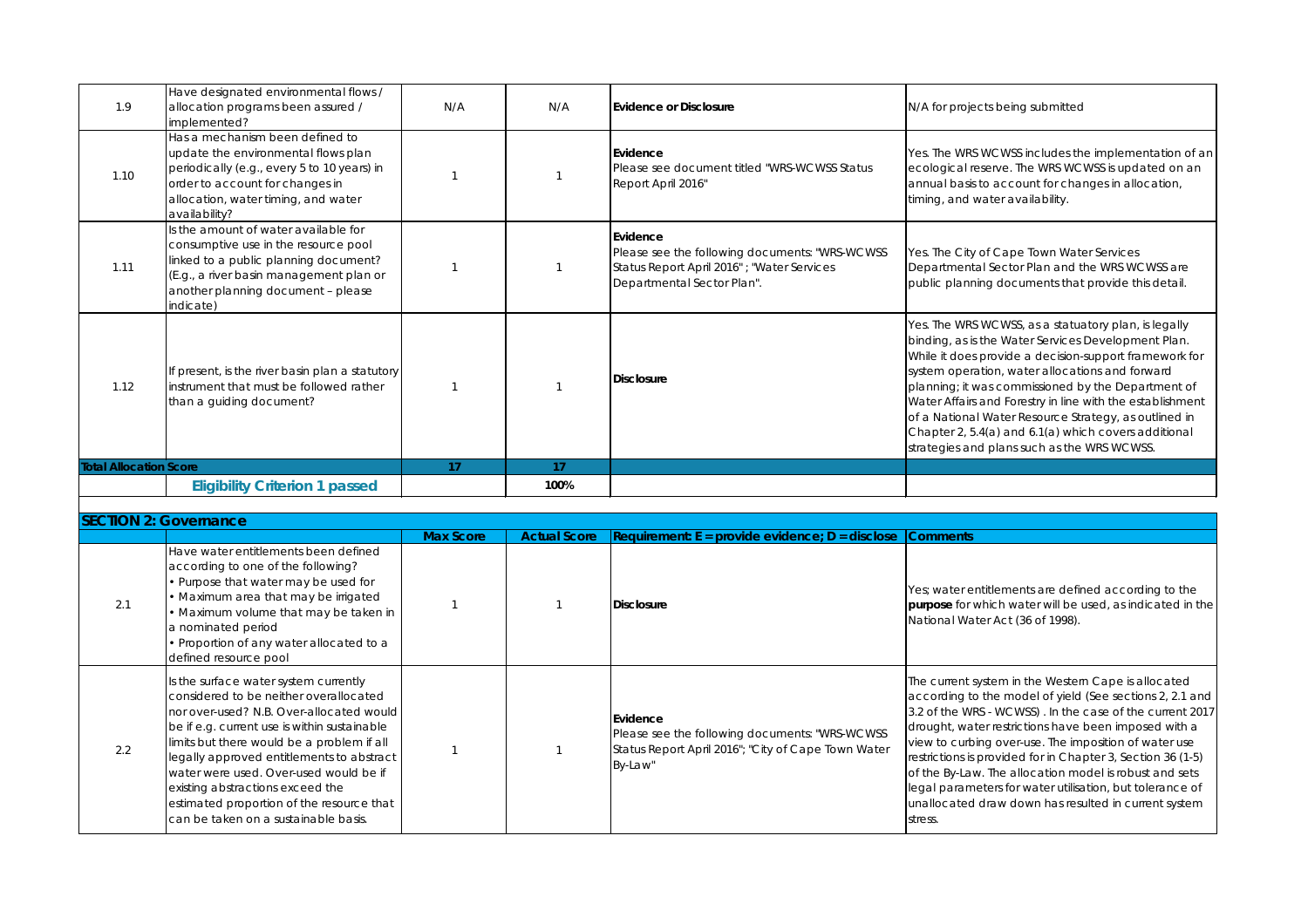#### N/A. At the time of implementation, none of the projects submitted make use of groundwater

In line with Chapter 6 of the National Water Resource Strategy, it is the National Department of Water and Sanitation which sets limits on abstraction. Specifically, there is a limit on the volume of water that can be abstracted. See Section 2.2 'Allocations' in the WRS - WCWSS Status Report where the limits for the Western Cape were as follows in the urban sector (kl/a): 414 471 600 and in the agricultural sector( m3/a): 162.3 million. For detailed breakdowns per municipality, see Table 7 and Table 8.

Yes. There are governance arrangements in place when such conditions prevail. These are covered in the National Disaster Management Act (57 of 2002) wherein Chapter 5, Part 3, section 55 clarifies a Municipality's special powers and role in respect to the preparation of plans, responsibilities and the process for declaring disaster conditions. In the case of the current 2017 drought, a declaration for local disaster conditions was made by the City of Cape Town's Executive Mayor on 6th March 2017, following official declaration and promulgation in the Provincial Gazette 3rd March 2017). The declaration, valid for an initial period of 3 months, with month-to-month extension options, alows the CIty to invoke emergency procurement procedures and accelerated water resource schemes.

| 2.3 | If monitored and the investment uses<br>groundwater, is the groundwater water<br>system currently considered to be neither<br>over-allocated nor over-used? N.B. Over-<br>allocated would be if e.g. current use is<br>within sustainable limits but there would<br>be a problem if all legally approved<br>entitlements to abstract water were used.<br>Over-used would be if existing<br>abstractions exceed the estimated<br>proportion of the resource that can be<br>taken on a sustainable basis. | N/A | N/A | Evidence                                                                                                                                                       |
|-----|---------------------------------------------------------------------------------------------------------------------------------------------------------------------------------------------------------------------------------------------------------------------------------------------------------------------------------------------------------------------------------------------------------------------------------------------------------------------------------------------------------|-----|-----|----------------------------------------------------------------------------------------------------------------------------------------------------------------|
| 2.4 | Is there a limit to the proportion (e.g.<br>percentage) of water that can be<br>abstracted?                                                                                                                                                                                                                                                                                                                                                                                                             |     | 0.5 | Evidence<br>Link to the National Water Resource<br>Strategy:<br>http://www.dwa.gov.za/nwrs/NWRS2013.aspx and<br>please see WRS-WCWSS Status Report April 2016. |
| 2.5 | Are governance arrangements in place<br>for dealing with exceptional<br>circumstances (such as drought, floods, or<br>severe pollution events), especially<br>around coordinated infrastructure<br>operations?                                                                                                                                                                                                                                                                                          |     | -1  | <b>Disclosure</b>                                                                                                                                              |
| 2.6 | Is there a process for re-evaluating recent<br>decadal trends in seasonal precipitation<br>and flow OR recharge regime, in order to<br>evaluate "normal" baseline conditions?                                                                                                                                                                                                                                                                                                                           |     |     | Evidence Please see the following document:<br>"Disaster Management Forum - Water Resource<br>Presentation"                                                    |

Yes. City uses monitoring for assessing trends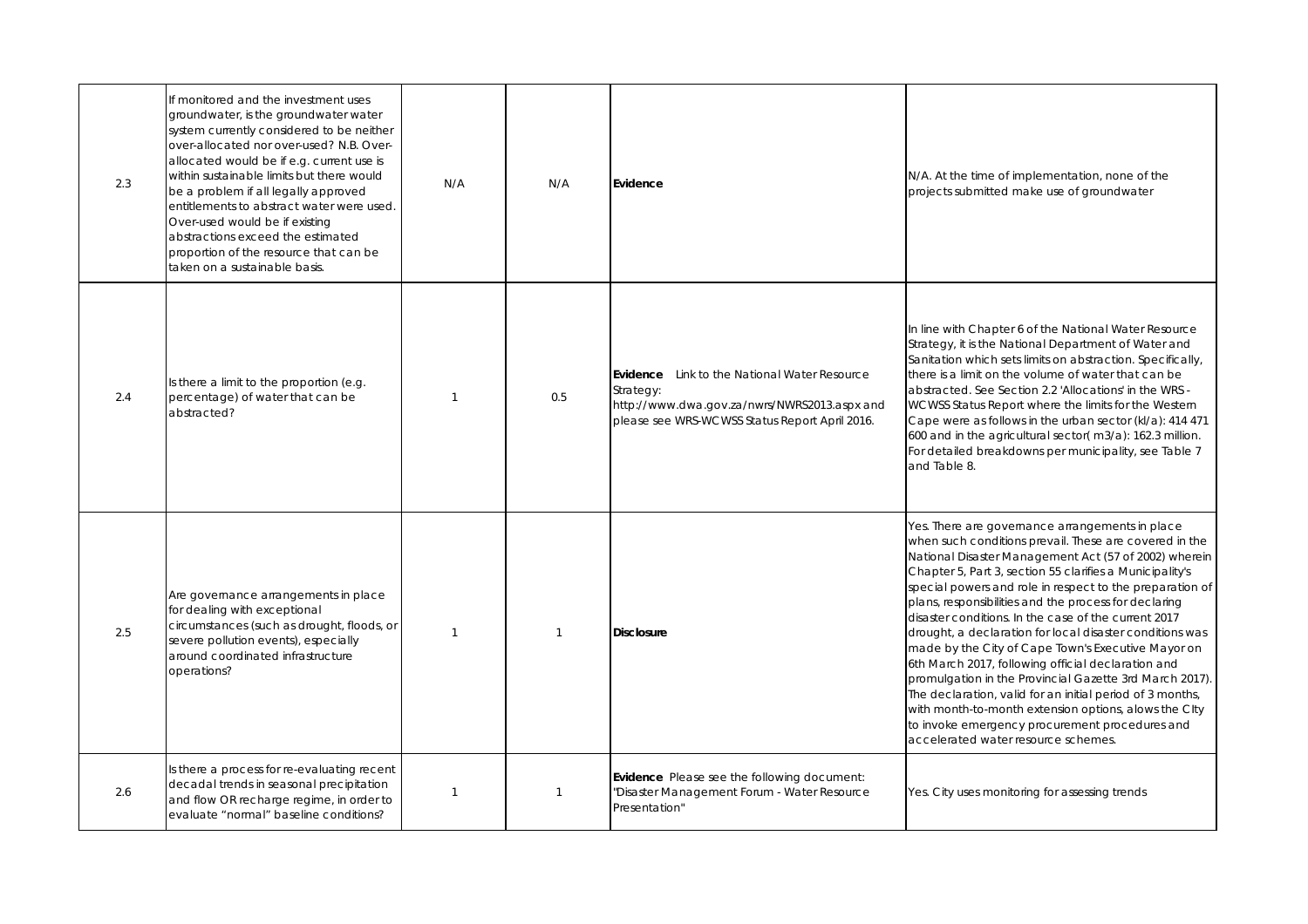Yes. The National Department of Water and Sanitation has a licensing authority which deals with this through a formal process.

Yes. The National Department of Water and Sanitation has a licensing authority which deals with this through a formal process.

Yes. The NWR Strategy gives an indication of the policy direction regarding water requirements, usage and strategies across different sectors and government. Please see Chapter 4 of the Strategy 'Water Resources: Planning, Infrastructure Development and Management; and specifically, section 4.3 which lists common objectives.

Yes. These are specified in licenses granted by the National Department of Water and Sanitation.

Yes. The National Department of Water and Sanitation has various levels of authorisation in place that cover users who do not require a formal license. See the following link for more detail:

| 2.7  | Is there a formal process for dealing with<br>new entrants?                                                                                                                                                                                                                                                                           |              |                | <b>Disclosure</b>                                                                                                                                           |
|------|---------------------------------------------------------------------------------------------------------------------------------------------------------------------------------------------------------------------------------------------------------------------------------------------------------------------------------------|--------------|----------------|-------------------------------------------------------------------------------------------------------------------------------------------------------------|
| 2.8  | For existing entitlements, is there a formal<br>process for increasing, varying, or adjusted<br>use(s)?                                                                                                                                                                                                                               | $\mathbf{1}$ | 1              | <b>Disclosure</b>                                                                                                                                           |
| 2.9  | Is there policy coherence across sectors<br>(agriculture, energy, environment, urban)<br>that affect water resources allocation,<br>such as a regional, national, or basin-wide<br>Integrated Water Resources Management<br>(IWRM) plan?                                                                                              |              |                | Link to the National Water Resource<br>Evidence<br>Strategy:<br>http://www.dwa.gov.za/nwrs/NWRS2013.aspx                                                    |
| 2.10 | Are obligations for return flows and<br>discharges specified and enforced?                                                                                                                                                                                                                                                            | 1            | 1              | <b>Disclosure</b>                                                                                                                                           |
| 2.11 | Is there a mechanism to address impacts<br>from users who are not required to hold a<br>water entitlement but can still take water<br>from the resource pool?                                                                                                                                                                         |              |                | <b>Disclosure</b>                                                                                                                                           |
| 2.12 | Is there a pre-defined set of priority uses<br>within the resource pool? (E.g., according<br>to or in addition to an allocation regime)                                                                                                                                                                                               | 1            | $\overline{0}$ | <b>Disclosure</b>                                                                                                                                           |
| 2.13 | If there are new entrants and/if<br>entitlement holders want to increase the<br>volume of water they use in the resource<br>pool and the catchment is open, are<br>these entitlements conditional on either<br>assessment of third party impacts, an<br>Environmental Impact Assessment (EIA) or<br>an existing user(s) forgoing use? |              |                | <b>Evidence</b> Link to National Water Act:<br>http://www.acts.co.za/national-water-act-<br>1998/index.html                                                 |
| 2.14 | Are withdrawals monitored, with clear and<br>legally robust sanctions?                                                                                                                                                                                                                                                                | 1            |                | <b>Evidence</b> Link to National Water Act:<br>http://www.acts.co.za/national-water-act-<br>1998/index.html. Please see City of Cape Town Water<br>By-Law". |

http://www.dwa.gov.za/WAR/authorised.aspx No. The National Water Resource Strategy aims to ensure equitable water allocation through the implementation of a Water Allocation Reform programme. This programme is currently being implemented. However, it is does not identify specific priority uses or user groups.

Yes. The National Department of Water and Sanitation has various formal levels of authorisation for new entrants and for increasing entitlements. See the following link for more detail:

http://www.dwa.gov.za/WAR/authorised.aspx For instance, one requirement for an entitlement such as a Government Waterworks, is an Environmental Impact Assessment. See Chapter 11, Section 110.

Yes. This is monitored by the National Department of Water and Sanitation and legally defined within the National Water Act and its regulations. Chapter 4. Part 10 of the NWA specifies the steps which can be taken where there is non-compliance. The local muncipality, as the monitoring authority, has recourse to apply penalities or sanctions for non-compliance in line with the City of Cape Town Water By-law, (Chapter 11, section 64).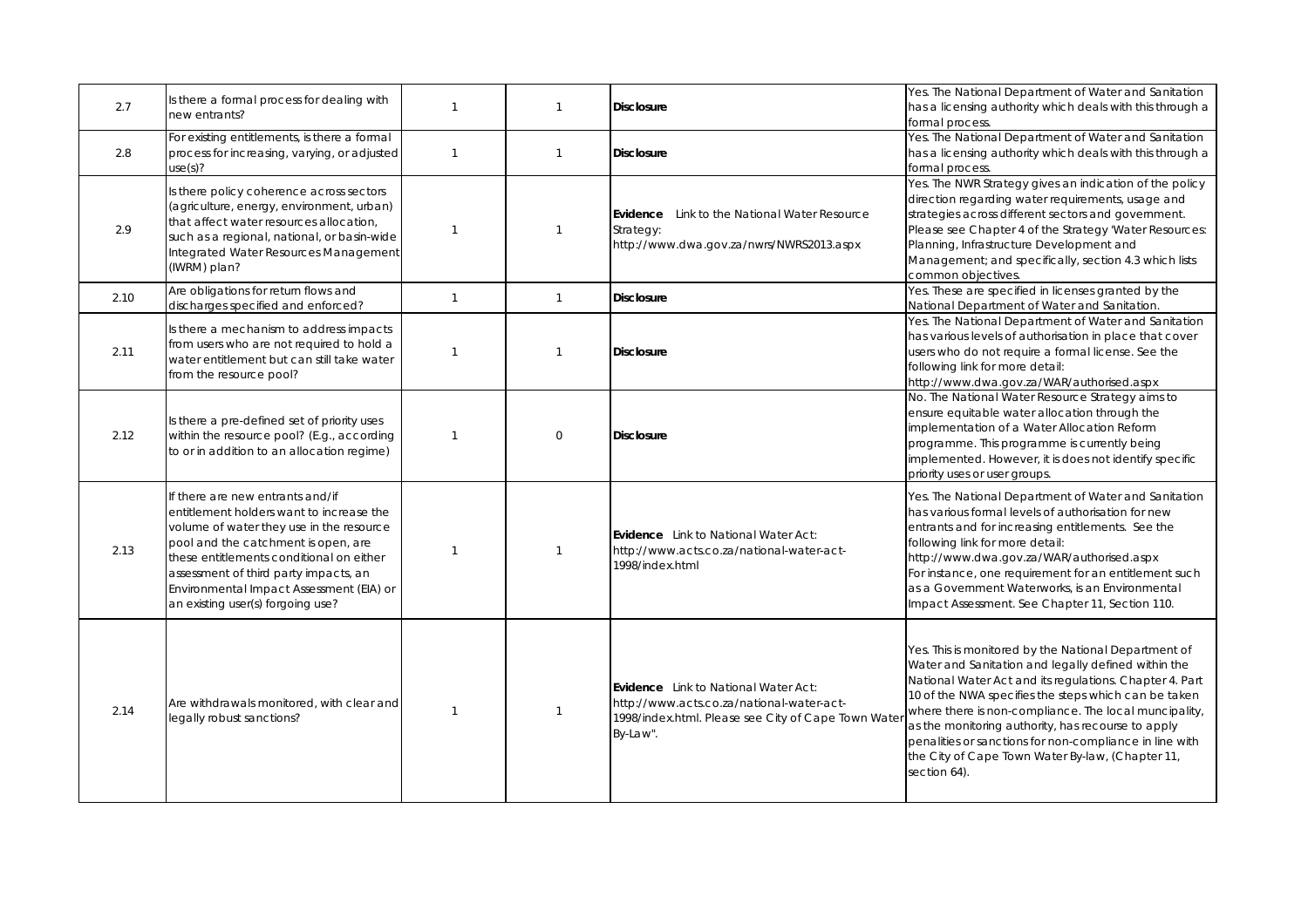| 2.15                          | Are there conflict resolution mechanisms<br>in place? |      | Disclosure |  |
|-------------------------------|-------------------------------------------------------|------|------------|--|
| <b>Total Governance Score</b> |                                                       | 12.5 |            |  |
|                               | <b>Eligibility Criterion 1 passed</b>                 | 89%  |            |  |

Yes, in terms of the National Water Act, Chapter 15: Appeals and Dispute Resolution, section 150 in particular, cover Mediation processes.

Yes. The base model for determining water resources is a bivariate model. An MS-Excel model was developed to model future water requirements in the Greater Cape Town Area

The alternative scenarios can also be based on high and low population and economic growth rates, as well as various levels of water services and other variables.

Yes. The model mentioned above is the WCWSS RECONCILIATION PLANNING SUPPORT TOOL (RPST) . Various criteria are included in the model in order to enable the interventions to be compared against each other. These criteria include, inter alia, the following:

over the next 25 years. The model was used to establish alternative scenarios for the future water

requirements of the Western Cape Water Supply System (WCWSS). The alternative scenarios are

considered to be dependent on the following main variables:

- Population growth rate
- Economic growth rate

|     | <b>SECTION 3: TECHNICAL DIAGNOSTICS</b>                                                                                                                                                                                                                                    |                  |                     |                                                                                                                                                                                         |                                                                                                                                                                                                                                           |
|-----|----------------------------------------------------------------------------------------------------------------------------------------------------------------------------------------------------------------------------------------------------------------------------|------------------|---------------------|-----------------------------------------------------------------------------------------------------------------------------------------------------------------------------------------|-------------------------------------------------------------------------------------------------------------------------------------------------------------------------------------------------------------------------------------------|
|     |                                                                                                                                                                                                                                                                            | <b>Max Score</b> | <b>Actual Score</b> | Requirement: $E =$ provide evidence; $D =$ disclose                                                                                                                                     | <b>Comments</b>                                                                                                                                                                                                                           |
| 3.1 | Does a water resources model of the<br>proposed investment and ecosystem (or<br>proposed modifications to existing<br>investment and ecosystem) exist? Specify<br>model types, such as WEAP, SWAT,<br>RIBASIM, USACE applications). Scale<br>should be at least sub-basin. | 1                | 1                   | Evidence<br>Please see document titled "WESTERN CAPE WATER<br>SUPPLY SYSTEM - RECONCILIATION STRATEGY STUDY:<br>Determiniation of Future Water Requirements                             | Yes. The ba:<br>a bivariate<br>to model fu<br>Cape Town<br>over the ne<br>alternative<br>requiremen<br>(WCWSS). Th<br>considered<br>variables:<br>· Population<br>• Economic<br>The alternat<br>and low po<br>well as varid<br>variables. |
| 3.2 | Can the system model the response of<br>the managed water system to varied<br>hydrologic inputs and varied climate<br>conditions?                                                                                                                                          |                  |                     | Evidence<br>Please see document titled "WESTERN CAPE WATER<br>SUPPLY SYSTEM - RECONCILIATION STRATEGY STUDY:<br>Scenario Planning for Reconciliation of Water Supply<br>and Requirement | Yes. The mc<br><b>RECONCILIA</b><br>Various crite<br>enable the<br>against eac<br>following:<br>$\bullet$ URV,<br>• Environme<br>• Socio-ecc<br>• Health risk<br>• Creates a<br>• Facilitates<br>• Reduces 9<br>11 Scenario<br>Study (DWA |

- URV,
- Environmental Impact,
- Socio-economic impact,
- Health risk,
- Creates additional storage,
- Facilitates diversification, and
- Reduces System Risk Profile.

11 Scenarios were modeled. see Water Reconciliation Study (DWAF, 2007) for an example of this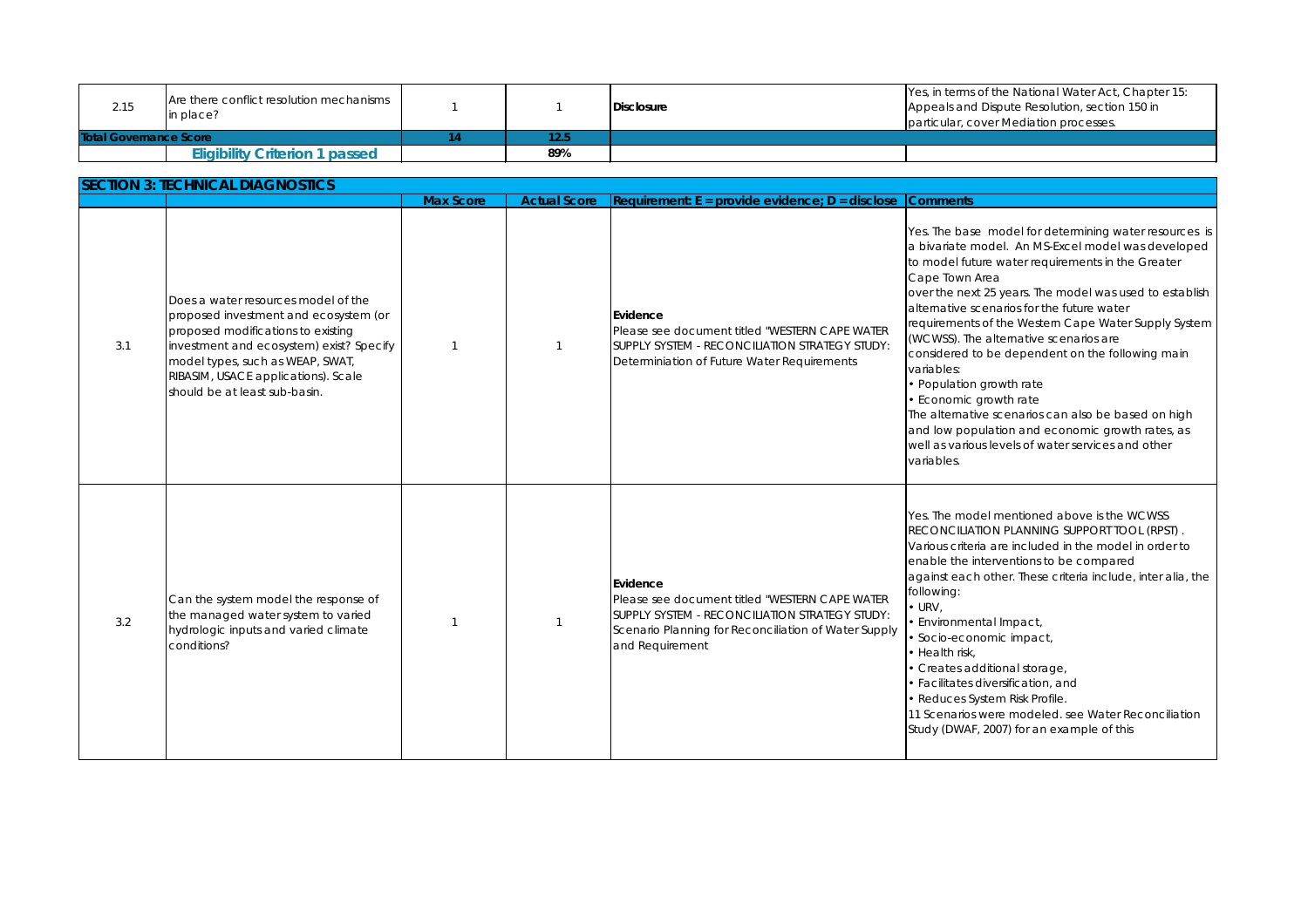Yes. The results of the EIA process would define these limits.

Any modifications to the City's current water infrastructure or the building of new infrastructure (to address supply-side) will need to be done in compliance with applicable legislation. Therefore such perfromance limits would be assessed when various criteria which, amongst other impacts, will be looked at during an Environmental Impact Assessment. Specifically, Section 23, (2) (h) of the National Environmental Management Act (2008) (NEMA) would become applicable. Listing notices 1 - 3 give details of the various triggers for EIA processes, many of which would apply to water supply projects.

| 3.3 | Are environmental performance limits<br>(ecosystem, species, ecological<br>community) and/or ecosystem services<br>specified? |  | Evidence. Please see NEMA:<br>https://www.environment.gov.za/sites/default/files/le<br>gislations/nema_amendment_act107.pdf; NEMA EIA<br>Regulations (2014):<br>https://www.environment.gov.za/sites/default/files/le<br>gislations/nema_eia2014regulations_g38282.pdf;<br>NEMA EIA Regulations Listing Notices (2014):<br>https://www.environment.gov.za/sites/default/files/g<br>azetted_notices/nema107of1998_amendments_envir<br>onmentalimpactsassessmentsregulations_gnr327listin<br>gnotice1.pdf;<br>https://www.environment.gov.za/sites/default/files/g<br>azetted_notices/nema107of1998_amendments_envir<br>onmentalimpactsassessments_gnr325listingnotice2.p<br>df<br>https://www.environment.gov.za/sites/default/files/g<br>azetted_notices/nema107of1998_amendments_envir<br>onmentalimpactsassessmentsregulations_gnr324listin<br>gnotice3.pdf |
|-----|-------------------------------------------------------------------------------------------------------------------------------|--|---------------------------------------------------------------------------------------------------------------------------------------------------------------------------------------------------------------------------------------------------------------------------------------------------------------------------------------------------------------------------------------------------------------------------------------------------------------------------------------------------------------------------------------------------------------------------------------------------------------------------------------------------------------------------------------------------------------------------------------------------------------------------------------------------------------------------------------------------------------|
| 3.4 | Can these performance limits be defined<br>and quantified using the water resources<br>model?                                 |  | Evidence.                                                                                                                                                                                                                                                                                                                                                                                                                                                                                                                                                                                                                                                                                                                                                                                                                                                     |
| 3.5 | Have these limits been defined based on<br>expert knowledge and/or scientific<br>analysis?                                    |  | Evidence                                                                                                                                                                                                                                                                                                                                                                                                                                                                                                                                                                                                                                                                                                                                                                                                                                                      |
| 3.6 | Are these performance limits linked to<br>infrastructure operating parameters?                                                |  | <b>Evidence.</b> NEMA EIA regulations (2014):<br>https://www.environment.gov.za/sites/default/files/le<br>gislations/nema_eia2014regulations_g38282.pdf;<br>NEMA EIA Regulations Listing Notices (2014):<br>https://www.environment.gov.za/sites/default/files/g<br>azetted_notices/nema107of1998_amendments_envir<br>onmentalimpactsassessmentsregulations_gnr327listin<br>gnotice1.pdf;<br>https://www.environment.gov.za/sites/default/files/g<br>azetted_notices/nema107of1998_amendments_envir<br>onmentalimpactsassessments_gnr325listingnotice2.p<br>df<br>https://www.environment.gov.za/sites/default/files/g<br>azetted_notices/nema107of1998_amendments_envir<br>onmentalimpactsassessmentsregulations_gnr324listin<br>gnotice3.pdf                                                                                                                |

Yes, however the linkage is conditional wherein Environmental Authorisation will be granted where the infrastructure operating parameters are done in a manner that falls within the environmental performance limits. The NEMA Environmental Authorisation Regulaitons and associated listing notices provide detail of activities that require EIA processes. Performance limits would be included as part of the EIA process.

Yes. These limits take into account expert knowledge and scientifi analysis and will have been informed by input from a wide range of public, private and industry specialists when amendments to this piece of National Legislation were made. Such input on the investigations, assessments and communications of the potential impact of identified activities woud have been done in direct consultation

with the Environmental Association Practitioners Association of South Africa that certifies Environmental Assessment Practitioners.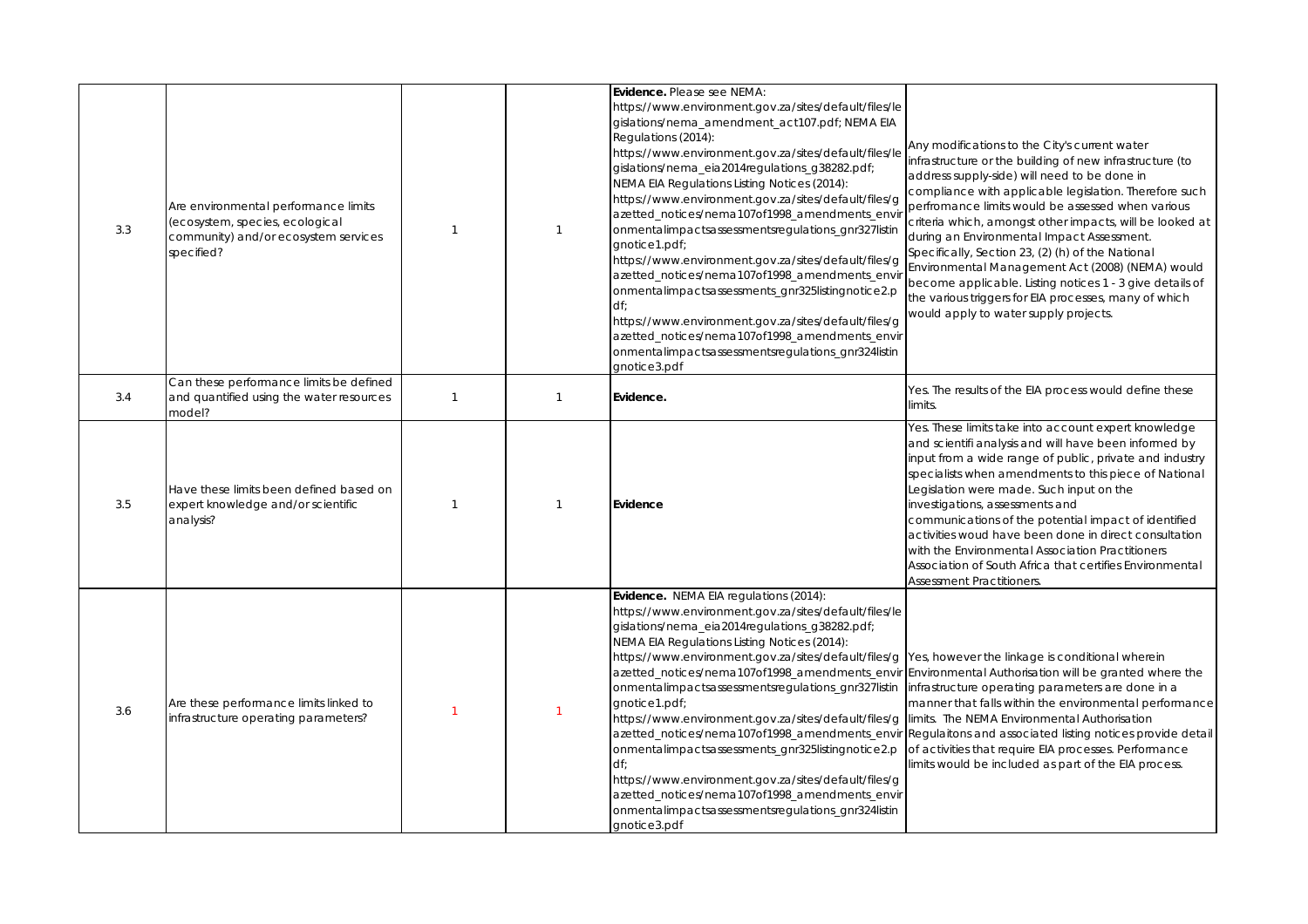Yes. All new supply side projects constructed after the construction of the Berg River Dam would require an ecological reserve to be implemented. Plans are underway to implement the ecological reserve requirement for older dams as well. Note section 7 of the Water Reconciliation Strategy for the WCWSS (2007): http://www.dwa.gov.za/Projects/RS\_WC\_WSS/Docs/Rec onciliation%20Strategy.pdf

Yes. The NEMA wil need to be consulted to determine this baseline which can take the format of a scoping exercise as outlined in sections 21 of the 2014 NEMA Regulations. Please see:

N/A. The projects that have been submitted are all regarding upgrades to existing infrastructure in order to improve performance; no new infrastructure is going to be constructed.

https://www.environment.gov.za/sites/default/files/legisl ations/nema\_eia2014regulations\_g38282.pdf

Yes. This will form part of any Environmental Authorisation applied for and in line with section 24 of NEMA.

Yes. This will form part of any Environmental Authorisation applied for and in line with section 24 of NEMA.

Yes. The NEMA wil need to be consulted to determine this baseline which can take the format of a scoping exercise as outlined in sections 21 of the 2014 NEMA Regulations. Please see:

Yes - modelling has been re-run with climate change assumptions and streamflow data supplied by Climate Systems Analysis Group at UCT

https://www.environment.gov.za/sites/default/files/legisl ations/nema\_eia2014regulations\_g38282.pdf

Yes - modelling has been re-run with climate change assumptions and rainfall projections supplied by Climate Systems Analysis Group at UCT

| 3.7  | Are these limits linked to an environmental<br>flows regime?                                                                                                                                                                                                          |     |     | Evidence. See section 7 of:<br>http://www.dwa.gov.za/Projects/RS_WC_WSS/Docs/R<br>econciliation%20Strategy.pdf                                              |
|------|-----------------------------------------------------------------------------------------------------------------------------------------------------------------------------------------------------------------------------------------------------------------------|-----|-----|-------------------------------------------------------------------------------------------------------------------------------------------------------------|
| 3.8  | For new projects, is there an ecological<br>baseline evaluation describing the pre-<br>impact state?                                                                                                                                                                  |     |     | <b>Evidence.</b> Please see NEMA EIA Regulations:<br>https://www.environment.gov.za/sites/default/files/le<br>gislations/nema_eia2014regulations_g38282.pdf |
| 3.9  | For rehabilitation / reoperation projects, is<br>there an ecological baseline evaluation<br>available before the projects was<br>developed?                                                                                                                           |     |     | <b>Evidence.</b> Please see NEMA EIA Regulations:<br>https://www.environment.gov.za/sites/default/files/le<br>gislations/nema_eia2014regulations_g38282.pdf |
| 3.10 | Has there been an analysis that details<br>impacts related to infrastructure<br>construction and operation that has been<br>provided?                                                                                                                                 | N/A | N/A | Evidence                                                                                                                                                    |
| 3.11 | Are lost species and/or lost or modified<br>ecosystem functions specified for<br>restoration in the environmental<br>evaluation?                                                                                                                                      |     |     | Evidence. Please see NEMA:<br>https://www.environment.gov.za/sites/default/files/le<br>gislations/nema_amendment_act107.pdf                                 |
| 3.12 | Have regional protected areas / nature<br>reserves been included in the analysis for<br>impacts from the investment asset and<br>future climate impacts?                                                                                                              |     |     | Evidence. Please see NEMA:<br>https://www.environment.gov.za/sites/default/files/le<br>gislations/nema_amendment_act107.pdf                                 |
| 3.13 | Does the model include analysis of<br>regression relationships between climate<br>parameters and flow conditions using time<br>series of historical climate and streamflow<br>data?                                                                                   |     |     | Evidence                                                                                                                                                    |
| 3.14 | Does the model include climate<br>information from a multi-modal ensemble<br>of climate projections (e.g., from the<br>Climate Wizard or the World Bank's<br>Climate Portal) to assess the likelihood of<br>climate risks for the specified investment<br>horizon(s)? |     |     | Evidence                                                                                                                                                    |
| 3.15 | Are changes in the frequency and severity<br>of rare weather events such as droughts<br>and floods included?                                                                                                                                                          |     |     | Evidence. Please see WRS-WCWSS (2007):<br>http://www.dwa.gov.za/Projects/RS_WC_WSS/Docs/R<br>econciliation%20Strategy.pdf                                   |

Yes. The WRS-WCWSS includes consideration of droughts at many points throughout the document.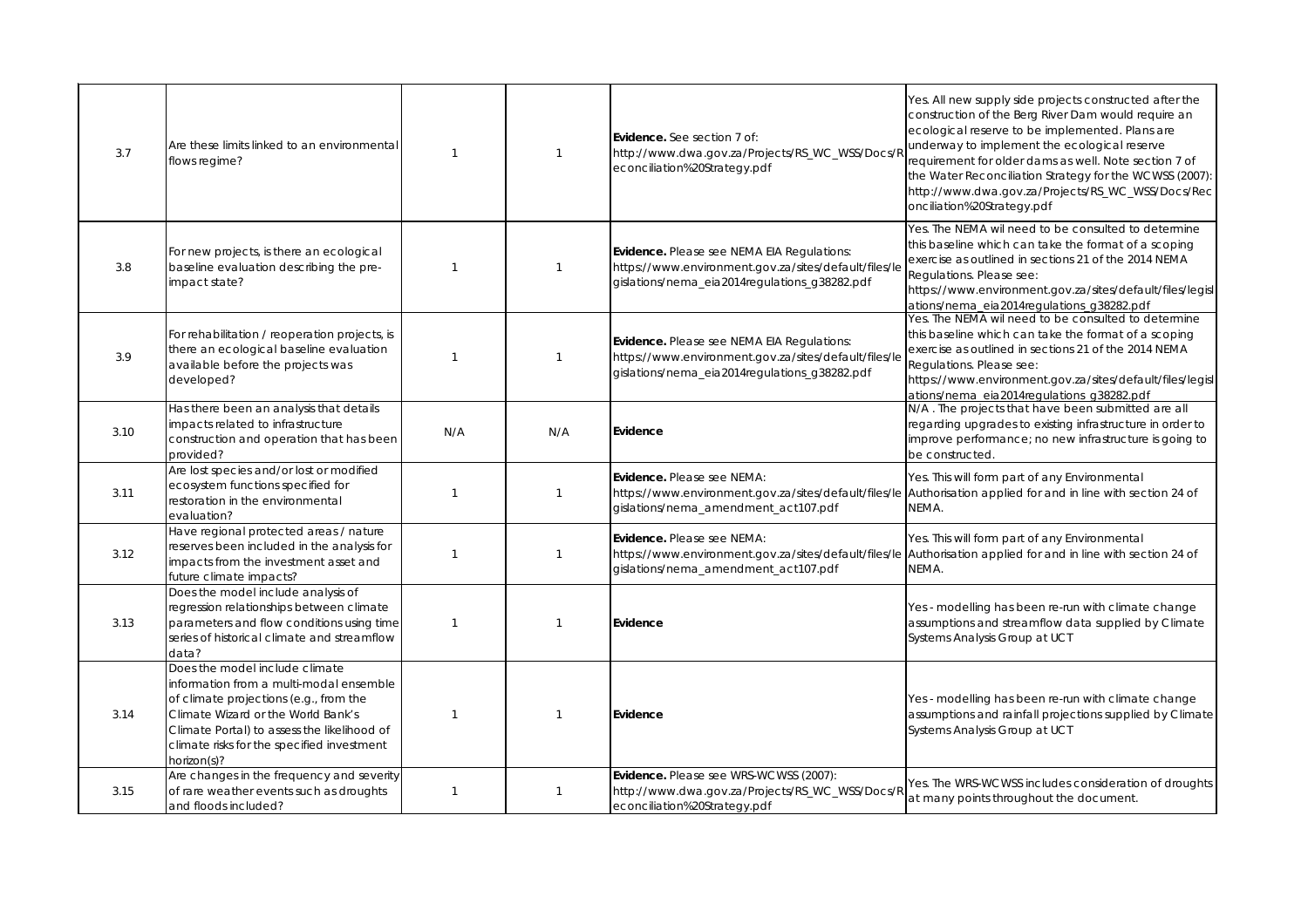Yes. Seasonality of rainfall is a key consideration of the WRS-WCWSS

No. Climate Change has not yet been modelled at a detailed scale in the WRS-WCWSS

No. Climate Change has not yet been modelled at a detailed scale in the WRS-WCWSS

Monte-carlo simulations run with multiple scenarios to develop model

N/A. The projects submitted will not be affected by future flow conditions, as these projects form an integral part of the City's water reticulation system and will continue to be required regardless of the source of water (e.g. surface water, ground water, recycled water etc. will all use the same reticulation system).

No. Climate Change has not yet been modelled at a detailed scale in the WRS-WCWSS

Yes. Cape Town is currently experiencing a drought, directly related to climate change. This is having an impact on all aspects of City operations. Level 6 water restrictions have been implmented as a result.

N/A. Althought the city is experiencing impacts related to climate change, the projects submitted will not be affected by future climate change, as these projects form an integral part of the City's water reticulation system and will continue to be required regardless of the source of water (e.g. surface water, ground water, recycled water etc. will all use the same reticulation system).

| 3.16 | Are sub-annual changes in precipitation<br>seasonality included?                                                                                                                                                                                                                                         |     |                  | Evidence. Please see WRS-WCWSS (2007):<br>http://www.dwa.gov.za/Projects/RS_WC_WSS/Docs/R<br>econciliation%20Strategy.pdf                                                                     |
|------|----------------------------------------------------------------------------------------------------------------------------------------------------------------------------------------------------------------------------------------------------------------------------------------------------------|-----|------------------|-----------------------------------------------------------------------------------------------------------------------------------------------------------------------------------------------|
| 3.17 | Is GCM climate data complemented with<br>an analysis of glacial melt water and sea<br>level rise risks, where appropriate (e.g.,<br>high or coastal elevation sites)?                                                                                                                                    |     | $\boldsymbol{0}$ | <b>Evidence</b>                                                                                                                                                                               |
| 3.18 | Is paleo-climatic data (e.g., between<br>10,000 and >1000 years before present)<br>included?                                                                                                                                                                                                             |     | $\boldsymbol{0}$ | Evidence                                                                                                                                                                                      |
| 3.19 | Is the number of model runs and duration<br>of model runs disclosed?                                                                                                                                                                                                                                     |     | 1                | Evidence                                                                                                                                                                                      |
| 3.20 | Has a sensitivity analysis been performed<br>to understand how the asset performance<br>and environmental impacts may evolve<br>under shifting future flow conditions?                                                                                                                                   | N/A | N/A              | Evidence                                                                                                                                                                                      |
| 3.21 | Is directly measured climate data<br>available for more than 30 years and<br>incorporated into the water resources<br>model?                                                                                                                                                                             |     | $\overline{0}$   | Evidence                                                                                                                                                                                      |
| 3.22 | Has evidence demonstrated that climate<br>change has already had an impact on<br>operations and environmental targets?<br>Are these impacts specified and, to the<br>extent possible, quantified? These impacts<br>should be responded to directly in the<br>Adaptation Plan.                            | 1   |                  | Evidence.<br>https://www.capetown.gov.za/Family%20and%20ho<br>me/Residential-utility-services/Residential-water-and-<br>sanitation-services/2016-residential-water-restrictions-<br>explained |
| 3.23 | Does the evidence suggest that climate<br>change will have an impact on<br>operations and environmental targets<br>over the operational lifespan? Are these<br>impacts specified and, to the extent<br>possible, quantified? These impacts should<br>be responded to directly in the<br>Adaptation Plan. | N/A | N/A              | Evidence                                                                                                                                                                                      |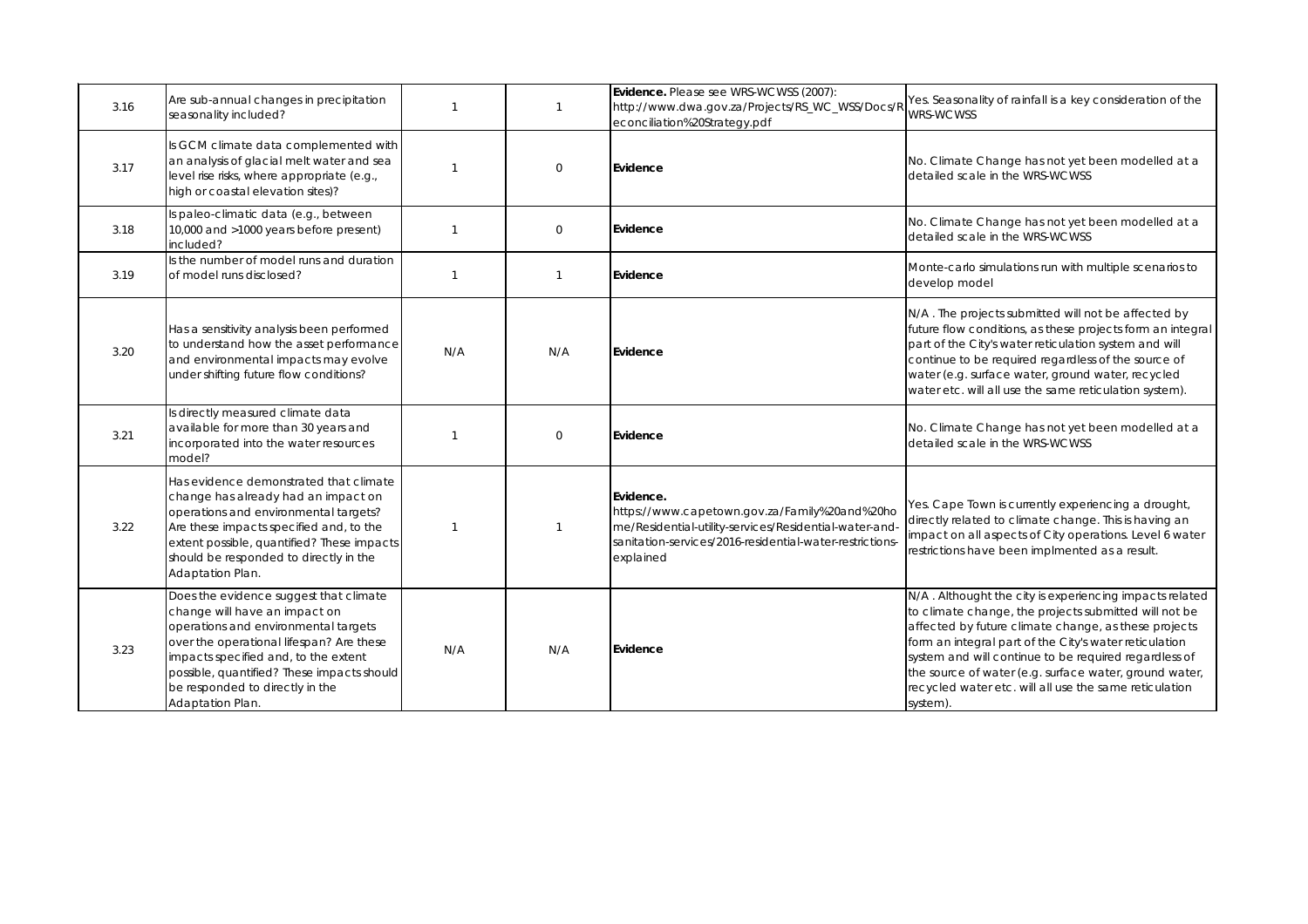N/A. The water demand management projects are aimed at improving the City's ability to conserve water and reduce water demand. However, as these are engineering projects they do not include an ecosystem function component.

| 3.24                          | Is there a discussion of the uncertainties<br>associated with projected climate<br>impacts on both operations and<br>environmental impacts? | N/A | N/A  | Evidence |
|-------------------------------|---------------------------------------------------------------------------------------------------------------------------------------------|-----|------|----------|
| <b>Total Governance Score</b> |                                                                                                                                             | 20  | 17   |          |
|                               | <b>Eligibility Criterion 1 passed</b>                                                                                                       |     | 85%  |          |
|                               | <b>TOTAL VULNERABILITY ASSESSMENT SCORE:</b>                                                                                                | 51  | 46.5 |          |

| <b>SECTION 4: ADAPTATION PLAN</b> |                                                                                                                                                    |                  |                     |                                                                                                                                                                                                 |                                                                                                                |  |
|-----------------------------------|----------------------------------------------------------------------------------------------------------------------------------------------------|------------------|---------------------|-------------------------------------------------------------------------------------------------------------------------------------------------------------------------------------------------|----------------------------------------------------------------------------------------------------------------|--|
|                                   |                                                                                                                                                    | <b>Max Score</b> | <b>Actual Score</b> | Requirement: $E =$ provide evidence; $D =$ disclose                                                                                                                                             | <b>Comments</b>                                                                                                |  |
| AP.1                              | Is there a plan to restore or secure<br>lost/modified ecosystem functions /<br>species?                                                            |                  | $\boldsymbol{0}$    | Evidence                                                                                                                                                                                        | N/A. The wa<br>aimed at in<br>and reduce<br>engineering<br>function co                                         |  |
| AP.2                              | Is the adaptation plan for environmental<br>targets / infrastructure robust across<br>specified observed / recent climate<br>conditions? Confer VA |                  |                     | Evidence. Please see the following documents: "City<br>of Cape Town Water Sector Climate Adaptation Plan<br>of Action"; "CSAG Report - Climate Change<br>Projections for the City of Cape Town" | Yes. The City<br><b>Action (CAF</b><br>on scientific<br>observation<br>of reviewing<br>adaptation<br>evidence. |  |
| AP.3                              | Is the adaptation plan for environmental<br>targets / infrastructure robust across<br>specified projected climate conditions?<br>Confer VA         |                  |                     | Evidence. Please see the following documents: "City<br>of Cape Town Water Sector Climate Adaptation Plan<br>of Action"; "CSAG Report - Climate Change<br>Projections for the City of Cape Town" | Yes. The City<br><b>Action (CAF</b><br>on scientific<br>observation<br>of reviewing<br>adaptation<br>evidence. |  |

N/A. Althought the city is experiencing impacts related to climate change, the projects submitted will not be affected by future climate change, as these projects form an integral part of the City's water reticulation system and will continue to be required regardless of the source of water (e.g. surface water, ground water, recycled water etc. will all use the same reticulation system). Regardless, there are ongoing assessments of impact of climate change on planning for resilience within the water supply network.

Yes. The City of Cape Town Climate Adaptation Plan of Action (CAPA) for the Water Sector is based specifically on scientific evidence of climate change. This includes observations and projections. The City is in the process of reviewing and updating its climate change adaptation plan based on the most recent scientific evidence.

Yes. The City of Cape Town Climate Adaptation Plan of Action (CAPA) for the Water Sector is based specifically on scientific evidence of climate change. This includes observations and projections. The City is in the process of reviewing and updating its climate change adaptation plan based on the most recent scientific evidence.